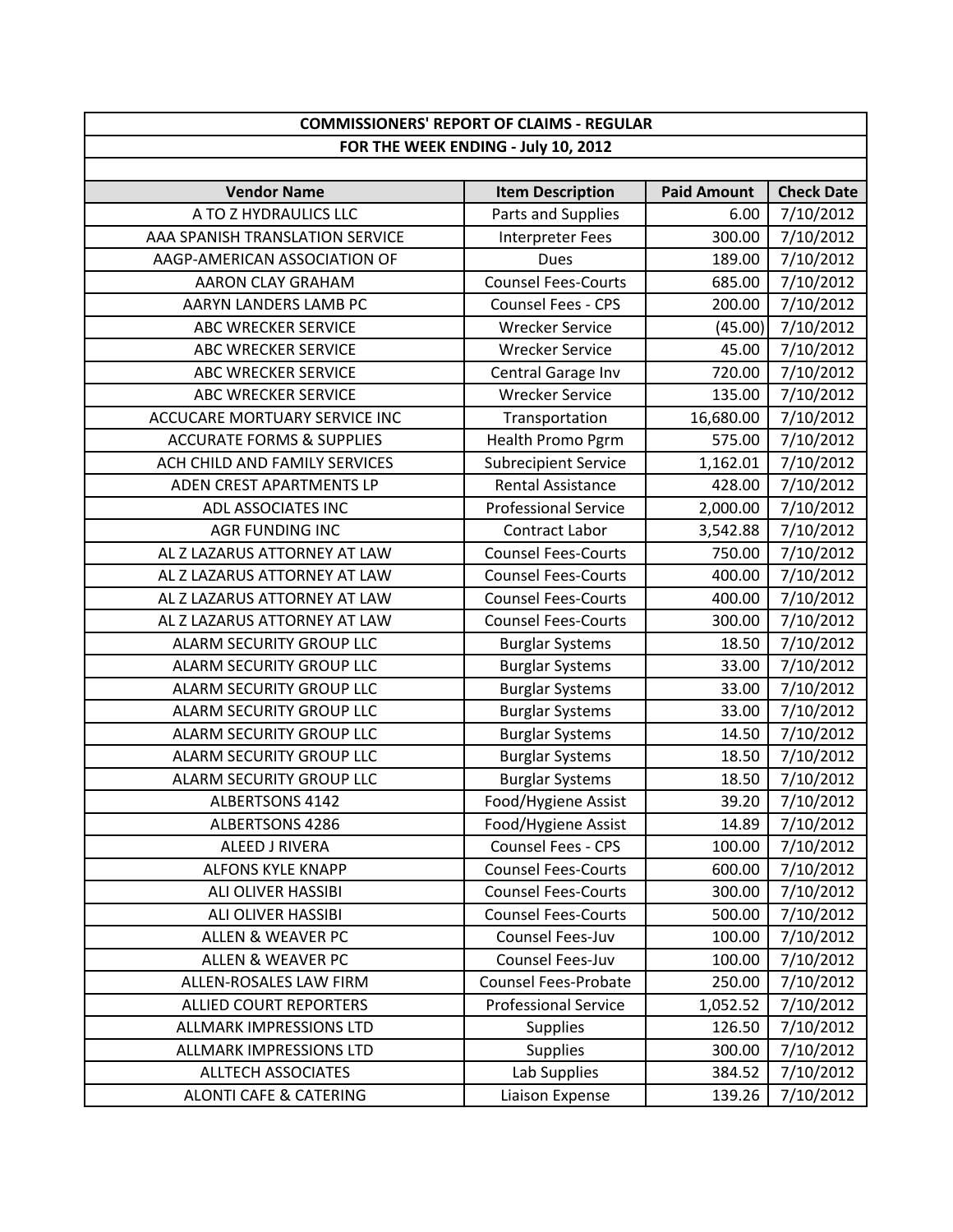| Amanda D Gordon-Knox               | Prepaid - Travel            | (88.00)   | 7/10/2012 |
|------------------------------------|-----------------------------|-----------|-----------|
| Amanda D Gordon-Knox               | Prepaid - Travel            | 30.00     | 7/10/2012 |
| Amanda D Gordon-Knox               | Travel                      | 541.39    | 7/10/2012 |
| <b>AMBIT ENERGY LLC</b>            | <b>Utility Assistance</b>   | 340.09    | 7/10/2012 |
| AMERICAN ACADEMY OF PEDIATRICS     | Books/Pamphlets             | 1,251.86  | 7/10/2012 |
| AMERICAN COMMUNICATIONS            | LV Grant Equip(Mod)         | 600.00    | 7/10/2012 |
| AMERICAN CONTRACT COMPLIANCE ASSOC | Education                   | 575.00    | 7/10/2012 |
| AMERICAN HYDRAULICS                | Parts and Supplies          | 20.64     | 7/10/2012 |
| AMERICAN MESSAGING SERVICES LLC    | <b>Supplies</b>             | 3.00      | 7/10/2012 |
| AMERICAN MESSAGING SERVICES LLC    | Pager / Blackberry          | 48.45     | 7/10/2012 |
| AMERICAN MESSAGING SERVICES LLC    | Pager / Blackberry          | 67.50     | 7/10/2012 |
| AMERICAN MESSAGING SERVICES LLC    | Pager / Blackberry          | 384.40    | 7/10/2012 |
| AMERICAN MESSAGING SERVICES LLC    | Pager / Blackberry          | 2.50      | 7/10/2012 |
| AMERICAN MESSAGING SERVICES LLC    | Pager / Blackberry          | 2.50      | 7/10/2012 |
| AMERICAN MESSAGING SERVICES LLC    | Pager / Blackberry          | 5.00      | 7/10/2012 |
| AMERICAN MESSAGING SERVICES LLC    | Pager / Blackberry          | 73.00     | 7/10/2012 |
| <b>AMERICAN TYPE CULTURE</b>       | Lab Supplies                | 334.50    | 7/10/2012 |
| <b>ANN LAWLER</b>                  | Counsel Fees-Juv            | 100.00    | 7/10/2012 |
| <b>ANTENNA PLUS LLC</b>            | Central Garage Inv          | 225.00    | 7/10/2012 |
| <b>ANTHONY GREEN</b>               | Counsel Fees-Juv            | 310.00    | 7/10/2012 |
| <b>ANTHONY GREEN</b>               | Cnsl Fees-Crim Appls        | 1,810.00  | 7/10/2012 |
| APAC TEXAS INC                     | Asphalt-Rock/Hot Mix        | 16,061.07 | 7/10/2012 |
| ARAGON 2010 LODGE LLC              | <b>Rental Assistance</b>    | 674.00    | 7/10/2012 |
| ARAGON 2010 LODGE LLC              | <b>Utility Assistance</b>   | 34.01     | 7/10/2012 |
| ARAMARK UNIFORM SERVICES INC       | <b>Graphics Inventory</b>   | 6.00      | 7/10/2012 |
| ARAMARK UNIFORM SERVICES INC       | <b>Supplies</b>             | 7.60      | 7/10/2012 |
| ARAMARK UNIFORM SERVICES INC       | <b>Custodian Services</b>   | 21.25     | 7/10/2012 |
| ARAMARK UNIFORM SERVICES INC       | <b>Custodian Services</b>   | 10.00     | 7/10/2012 |
| ARAMARK UNIFORM SERVICES INC       | <b>Custodian Services</b>   | 15.43     | 7/10/2012 |
| ARAMARK UNIFORM SERVICES INC       | <b>Custodian Services</b>   | 11.00     | 7/10/2012 |
| ARAMARK UNIFORM SERVICES INC       | <b>Custodian Services</b>   | 16.65     | 7/10/2012 |
| ARAMARK UNIFORM SERVICES INC       | <b>Custodian Services</b>   | 36.50     | 7/10/2012 |
| ARAMARK UNIFORM SERVICES INC       | <b>Custodian Services</b>   | 16.00     | 7/10/2012 |
| ARAMARK UNIFORM SERVICES INC       | <b>Custodian Services</b>   | 4.50      | 7/10/2012 |
| ARAMARK UNIFORM SERVICES INC       | <b>Equipment Rentals</b>    | 153.80    | 7/10/2012 |
| ARAMARK UNIFORM SERVICES INC       | <b>Building Maintenance</b> | 20.75     | 7/10/2012 |
| ARAMARK UNIFORM SERVICES INC       | <b>Building Maintenance</b> | 20.95     | 7/10/2012 |
| ARC/ AUSTIN RIBBON & COMPUTER      | <b>Computer Supplies</b>    | 298.52    | 7/10/2012 |
| ARC/ AUSTIN RIBBON & COMPUTER      | Capital Outlay-Low V        | 808.50    | 7/10/2012 |
| ARC/ AUSTIN RIBBON & COMPUTER      | Non-Track Equipment         | 284.00    | 7/10/2012 |
| <b>ARCHIVE SUPPLIES INC</b>        | <b>Graphics Inventory</b>   | 135.00    | 7/10/2012 |
| Arlene D Junior                    | Education                   | 120.00    | 7/10/2012 |
| <b>ARLINGTON WATER UTILITIES</b>   | Water                       | 25.26     | 7/10/2012 |
| <b>ARLINGTON WATER UTILITIES</b>   | Water                       | 16.84     | 7/10/2012 |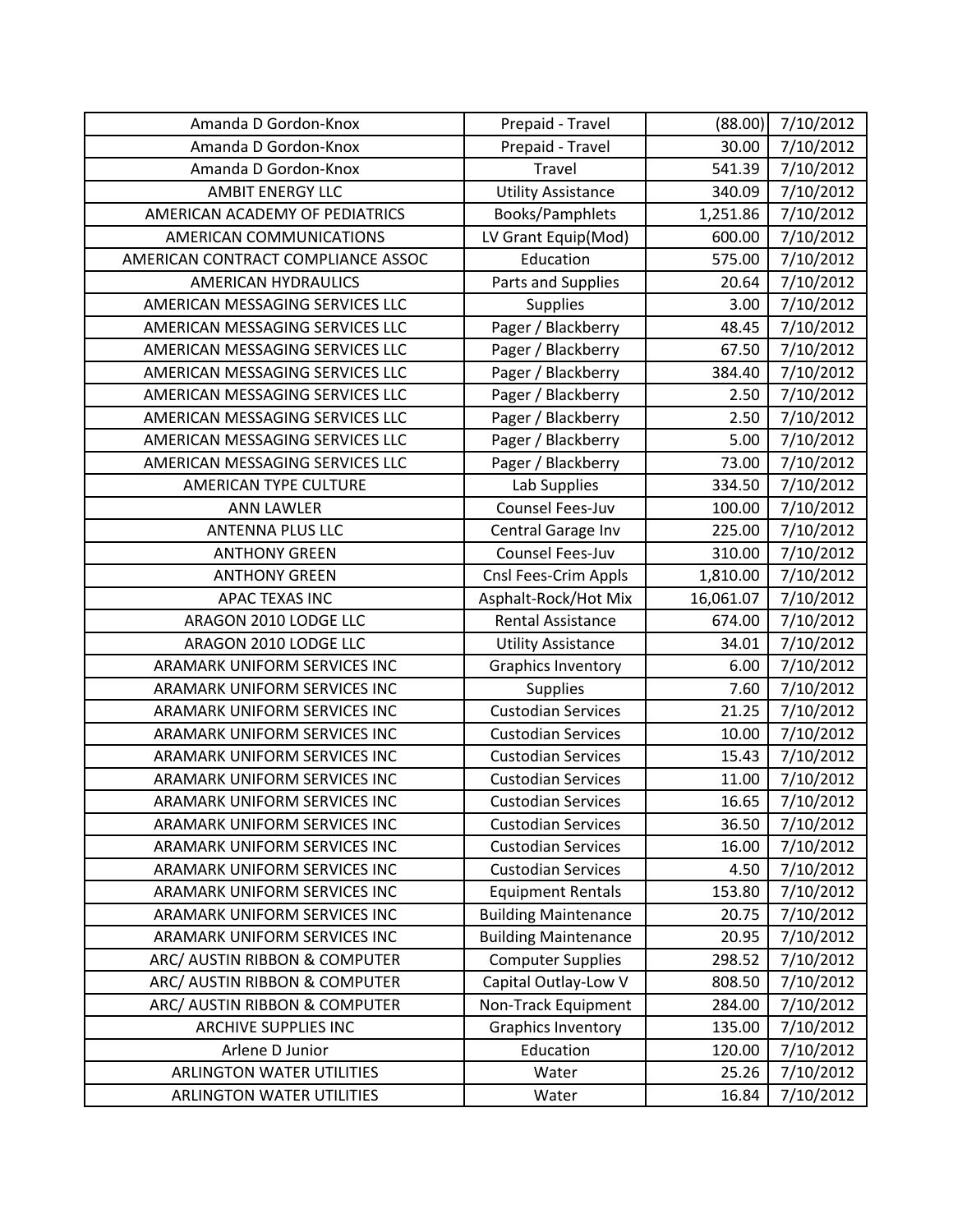| <b>ARLINGTON WATER UTILITIES</b> | Water                       | 263.73    | 7/10/2012 |
|----------------------------------|-----------------------------|-----------|-----------|
| <b>ARLINGTON WATER UTILITIES</b> | <b>Utility Assistance</b>   | 235.90    | 7/10/2012 |
| <b>ARLINGTON WATER UTILITIES</b> | Water                       | 108.26    | 7/10/2012 |
| Aryk T Caldwell                  | Travel                      | 100.00    | 7/10/2012 |
| AT&T                             | Data Transmiss Line         | 280.00    | 7/10/2012 |
| AT&T                             | <b>Data Transmiss Line</b>  | 659.15    | 7/10/2012 |
| AT&T                             | Data Transmiss Line         | 114.84    | 7/10/2012 |
| AT&T                             | Telephone-Basic             | 746.52    | 7/10/2012 |
| AT&T                             | Data Transmiss Line         | 391.51    | 7/10/2012 |
| AT&T                             | Telephone-Basic             | 63.97     | 7/10/2012 |
| AT&T                             | Telephone-Basic             | 174.06    | 7/10/2012 |
| AT&T                             | Telephone-Basic             | 56,954.41 | 7/10/2012 |
| AT&T                             | Telephone-Basic             | 106.23    | 7/10/2012 |
| AT&T                             | Data Transmiss Line         | 18,750.39 | 7/10/2012 |
| AT&T                             | Telephone-Texan             | 33.12     | 7/10/2012 |
| AT&T                             | Telephone-Basic             | 161.83    | 7/10/2012 |
| AT&T                             | Data Transmiss Line         | 240.97    | 7/10/2012 |
| AT&T                             | Data Transmiss Line         | 620.86    | 7/10/2012 |
| <b>AT&amp;T MOBILITY</b>         | <b>Wireless Data Access</b> | 399.10    | 7/10/2012 |
| <b>AT&amp;T MOBILITY</b>         | <b>Wireless Data Access</b> | 178.36    | 7/10/2012 |
| <b>AT&amp;T MOBILITY</b>         | <b>Wireless Data Access</b> | 80.00     | 7/10/2012 |
| <b>AT&amp;T MOBILITY</b>         | <b>Wireless Data Access</b> | 29.60     | 7/10/2012 |
| <b>AT&amp;T MOBILITY</b>         | <b>Wireless Data Access</b> | 2,764.26  | 7/10/2012 |
| <b>AT&amp;T MOBILITY</b>         | <b>Wireless Data Access</b> | 265.93    | 7/10/2012 |
| <b>AT&amp;T MOBILITY</b>         | <b>Wireless Data Access</b> | 265.93    | 7/10/2012 |
| <b>AT&amp;T MOBILITY</b>         | <b>Wireless Data Access</b> | 265.93    | 7/10/2012 |
| <b>AT&amp;T MOBILITY</b>         | <b>Wireless Data Access</b> | 189.95    | 7/10/2012 |
| <b>AT&amp;T MOBILITY</b>         | <b>Wireless Data Access</b> | 189.95    | 7/10/2012 |
| <b>AT&amp;T MOBILITY</b>         | <b>Wireless Data Access</b> | 227.94    | 7/10/2012 |
| <b>AT&amp;T MOBILITY</b>         | <b>Wireless Data Access</b> | 341.91    | 7/10/2012 |
| <b>AT&amp;T MOBILITY</b>         | <b>Wireless Data Access</b> | 227.94    | 7/10/2012 |
| <b>AT&amp;T MOBILITY</b>         | <b>Wireless Data Access</b> | 158.36    | 7/10/2012 |
| ATCO MANUFACTURING COMPANY       | Parts and Supplies          | 164.00    | 7/10/2012 |
| <b>ATMOS ENERGY CORP</b>         | Gas                         | 114.77    | 7/10/2012 |
| <b>ATMOS ENERGY CORP</b>         | Gas                         | 21.65     | 7/10/2012 |
| <b>ATMOS ENERGY CORP</b>         | Gas                         | 13.36     | 7/10/2012 |
| <b>ATMOS ENERGY CORP</b>         | Gas                         | 78.97     | 7/10/2012 |
| <b>ATMOS ENERGY CORP</b>         | <b>Utility Assistance</b>   | 68.09     | 7/10/2012 |
| <b>ATMOS ENERGY CORP</b>         | <b>Utility Assistance</b>   | 13.41     | 7/10/2012 |
| <b>ATMOS ENERGY CORP</b>         | <b>Utility Assistance</b>   | 138.44    | 7/10/2012 |
| <b>ATMOS ENERGY CORP</b>         | <b>Utility Assistance</b>   | 16.69     | 7/10/2012 |
| <b>ATMOS ENERGY CORP</b>         | <b>Utility Assistance</b>   | 304.02    | 7/10/2012 |
| <b>ATMOS ENERGY CORP</b>         | <b>Utility Assistance</b>   | 39.93     | 7/10/2012 |
| <b>ATMOS ENERGY CORP</b>         | <b>Utility Assistance</b>   | 17.34     | 7/10/2012 |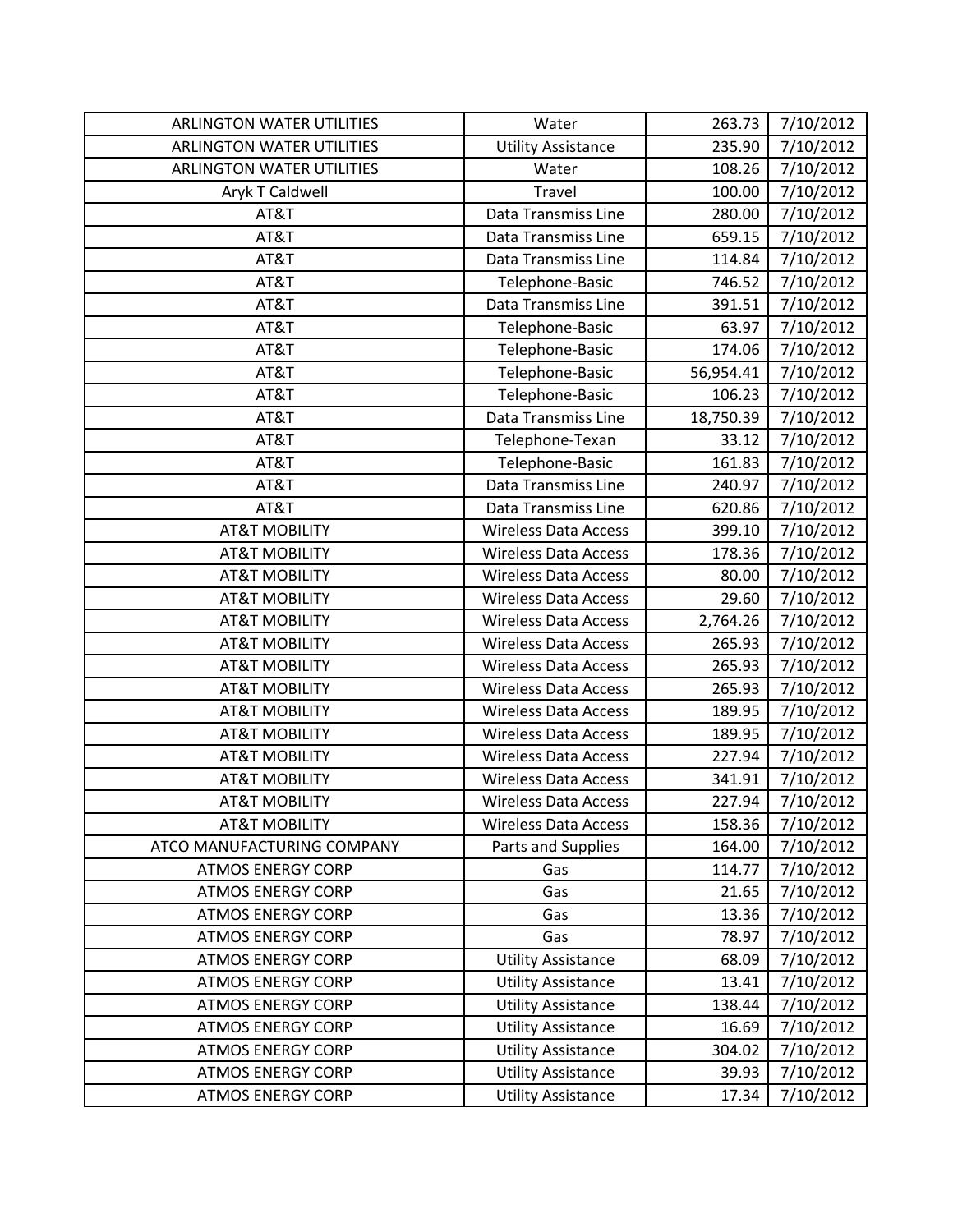| <b>ATTICUS J GILL</b>                 | <b>Counsel Fees-Courts</b>  | 1,150.00 | 7/10/2012 |
|---------------------------------------|-----------------------------|----------|-----------|
| <b>AUTO-SAN</b>                       | <b>Building Maintenance</b> | 99.00    | 7/10/2012 |
| <b>AUTO-SAN</b>                       | <b>Building Maintenance</b> | 64.50    | 7/10/2012 |
| <b>BAILEY &amp; GALYEN</b>            | <b>Counsel Fees-Courts</b>  | 400.00   | 7/10/2012 |
| <b>BAILEY &amp; GALYEN</b>            | <b>Counsel Fees-Courts</b>  | 200.00   | 7/10/2012 |
| <b>BAILEY &amp; GALYEN</b>            | <b>Counsel Fees-Courts</b>  | 300.00   | 7/10/2012 |
| <b>BAKER AND DAMERON LLC</b>          | <b>Counsel Fees-Courts</b>  | 100.00   | 7/10/2012 |
| <b>BAKER FUNERAL HOME</b>             | <b>County Burials</b>       | 1,360.00 | 7/10/2012 |
| <b>BALANCE FORENSIC &amp; GENERAL</b> | Psych Exam/Testimony        | 400.00   | 7/10/2012 |
| <b>BALANCE FORENSIC &amp; GENERAL</b> | Psych Exam/Testimony        | 1,160.00 | 7/10/2012 |
| <b>BALL &amp; HASE PC</b>             | <b>Counsel Fees-Courts</b>  | 850.00   | 7/10/2012 |
| <b>BARNES PROX LAW PLLC</b>           | <b>Counsel Fees - CPS</b>   | 100.00   | 7/10/2012 |
| BARNEY HOLLAND OIL COMPANY            | Fuel                        | 105.61   | 7/10/2012 |
| BARNEY HOLLAND OIL COMPANY            | Fuel                        | 175.91   | 7/10/2012 |
| BARNEY HOLLAND OIL COMPANY            | Fuel                        | 85.73    | 7/10/2012 |
| <b>BARNEY HOLLAND OIL COMPANY</b>     | Fuel                        | 6,056.16 | 7/10/2012 |
| BARNEY HOLLAND OIL COMPANY            | Fuel                        | 1,219.17 | 7/10/2012 |
| BARNEY HOLLAND OIL COMPANY            | Fuel                        | 40.10    | 7/10/2012 |
| <b>BARNEY HOLLAND OIL COMPANY</b>     | Fuel                        | 213.13   | 7/10/2012 |
| BARNEY HOLLAND OIL COMPANY            | Fuel                        | 2,108.72 | 7/10/2012 |
| BARNEY HOLLAND OIL COMPANY            | Fuel                        | 2,351.27 | 7/10/2012 |
| <b>BARNEY HOLLAND OIL COMPANY</b>     | Fuel                        | 9,178.52 | 7/10/2012 |
| BARNEY HOLLAND OIL COMPANY            | Fuel                        | 1,437.59 | 7/10/2012 |
| <b>BARNEY HOLLAND OIL COMPANY</b>     | Fuel                        | 302.23   | 7/10/2012 |
| <b>BARNEY HOLLAND OIL COMPANY</b>     | Fuel                        | 575.22   | 7/10/2012 |
| <b>BARNEY HOLLAND OIL COMPANY</b>     | Fuel                        | 97.85    | 7/10/2012 |
| BARNEY HOLLAND OIL COMPANY            | Fuel                        | 541.01   | 7/10/2012 |
| BARNEY HOLLAND OIL COMPANY            | Fuel                        | 1,655.13 | 7/10/2012 |
| <b>BARRY ALFORD</b>                   | <b>Counsel Fees-Courts</b>  | 4,700.00 | 7/10/2012 |
| <b>BARTHOLOW RENTA CO INC</b>         | Parts and Supplies          | 1,024.30 | 7/10/2012 |
| <b>BASECOM INC</b>                    | <b>Building Maintenance</b> | 164.97   | 7/10/2012 |
| <b>BASECOM INC</b>                    | Non-Track Equipment         | 4,900.00 | 7/10/2012 |
| <b>BEN LEONARD PLLC</b>               | <b>Counsel Fees-Courts</b>  | 2,605.00 | 7/10/2012 |
| <b>BEN LEONARD PLLC</b>               | <b>Counsel Fees-Courts</b>  | 1,900.00 | 7/10/2012 |
| <b>BEST BUY GOV LLC</b>               | Supplies                    | 269.37   | 7/10/2012 |
| <b>BETTY LYNN CADE</b>                | <b>Professional Service</b> | 1,403.36 | 7/10/2012 |
| <b>BLADERUNNER INC</b>                | <b>Equipment Maint</b>      | 43.90    | 7/10/2012 |
| <b>BLAGG TIRE AND SERVICE</b>         | Central Garage Inv          | 3,704.82 | 7/10/2012 |
| <b>BLAKE BURNS</b>                    | Counsel Fees-Juv            | 200.00   | 7/10/2012 |
| <b>BOB BARKER</b>                     | Non-Track Equipment         | 2,049.60 | 7/10/2012 |
| <b>BONNIE C WELLS</b>                 | Investigative               | 245.50   | 7/10/2012 |
| <b>BOSTON CHILDREN'S HOSPITAL</b>     | Education                   | 1,086.96 | 7/10/2012 |
| <b>BOSTON CHILDREN'S HOSPITAL</b>     | Education                   | 1,086.96 | 7/10/2012 |
| <b>BRADFORD SHAW</b>                  | Counsel Fees-Juv            | 300.00   | 7/10/2012 |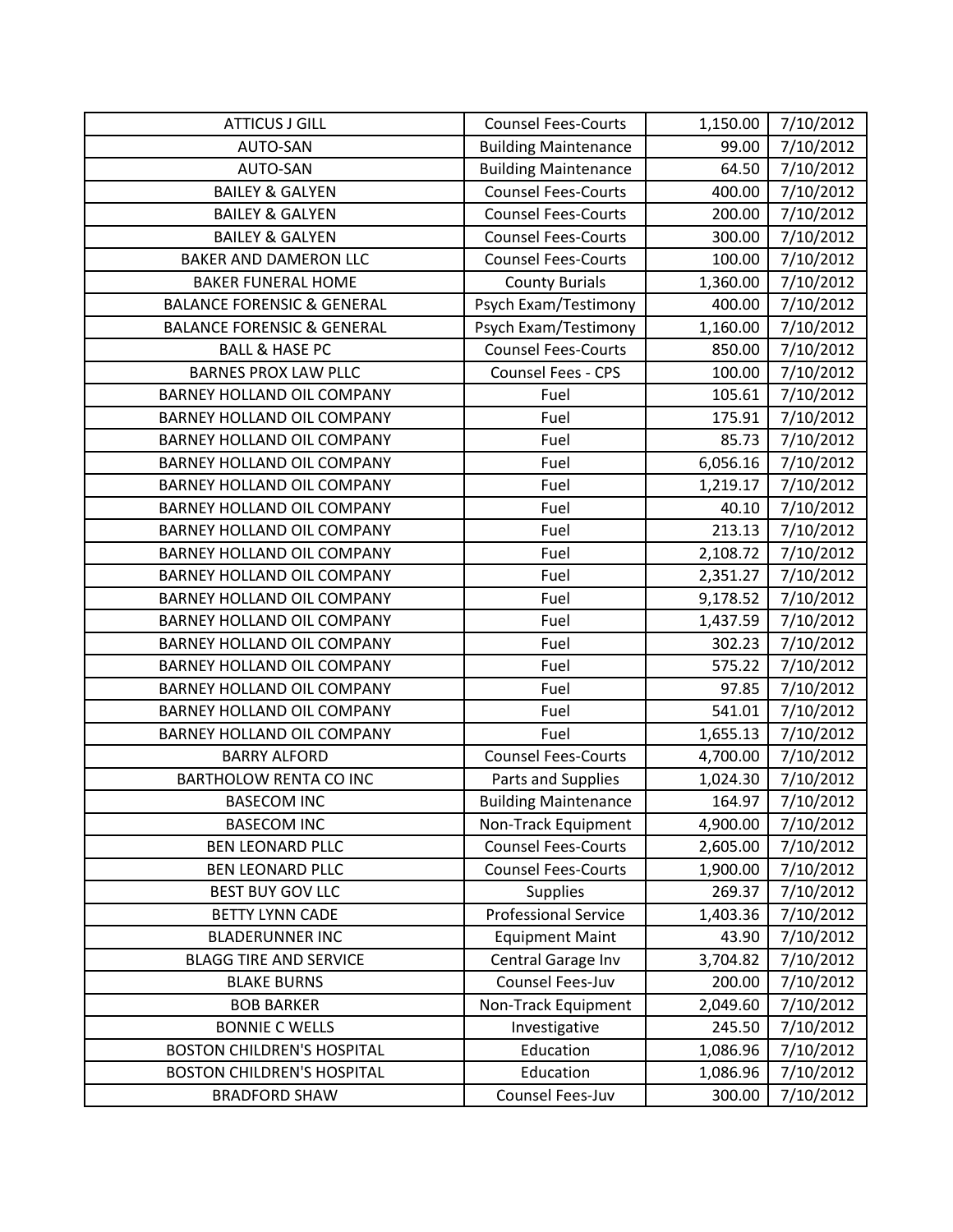| <b>BRADFORD SHAW</b>               | <b>Counsel Fees - CPS</b>   | 607.50   | 7/10/2012 |
|------------------------------------|-----------------------------|----------|-----------|
| <b>BRANDON LEE MCGEE</b>           | <b>Counsel Fees - CPS</b>   | 100.00   | 7/10/2012 |
| <b>BRENDA HANSEN</b>               | <b>Counsel Fees-Courts</b>  | 500.00   | 7/10/2012 |
| <b>BRENDA HANSEN</b>               | Counsel Fees-Juv            | 200.00   | 7/10/2012 |
| <b>BRETT BOONE</b>                 | <b>Counsel Fees-Courts</b>  | 3,394.00 | 7/10/2012 |
| <b>BRETT BOONE</b>                 | <b>Counsel Fees-Courts</b>  | 350.00   | 7/10/2012 |
| <b>BRETT BOONE</b>                 | <b>Counsel Fees-Courts</b>  | 1,696.00 | 7/10/2012 |
| <b>BRIAN J NEWMAN</b>              | <b>Counsel Fees-Courts</b>  | 130.00   | 7/10/2012 |
| <b>BRIAN J NEWMAN</b>              | <b>Counsel Fees-Courts</b>  | 70.00    | 7/10/2012 |
| <b>BRIAN J NEWMAN</b>              | <b>Counsel Fees-Courts</b>  | 110.00   | 7/10/2012 |
| <b>BRIAN J WILLETT</b>             | <b>Counsel Fees-Courts</b>  | 525.00   | 7/10/2012 |
| <b>BRIAN J WILLETT</b>             | <b>Counsel Fees-Courts</b>  | 1,083.00 | 7/10/2012 |
| <b>BRIAN J WILLETT</b>             | <b>Counsel Fees-Courts</b>  | 2,150.00 | 7/10/2012 |
| <b>BRIAN J WILLETT</b>             | <b>Counsel Fees-Courts</b>  | 542.00   | 7/10/2012 |
| <b>BRIAN J WILLETT</b>             | <b>Counsel Fees-Courts</b>  | 150.00   | 7/10/2012 |
| <b>BRIAN SALVANT</b>               | <b>Counsel Fees-Courts</b>  | 2,800.00 | 7/10/2012 |
| <b>BRIAN SALVANT</b>               | <b>Counsel Fees-Courts</b>  | 650.00   | 7/10/2012 |
| <b>BRINKLEY SARGENT ARCHITECTS</b> | <b>Professional Service</b> | 2,749.75 | 7/10/2012 |
| <b>BROOKE BAKER</b>                | <b>Counsel Fees-Courts</b>  | 500.00   | 7/10/2012 |
| BROWN, OWENS AND BRUMLEY           | <b>County Burials</b>       | 350.00   | 7/10/2012 |
| <b>BRUCE ASHWORTH</b>              | <b>Counsel Fees-Courts</b>  | 400.00   | 7/10/2012 |
| <b>BRUCE ASHWORTH</b>              | <b>Counsel Fees-Courts</b>  | 300.00   | 7/10/2012 |
| <b>BRUCE LOWRIE CHEVROLET</b>      | Parts and Supplies          | 731.85   | 7/10/2012 |
| <b>BULLER FIXTURE COMPANY</b>      | Kitchen Supplies            | 300.00   | 7/10/2012 |
| <b>BUSH RUDNICKI SHELTON PC</b>    | <b>Counsel Fees-Courts</b>  | 160.00   | 7/10/2012 |
| <b>BUSH RUDNICKI SHELTON PC</b>    | <b>Counsel Fees-Courts</b>  | 1,000.00 | 7/10/2012 |
| <b>BUSH RUDNICKI SHELTON PC</b>    | Counsel Fees-Juv            | 100.00   | 7/10/2012 |
| <b>BVA SCIENTIFIC INC</b>          | Lab Supplies                | 321.69   | 7/10/2012 |
| <b>C.R.'S AUTO REPAIR</b>          | Parts and Supplies          | 29.00    | 7/10/2012 |
| <b>CANAS &amp; FLORES</b>          | <b>Counsel Fees-Courts</b>  | 600.00   | 7/10/2012 |
| <b>CANAS &amp; FLORES</b>          | <b>Counsel Fees-Courts</b>  | 1,200.00 | 7/10/2012 |
| <b>CANAS &amp; FLORES</b>          | <b>Counsel Fees-Courts</b>  | 300.00   | 7/10/2012 |
| <b>CANAS &amp; FLORES</b>          | <b>Counsel Fees-Courts</b>  | 200.00   | 7/10/2012 |
| <b>CAPITAL HILTON</b>              | Travel                      | 1,918.10 | 7/10/2012 |
| CAPPS VAN AND CAR RENTAL INC       | <b>Voting Machine Trans</b> | 4,288.53 | 7/10/2012 |
| CAPPS VAN AND CAR RENTAL INC       | <b>Voting Machine Trans</b> | 3,500.00 | 7/10/2012 |
| CARAHSOFT TECHNOLOGY CORP          | Software Maintenance        | 4,990.00 | 7/10/2012 |
| CARLA GIBBS KELMAN                 | <b>Counsel Fees-Courts</b>  | 800.00   | 7/10/2012 |
| <b>CARLA GIBBS KELMAN</b>          | <b>Counsel Fees-Courts</b>  | 825.00   | 7/10/2012 |
| <b>CAROL A BIRDWELL</b>            | <b>Counsel Fees-Courts</b>  | 150.00   | 7/10/2012 |
| <b>CARRIER CORPORATION</b>         | A/C Maint Contract          | 1,490.00 | 7/10/2012 |
| <b>CASEY COLE</b>                  | <b>Bail Bond Surety Fee</b> | 13.50    | 7/10/2012 |
| <b>CASEY COLE</b>                  | <b>Bail Bond Surety Fee</b> | 1.50     | 7/10/2012 |
| Catherine A Colquitt               | Travel                      | 240.00   | 7/10/2012 |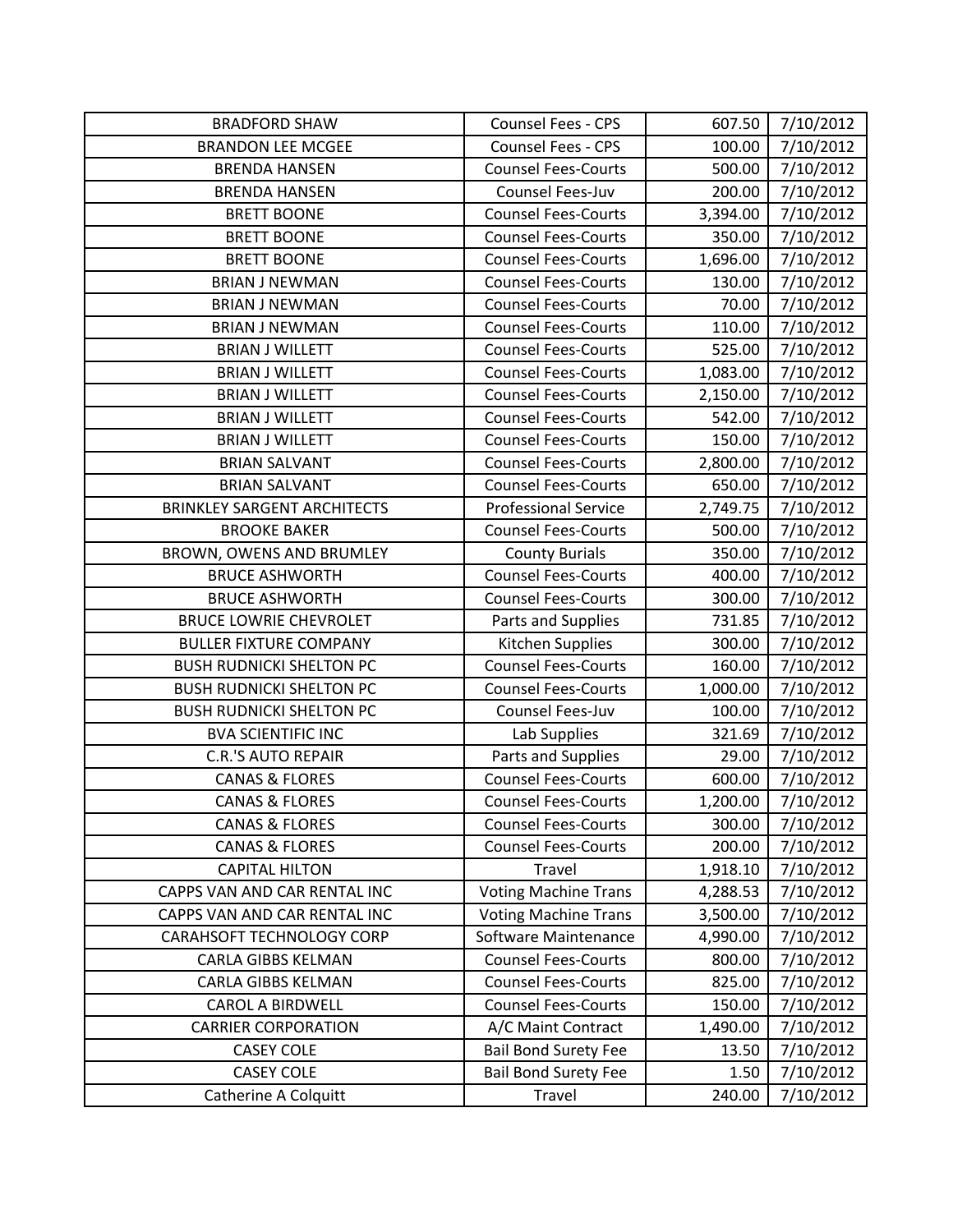| <b>CATHERINE DUNNAVANT</b>           | <b>Counsel Fees-Courts</b>  | 75.00     | 7/10/2012 |
|--------------------------------------|-----------------------------|-----------|-----------|
| <b>CATHERINE DUNNAVANT</b>           | <b>Counsel Fees-Courts</b>  | 450.00    | 7/10/2012 |
| <b>CATHERINE DUNNAVANT</b>           | <b>Counsel Fees-Courts</b>  | 2,925.00  | 7/10/2012 |
| <b>CATHOLIC CHARITIES DIOCESE OF</b> | <b>Professional Service</b> | 330.00    | 7/10/2012 |
| CATHOLIC CHARITIES DIOCESE OF        | <b>Professional Service</b> | 3,987.50  | 7/10/2012 |
| CATHOLIC CHARITIES DIOCESE OF FTW    | Interpreter Fees            | 140.00    | 7/10/2012 |
| CATHOLIC CHARITIES DIOCESE OF FTW    | Interpreter Fees            | 160.00    | 7/10/2012 |
| CATS EYE INTELLIGENCE SERVICE        | Investigative               | 305.00    | 7/10/2012 |
| <b>CDW GOVERNMENT INC</b>            | <b>Supplies</b>             | 50.15     | 7/10/2012 |
| <b>CDW GOVERNMENT INC</b>            | <b>Supplies</b>             | 379.04    | 7/10/2012 |
| <b>CDW GOVERNMENT INC</b>            | <b>Computer Supplies</b>    | 131.58    | 7/10/2012 |
| <b>CDW GOVERNMENT INC</b>            | Equipment                   | 729.00    | 7/10/2012 |
| CEDAR HILL MEMORIAL PARK             | <b>County Burials</b>       | 4,375.00  | 7/10/2012 |
| <b>CEDAR R PARTNERS LP</b>           | <b>Rental Assistance</b>    | 788.00    | 7/10/2012 |
| <b>CEDAR R PARTNERS LP</b>           | <b>Utility Assistance</b>   | 60.17     | 7/10/2012 |
| <b>CELLEBRITE USA CORP</b>           | <b>Computer Supplies</b>    | 1,099.00  | 7/10/2012 |
| <b>CENTAURUS GF TERRACE LLC</b>      | Rent Sub to L'Iords         | 550.00    | 7/10/2012 |
| <b>CENTAURUS GF TERRACE LLC</b>      | Rent Sub/Dep L'Iords        | 150.00    | 7/10/2012 |
| CENTER FOR EDUCATION& EMPLOYMENT LAW | Subscriptions               | 124.95    | 7/10/2012 |
| <b>CHARLES E WILLIAMS</b>            | <b>County Burials</b>       | 700.00    | 7/10/2012 |
| <b>CHARLES ROACH</b>                 | <b>Counsel Fees-Courts</b>  | 375.00    | 7/10/2012 |
| <b>CHARLES ROACH</b>                 | <b>Counsel Fees-Courts</b>  | 3,550.00  | 7/10/2012 |
| <b>CHARLES ROACH</b>                 | <b>Counsel Fees-Courts</b>  | 225.00    | 7/10/2012 |
| <b>CHARTER CAPITAL</b>               | <b>Professional Service</b> | 10.65     | 7/10/2012 |
| <b>CHARTER CAPITAL</b>               | <b>Professional Service</b> | 25.56     | 7/10/2012 |
| <b>CHARTER COMMUNICATIONS</b>        | Subscriptions               | 77.33     | 7/10/2012 |
| <b>CHARTER COMMUNICATIONS</b>        | Subscriptions               | 24.95     | 7/10/2012 |
| <b>CHEM AQUA</b>                     | A/C Maint Contract          | 280.00    | 7/10/2012 |
| <b>CHRIS'S TRIM SHOP</b>             | Central Garage Inv          | 670.00    | 7/10/2012 |
| <b>CHRISTOPHER LEO CASTANON</b>      | <b>Counsel Fees-Courts</b>  | 850.00    | 7/10/2012 |
| <b>CIBOLA ASSOCIATES</b>             | Rental Assistance           | 425.00    | 7/10/2012 |
| CINTAS FAS LOCKBOX 636525            | <b>Supplies</b>             | 149.65    | 7/10/2012 |
| <b>CITY OF ARLINGTON</b>             | Fuel                        | 821.91    | 7/10/2012 |
| <b>CITY OF CROWLEY UTILITIES</b>     | <b>Utility Assistance</b>   | 11.99     | 7/10/2012 |
| <b>CITY OF EULESS</b>                | Water                       | 139.88    | 7/10/2012 |
| <b>CITY OF EULESS</b>                | Water                       | 114.44    | 7/10/2012 |
| <b>CITY OF FOREST HILL UTILITIES</b> | <b>Utility Assistance</b>   | 60.68     | 7/10/2012 |
| <b>CITY OF FORT WORTH</b>            | <b>Professional Service</b> | 30,000.00 | 7/10/2012 |
| <b>CITY OF GRAND PRAIRIE</b>         | <b>Utility Assistance</b>   | 95.97     | 7/10/2012 |
| <b>CITY OF HALTOM CITY</b>           | Water                       | 30.08     | 7/10/2012 |
| <b>CITY OF HALTOM CITY</b>           | Water                       | 13.52     | 7/10/2012 |
| <b>CITY OF HALTOM CITY</b>           | <b>Utility Assistance</b>   | 160.92    | 7/10/2012 |
| <b>CITY OF IRVING TRANSPORTATION</b> | Education                   | 4,000.00  | 7/10/2012 |
| <b>CITY OF LAKE WORTH</b>            | <b>Utility Assistance</b>   | 48.89     | 7/10/2012 |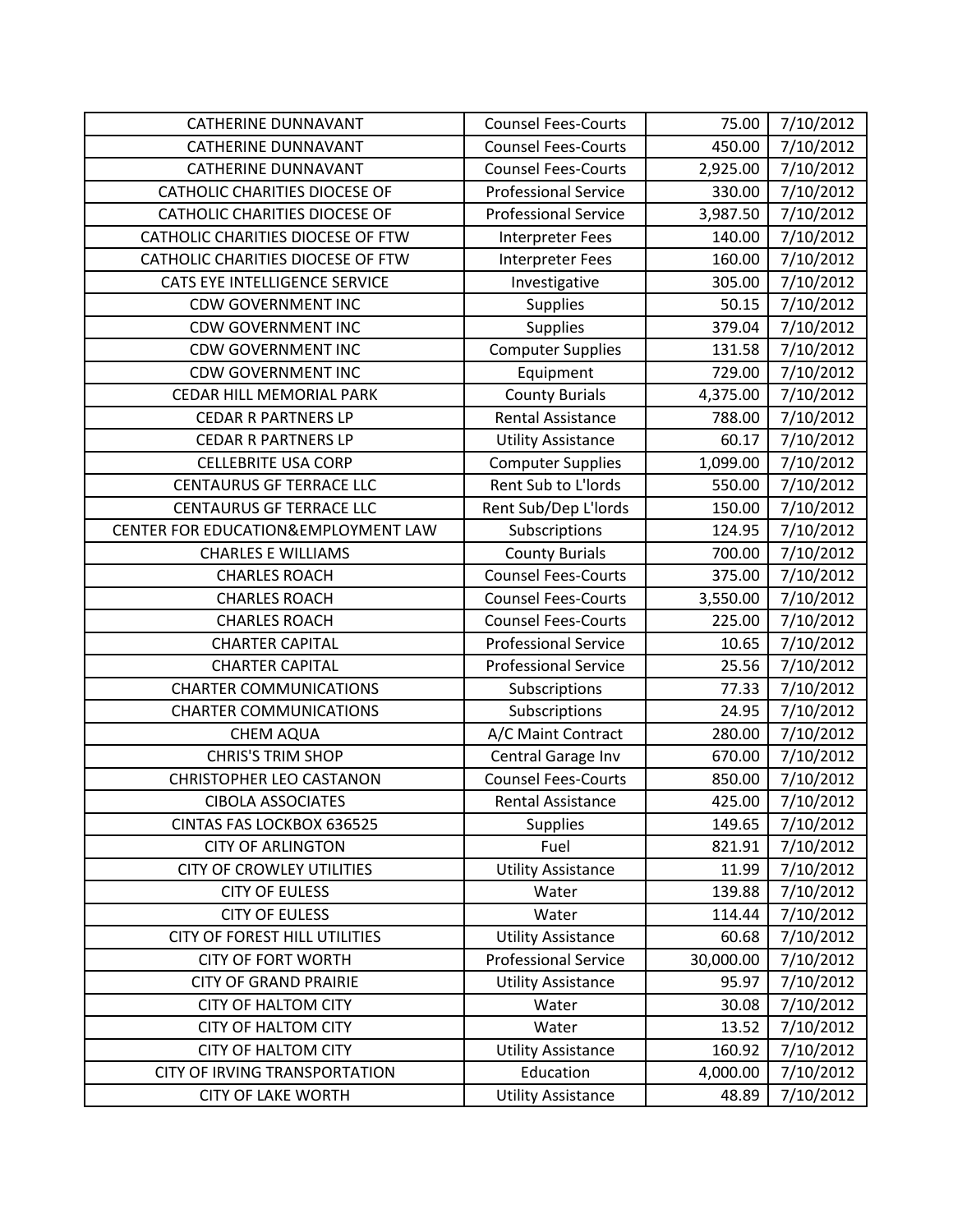| CITY OF MANSFIELD WATER/SEWER          | Water                       | 486.11    | 7/10/2012 |
|----------------------------------------|-----------------------------|-----------|-----------|
| CITY OF MANSFIELD WATER/SEWER          | Water                       | 248.94    | 7/10/2012 |
| <b>CITY OF NORTH RICHLAND HILLS</b>    | <b>Utility Assistance</b>   | 38.97     | 7/10/2012 |
| <b>CITY OF WATAUGA</b>                 | <b>Utility Assistance</b>   | 96.75     | 7/10/2012 |
| <b>CLAUDIA HAUGEN</b>                  | <b>Medical Services</b>     | 38.00     | 7/10/2012 |
| <b>CLAY FISHER</b>                     | Clothing                    | 300.00    | 7/10/2012 |
| Clay M Young                           | Travel                      | 100.00    | 7/10/2012 |
| <b>CLIFFORD D MACKENZIE</b>            | Counsel Fees - CPS          | 100.00    | 7/10/2012 |
| <b>CODY L COFER</b>                    | <b>Counsel Fees-Courts</b>  | 700.00    | 7/10/2012 |
| <b>CODY L COFER</b>                    | <b>Counsel Fees - CPS</b>   | 100.00    | 7/10/2012 |
| <b>COLE JENNINGS BRYAN</b>             | <b>Counsel Fees-Courts</b>  | 400.00    | 7/10/2012 |
| <b>COLE JENNINGS BRYAN</b>             | <b>Counsel Fees-Probate</b> | 500.00    | 7/10/2012 |
| <b>COLE JENNINGS BRYAN</b>             | <b>Counsel Fees-Probate</b> | 500.00    | 7/10/2012 |
| <b>COLONIAL HARDWARE CORP</b>          | Capital Outlay Low V        | 8,270.00  | 7/10/2012 |
| <b>COLONIAL HARDWARE CORP</b>          | Non-Track Const/Bldg        | 10,817.07 | 7/10/2012 |
| <b>COMMERCIAL RECORDER</b>             | Advertis/Leg Notice         | 198.00    | 7/10/2012 |
| COMPREHENSIVE SAFETY RESOURCE 1 LP     | Education                   | 650.00    | 7/10/2012 |
| <b>CONCHO SUPPLY INC</b>               | Central Garage Inv          | 2,108.66  | 7/10/2012 |
| <b>CONNIE BANISTER CHITWOOD</b>        | <b>Professional Service</b> | 825.00    | 7/10/2012 |
| <b>CONNIE HARRIS GILFEATHER</b>        | <b>Professional Service</b> | 350.84    | 7/10/2012 |
| <b>CONNIE HARRIS GILFEATHER</b>        | Reporter's Records          | 106.60    | 7/10/2012 |
| COOK CHILDREN'S PHYSICIAN NETWORK      | <b>Medical Services</b>     | 279.00    | 7/10/2012 |
| COOK CHILDREN'S PHYSICIAN NETWORK      | <b>Medical Services</b>     | 154.00    | 7/10/2012 |
| CORNERSTONE ASSISTANCE NETWORK INC     | <b>Subrecipient Service</b> | 12,945.33 | 7/10/2012 |
| CORNERSTONE ASSISTANCE NETWORK INC     | <b>Professional Service</b> | 5,208.36  | 7/10/2012 |
| <b>CORPORATE SOURCE LTD</b>            | Non-Track Equipment         | 447.27    | 7/10/2012 |
| <b>COURT REPORTERS CLEARINGHOUSE</b>   | Test/Civil Serv Exp         | 170.28    | 7/10/2012 |
| <b>CREATIVE INSTINCT</b>               | <b>Supplies</b>             | 378.00    | 7/10/2012 |
| CREEKWOOD WOODCREEK LP                 | <b>Utility Assistance</b>   | 19.80     | 7/10/2012 |
| <b>CREMATION SERVICES</b>              | <b>County Burials</b>       | 330.00    | 7/10/2012 |
| <b>CROSS COUNTRY EDUCATION LLC</b>     | Education                   | 169.00    | 7/10/2012 |
| <b>CROWNE PLAZA</b>                    | Travel                      | 293.25    | 7/10/2012 |
| <b>CROWNE PLAZA</b>                    | <b>Travel</b>               | 293.25    | 7/10/2012 |
| <b>CROWNE PLAZA</b>                    | Travel                      | 293.25    | 7/10/2012 |
| <b>CROWNE PLAZA</b>                    | Travel                      | 195.50    | 7/10/2012 |
| <b>CROWNE PLAZA</b>                    | Travel                      | 293.25    | 7/10/2012 |
| <b>CT INTERNATIONAL</b>                | <b>Medical Supplies</b>     | 6,069.50  | 7/10/2012 |
| <b>CUMMINS SOUTHERN PLAINS LLC</b>     | Parts and Supplies          | 906.13    | 7/10/2012 |
| <b>Curtis E Spurlock</b>               | Education                   | 220.00    | 7/10/2012 |
| <b>CYNTHIA A FITCH</b>                 | <b>Counsel Fees-Courts</b>  | 275.00    | 7/10/2012 |
| <b>CYNTHIA MCKENZIE</b>                | Counsel Fees - CPS          | 250.00    | 7/10/2012 |
| <b>D &amp; A BUILDING SERVICES INC</b> | <b>Custodian Services</b>   | 1,440.00  | 7/10/2012 |
| <b>D ROBIN MCCARTY</b>                 | <b>Counsel Fees-Courts</b>  | 250.00    | 7/10/2012 |
| DALLAS CHILDREN ADVOCACY CTR           | Education                   | 465.00    | 7/10/2012 |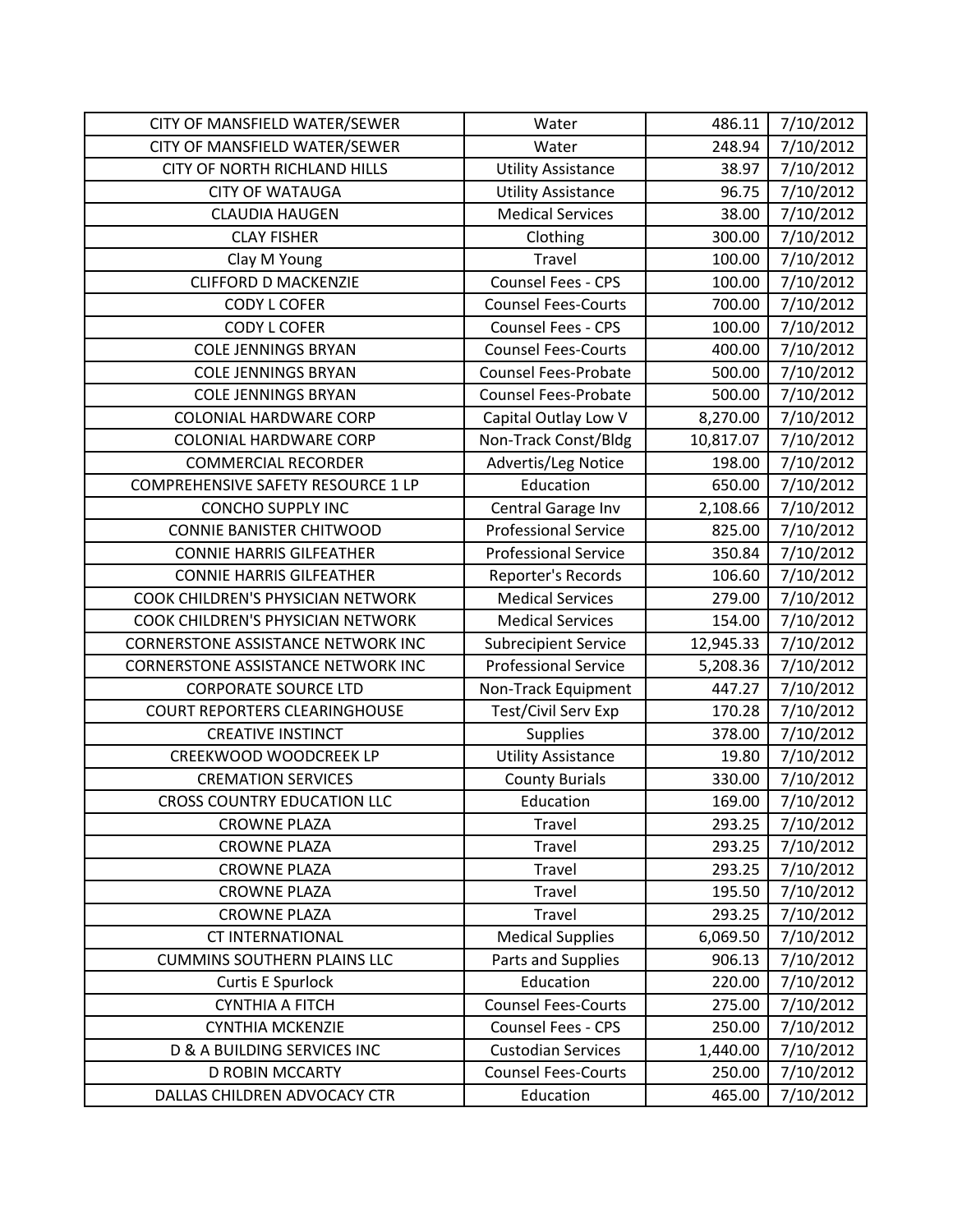| DALLAS CHILDREN ADVOCACY CTR           | Education                   | 465.00   | 7/10/2012 |
|----------------------------------------|-----------------------------|----------|-----------|
| <b>DALLAS COUNTY CSCD</b>              | Tuition C/room Train        | 2,336.00 | 7/10/2012 |
| DANIEL HERNANDEZ                       | <b>Counsel Fees-Courts</b>  | 350.00   | 7/10/2012 |
| <b>DANIEL HERNANDEZ</b>                | <b>Interpreter Fees</b>     | 125.00   | 7/10/2012 |
| <b>DANIEL YOUNG</b>                    | <b>Counsel Fees-Courts</b>  | 225.00   | 7/10/2012 |
| <b>DANNY TISDALE</b>                   | Clothing                    | 100.00   | 7/10/2012 |
| <b>DARCY NILES DENO</b>                | Counsel Fees - CPS          | 100.00   | 7/10/2012 |
| DARCY NILES DENO                       | <b>Counsel Fees-Probate</b> | 400.00   | 7/10/2012 |
| <b>DAVID BAYS</b>                      | <b>Counsel Fees-Courts</b>  | 350.00   | 7/10/2012 |
| <b>DAVID GALLAGHER</b>                 | <b>Bail Bond Surety Fee</b> | 27.00    | 7/10/2012 |
| <b>DAVID GALLAGHER</b>                 | <b>Bail Bond Surety Fee</b> | 3.00     | 7/10/2012 |
| DAVID MARLOW                           | Investigative               | 271.25   | 7/10/2012 |
| DAVID PEARSON, IV                      | <b>Counsel Fees-Courts</b>  | 450.00   | 7/10/2012 |
| DAVID PEARSON, IV                      | <b>Counsel Fees-Courts</b>  | 650.00   | 7/10/2012 |
| DAVID PEARSON, IV                      | <b>Counsel Fees-Courts</b>  | 350.00   | 7/10/2012 |
| DAVID PEARSON, IV                      | Counsel Fees-Juv            | 500.00   | 7/10/2012 |
| <b>DAVID RICHARDS</b>                  | <b>Counsel Fees-Courts</b>  | 1,000.00 | 7/10/2012 |
| <b>DAVID RICHARDS</b>                  | <b>Counsel Fees-Courts</b>  | 400.00   | 7/10/2012 |
| Dawn E Gallagher                       | Education                   | 37.15    | 7/10/2012 |
| <b>DBC FAMILY LAW</b>                  | Counsel Fees - CPS          | 100.00   | 7/10/2012 |
| DEALERS ELECTRICAL SUPPLY              | <b>Building Maintenance</b> | 795.35   | 7/10/2012 |
| DEAN MIYAZONO                          | <b>Counsel Fees-Courts</b>  | 550.00   | 7/10/2012 |
| <b>DEAN MIYAZONO</b>                   | <b>Counsel Fees-Courts</b>  | 250.00   | 7/10/2012 |
| <b>DEAN SWANDA</b>                     | <b>Counsel Fees-Courts</b>  | 3,420.00 | 7/10/2012 |
| <b>DEAN SWANDA</b>                     | Counsel Fees - CPS          | 600.00   | 7/10/2012 |
| <b>DEBBIE EDWARDS</b>                  | Reporter's Records          | 336.00   | 7/10/2012 |
| Debbie L White Buck                    | <b>Training Supplies</b>    | 74.00    | 7/10/2012 |
| Debbie L White Buck                    | Travel                      | 150.00   | 7/10/2012 |
| DECKER, JONES, MCMACKIN, MCCLANE, HALL | <b>Counsel Fees-Probate</b> | 750.00   | 7/10/2012 |
| DEPT OF INFORMATION RESOURCES          | Data Transmiss Line         | 171.28   | 7/10/2012 |
| DEPT OF INFORMATION RESOURCES          | Data Transmiss Line         | 3,777.76 | 7/10/2012 |
| DEPT OF INFORMATION RESOURCES          | Data Transmiss Line         | 1,760.86 | 7/10/2012 |
| DEPT OF INFORMATION RESOURCES          | Data Transmiss Line         | 441.17   | 7/10/2012 |
| DEPT OF INFORMATION RESOURCES          | Telephone-Texan             | 2,304.96 | 7/10/2012 |
| DEPT OF INFORMATION RESOURCES          | Data Transmiss Line         | 308.60   | 7/10/2012 |
| <b>DERENDA BAILEY</b>                  | Clothing                    | 222.42   | 7/10/2012 |
| DIAGNOSTIC HYBRIDS, INC.               | Lab Supplies                | 211.42   | 7/10/2012 |
| <b>DIRECT ENERGY LP</b>                | <b>Utility Assistance</b>   | 73.64    | 7/10/2012 |
| <b>DIRECTV INC</b>                     | Data Transmiss Line         | 90.99    | 7/10/2012 |
| <b>DIRECTV INC</b>                     | Subscriptions               | 55.99    | 7/10/2012 |
| DOLORES STEWART & ASSOCIATES INC       | <b>Professional Service</b> | 877.10   | 7/10/2012 |
| DOLORES STEWART & ASSOCIATES INC       | <b>Professional Service</b> | 2,105.04 | 7/10/2012 |
| DOLORES STEWART & ASSOCIATES INC       | <b>Professional Service</b> | 350.84   | 7/10/2012 |
| DON M DAWES                            | Counsel Fees - CPS          | 250.00   | 7/10/2012 |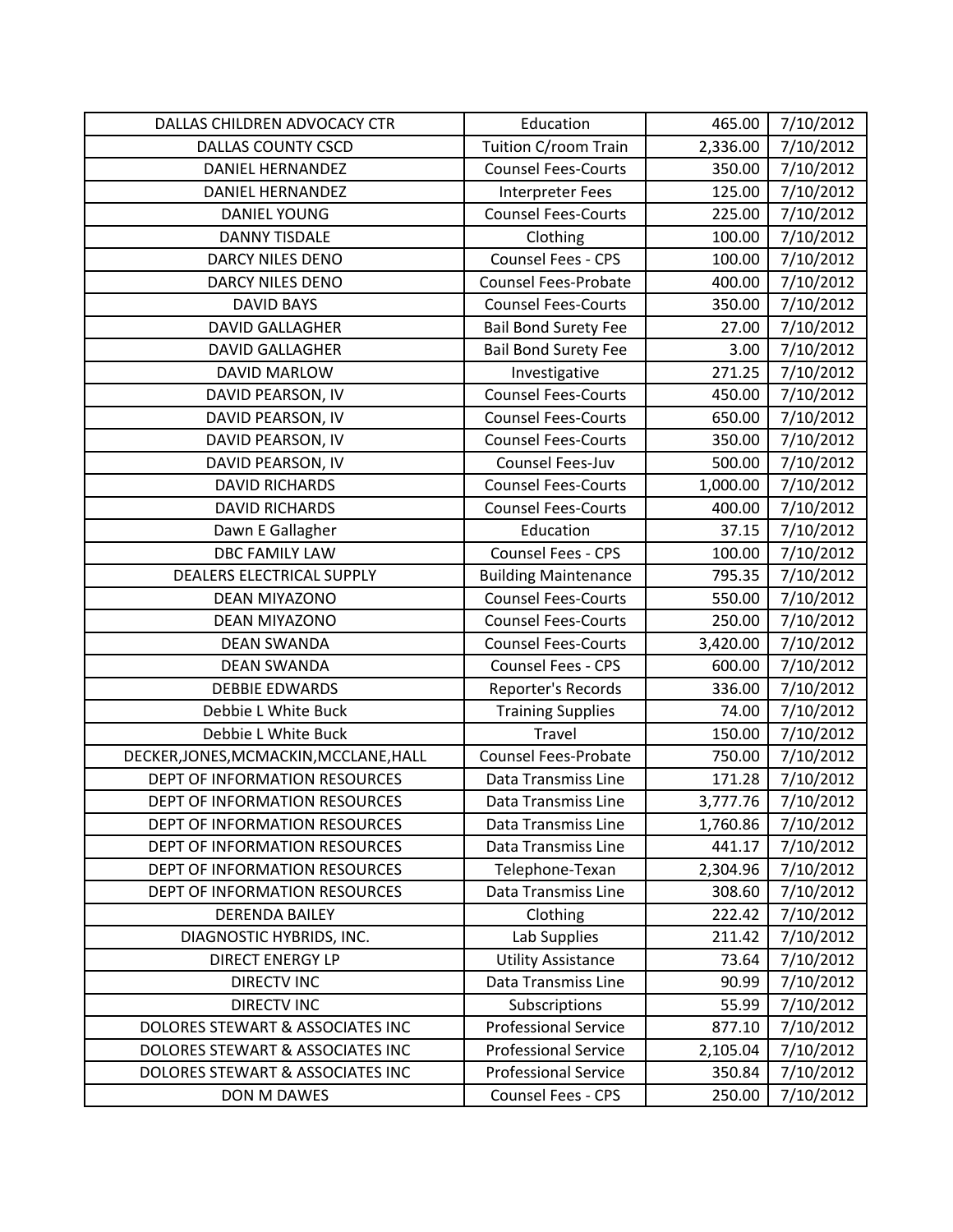| <b>DONNA GOODRICH</b>             | Psych Exam/Testimony        | 800.00    | 7/10/2012 |
|-----------------------------------|-----------------------------|-----------|-----------|
| DOUBLE D CONTRACTING LLC          | Rehab/Preserve Act          | 22,455.00 | 7/10/2012 |
| DOUBLE EAGLE MECHANICAL SERVICE   | <b>Building Maintenance</b> | 139.03    | 7/10/2012 |
| DOUBLE EAGLE MECHANICAL SERVICE   | <b>Building Maintenance</b> | 144.00    | 7/10/2012 |
| DOUBLE EAGLE MECHANICAL SERVICE   | <b>Building Maintenance</b> | 282.52    | 7/10/2012 |
| DOUBLE EAGLE MECHANICAL SERVICE   | <b>Building Maintenance</b> | 188.02    | 7/10/2012 |
| <b>DOUGLASS DISTRIBUTING</b>      | Gasoline Inventory          | 24,017.68 | 7/10/2012 |
| DRAKE COMMUNICATIONS INC          | <b>Equipment Maint</b>      | 145.00    | 7/10/2012 |
| DRAKE COMMUNICATIONS INC          | <b>Building Maintenance</b> | 663.50    | 7/10/2012 |
| <b>DRAKE DUNNAVENT PC</b>         | <b>Counsel Fees-Courts</b>  | 80.00     | 7/10/2012 |
| <b>DURKIN LAW OFFICES PC</b>      | <b>Counsel Fees-Juv</b>     | 160.00    | 7/10/2012 |
| <b>EAN HOLDINGS LLC</b>           | Vehicle Lease               | 2,400.00  | 7/10/2012 |
| <b>EARL E BATES JR</b>            | <b>Counsel Fees-Courts</b>  | 950.00    | 7/10/2012 |
| <b>EBSCO INDUSTRIES INC</b>       | Law Books                   | 52.43     | 7/10/2012 |
| <b>EDWARD G JONES</b>             | <b>Counsel Fees-Courts</b>  | 750.00    | 7/10/2012 |
| <b>EDWARD G JONES</b>             | <b>Counsel Fees-Courts</b>  | 650.00    | 7/10/2012 |
| <b>EDWARD G JONES</b>             | <b>Counsel Fees-Courts</b>  | 150.00    | 7/10/2012 |
| <b>ELIZABETH PFRIMMER</b>         | Clothing                    | 100.00    | 7/10/2012 |
| <b>ELIZABETH RIVERA</b>           | <b>Counsel Fees-Courts</b>  | 600.00    | 7/10/2012 |
| <b>ELIZABETH ROYAL</b>            | Clothing                    | 100.00    | 7/10/2012 |
| <b>ELOY SEPULVEDA</b>             | <b>Counsel Fees-Courts</b>  | 125.00    | 7/10/2012 |
| <b>EMMA L SHAFFER</b>             | Interpreter Fees            | 170.00    | 7/10/2012 |
| <b>EMPIRE PAPER</b>               | Sheriff Inventory           | 92.50     | 7/10/2012 |
| <b>EMPIRE PAPER</b>               | Sheriff Inventory           | 239.36    | 7/10/2012 |
| <b>EMPIRE PAPER</b>               | <b>Custodian Supplies</b>   | 2,417.50  | 7/10/2012 |
| <b>EMPIRE PAPER</b>               | <b>Custodian Supplies</b>   | 96.70     | 7/10/2012 |
| <b>EMPIRE PAPER</b>               | <b>Custodian Supplies</b>   | 580.20    | 7/10/2012 |
| <b>ERNEST CISNEROS</b>            | Relative Assistance         | 300.00    | 7/10/2012 |
| <b>EULA BROWN</b>                 | Clothing                    | 64.93     | 7/10/2012 |
| <b>EVCO PARTNERS LP</b>           | Supplies                    | 21.00     | 7/10/2012 |
| <b>EVCO PARTNERS LP</b>           | <b>Equipment Maint</b>      | 85.80     | 7/10/2012 |
| <b>EVCO PARTNERS LP</b>           | Field Equip&Supplies        | 457.90    | 7/10/2012 |
| <b>EVCO PARTNERS LP</b>           | Field Equip&Supplies        | 203.70    | 7/10/2012 |
| <b>EVCO PARTNERS LP</b>           | <b>Supplies</b>             | 248.95    | 7/10/2012 |
| EVELYN CLARE PAULA RUSSELL        | <b>Counsel Fees-Courts</b>  | 450.00    | 7/10/2012 |
| <b>EVRIDGE TRACTOR INC</b>        | Parts and Supplies          | 170.15    | 7/10/2012 |
| EZ ELECTRICAL CONTRACTORS LLC     | <b>Building Maintenance</b> | 335.55    | 7/10/2012 |
| FAMILY DOLLAR # 6556              | Food/Hygiene Assist         | 283.71    | 7/10/2012 |
| FAMILY DOLLAR #4847               | Food/Hygiene Assist         | 60.00     | 7/10/2012 |
| <b>FAMILY DOLLAR #5504</b>        | Food/Hygiene Assist         | 271.20    | 7/10/2012 |
| FAMILY DOLLAR #6283               | Food/Hygiene Assist         | 61.29     | 7/10/2012 |
| FAMILY DOLLAR #7232               | Food/Hygiene Assist         | 77.00     | 7/10/2012 |
| <b>FAMILY DOLLAR STORES #7753</b> | Food/Hygiene Assist         | 95.76     | 7/10/2012 |
| <b>FASTSIGNS</b>                  | Advertis/Publicity          | 251.53    | 7/10/2012 |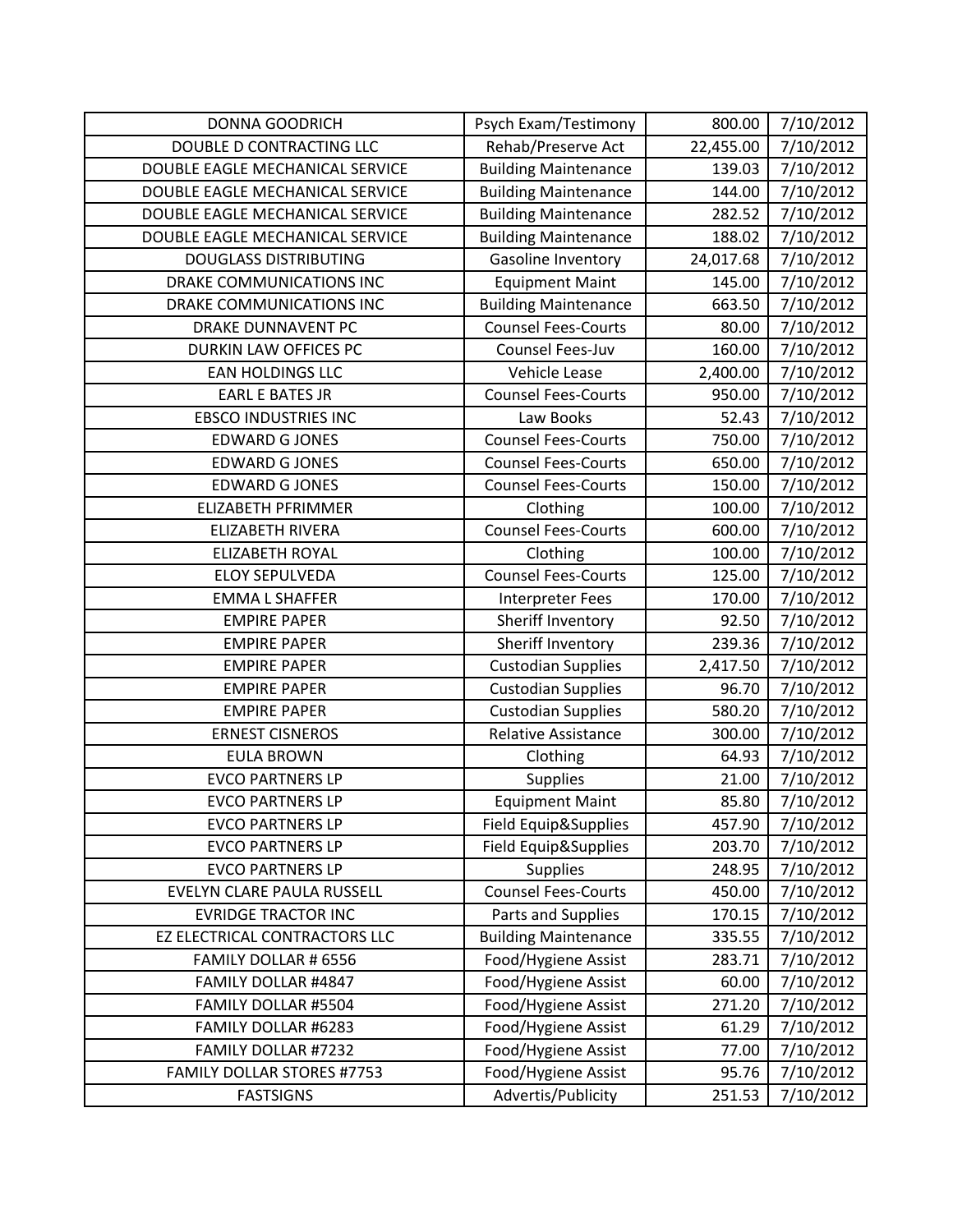| <b>FEDEX</b>                        | Postage                     | 42.31     | 7/10/2012 |
|-------------------------------------|-----------------------------|-----------|-----------|
| <b>FEDEX</b>                        | Postage                     | 80.21     | 7/10/2012 |
| <b>FELIPE O CALZADA</b>             | Counsel Fees-Juv            | 100.00    | 7/10/2012 |
| <b>FERNANDO ORTIZ</b>               | <b>Bail Bond Surety Fee</b> | 13.50     | 7/10/2012 |
| FERNANDO ORTIZ                      | <b>Bail Bond Surety Fee</b> | 1.50      | 7/10/2012 |
| FIESTA MART #60                     | Food/Hygiene Assist         | 19.48     | 7/10/2012 |
| FIESTA MART #69                     | Food/Hygiene Assist         | 35.00     | 7/10/2012 |
| FIESTA MART #76                     | Food/Hygiene Assist         | 121.91    | 7/10/2012 |
| <b>FIESTA MART INC</b>              | Food/Hygiene Assist         | 18.80     | 7/10/2012 |
| FILTER SYSTEMS INC                  | A/C Maint Contract          | 373.77    | 7/10/2012 |
| FILTER SYSTEMS INC                  | A/C Maint Contract          | 962.66    | 7/10/2012 |
| FILTER SYSTEMS INC                  | A/C Maint Contract          | 120.02    | 7/10/2012 |
| FILTER SYSTEMS INC                  | A/C Maint Contract          | 259.30    | 7/10/2012 |
| FILTER SYSTEMS INC                  | A/C Maint Contract          | 53.76     | 7/10/2012 |
| FILTER SYSTEMS INC                  | A/C Maint Contract          | 93.52     | 7/10/2012 |
| FILTER SYSTEMS INC                  | A/C Maint Contract          | 131.15    | 7/10/2012 |
| FILTER SYSTEMS INC                  | A/C Maint Contract          | 108.85    | 7/10/2012 |
| FILTER SYSTEMS INC                  | A/C Maint Contract          | 946.13    | 7/10/2012 |
| FILTER SYSTEMS INC                  | A/C Maint Contract          | 22.40     | 7/10/2012 |
| FILTER SYSTEMS INC                  | A/C Maint Contract          | 177.00    | 7/10/2012 |
| FILTER SYSTEMS INC                  | A/C Maint Contract          | 1,527.99  | 7/10/2012 |
| FILTER SYSTEMS INC                  | A/C Maint Contract          | 555.14    | 7/10/2012 |
| FILTER SYSTEMS INC                  | A/C Maint Contract          | 168.14    | 7/10/2012 |
| FILTER SYSTEMS INC                  | A/C Maint Contract          | 33.95     | 7/10/2012 |
| FILTER SYSTEMS INC                  | A/C Maint Contract          | 161.20    | 7/10/2012 |
| FILTER SYSTEMS INC                  | A/C Maint Contract          | 149.42    | 7/10/2012 |
| FILTER SYSTEMS INC                  | A/C Maint Contract          | 320.33    | 7/10/2012 |
| FILTER SYSTEMS INC                  | A/C Maint Contract          | 89.21     | 7/10/2012 |
| <b>FIRST CHOICE POWER</b>           | <b>Utility Assistance</b>   | 498.66    | 7/10/2012 |
| <b>FISHER SCIENTIFIC</b>            | Lab Supplies                | 2,097.60  | 7/10/2012 |
| <b>FISHER SCIENTIFIC</b>            | Lab Supplies                | 44.00     | 7/10/2012 |
| <b>FISHER SCIENTIFIC</b>            | Lab Supplies                | 335.79    | 7/10/2012 |
| <b>FISHER SCIENTIFIC</b>            | Lab Supplies                | 60.00     | 7/10/2012 |
| FIVE STAR CORRECTIONAL SERVICES INC | Food Contr/Prisoners        | 75,447.96 | 7/10/2012 |
| FIVE STAR CORRECTIONAL SERVICES INC | Food Contr/Employees        | 2,541.35  | 7/10/2012 |
| FIVE STAR FORD OF TEXAS LTD         | Central Garage Inv          | 90.00     | 7/10/2012 |
| FLYNN, FRANCIS & CLARK LLP          | Counsel Fees-Juv            | 200.00    | 7/10/2012 |
| FORENSIC DNA & DRUG TESTING SERVICE | <b>Medical Services</b>     | 826.00    | 7/10/2012 |
| FORT WORTH AUTO GLASS CENTER LTD    | Parts and Supplies          | 455.85    | 7/10/2012 |
| FORT WORTH GEAR AND AXLE            | Parts and Supplies          | 595.00    | 7/10/2012 |
| FORT WORTH STAR TELEGRAM            | Advertis/Leg Notice         | 301.00    | 7/10/2012 |
| FORT WORTH TRANSPORTATION AUTHORITY | Fuel                        | 154.49    | 7/10/2012 |
| FORT WORTH WATER DEPARTMENT         | Water                       | 103.77    | 7/10/2012 |
| FORT WORTH WATER DEPARTMENT         | Water                       | 5,374.91  | 7/10/2012 |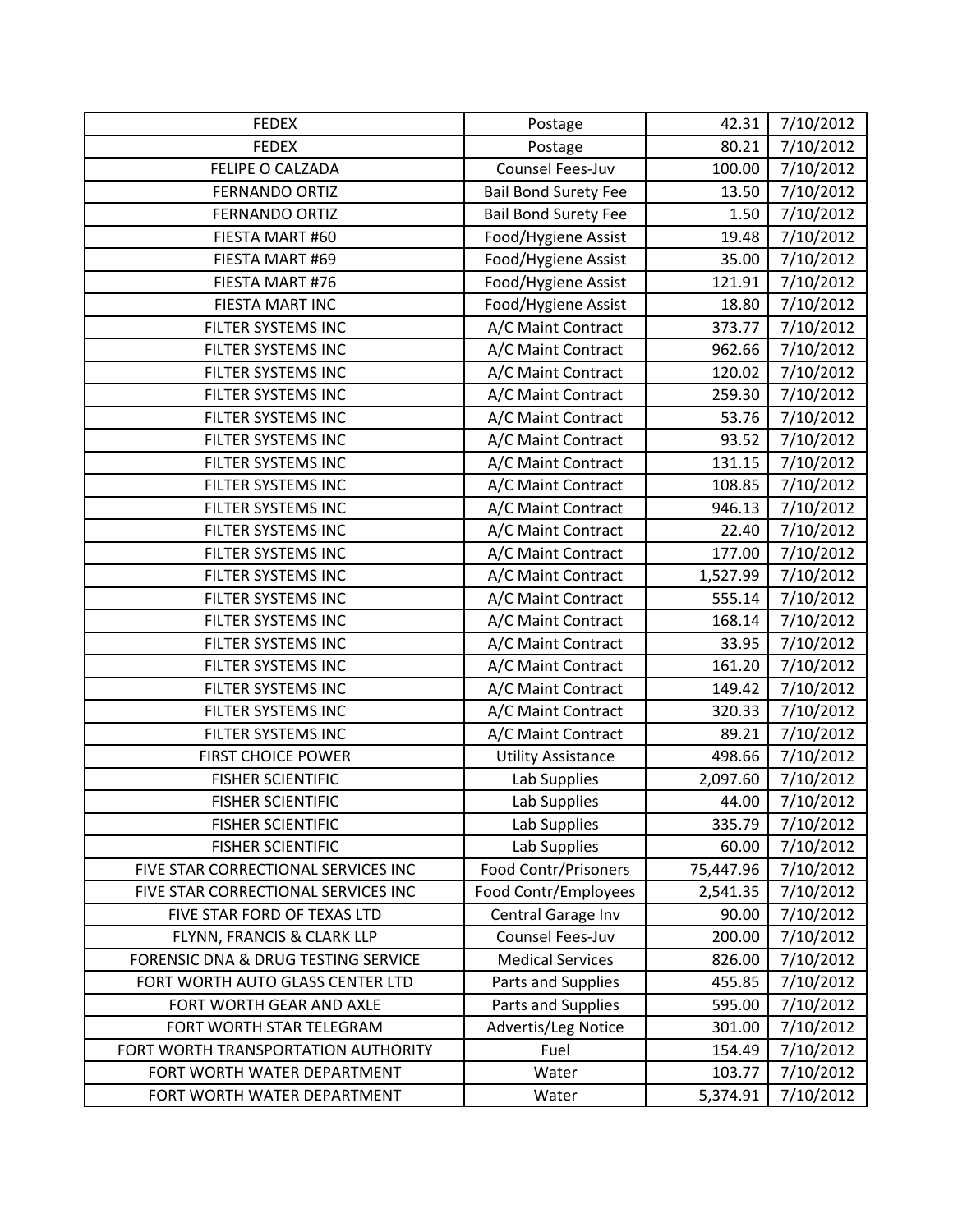| FORT WORTH WATER DEPARTMENT            | Water                       | 384.01   | 7/10/2012 |
|----------------------------------------|-----------------------------|----------|-----------|
| FORT WORTH WATER DEPARTMENT            | Water                       | 149.13   | 7/10/2012 |
| FORT WORTH WATER DEPARTMENT            | Water                       | 223.74   | 7/10/2012 |
| FORT WORTH WATER DEPARTMENT            | Water                       | 760.57   | 7/10/2012 |
| FORT WORTH WATER DEPARTMENT            | Water                       | 30.48    | 7/10/2012 |
| FORT WORTH WATER DEPARTMENT            | Water                       | 187.92   | 7/10/2012 |
| FORT WORTH WATER DEPARTMENT            | Water                       | 281.89   | 7/10/2012 |
| FORT WORTH WATER DEPARTMENT            | Water                       | 1,353.26 | 7/10/2012 |
| FORT WORTH WATER DEPARTMENT            | Water                       | 1,003.15 | 7/10/2012 |
| FORT WORTH WATER DEPARTMENT            | Water                       | 213.30   | 7/10/2012 |
| FORT WORTH WATER DEPARTMENT            | Water                       | 244.91   | 7/10/2012 |
| FORT WORTH WATER DEPARTMENT            | Water                       | 296.58   | 7/10/2012 |
| FORT WORTH WATER DEPARTMENT            | Water                       | 133.43   | 7/10/2012 |
| FORT WORTH WATER DEPARTMENT            | Water                       | 27.00    | 7/10/2012 |
| FORT WORTH WATER DEPARTMENT            | Water                       | 180.67   | 7/10/2012 |
| FORT WORTH WATER DEPARTMENT            | Water                       | 65.47    | 7/10/2012 |
| FORT WORTH WATER DEPARTMENT            | Water                       | 50.74    | 7/10/2012 |
| FORT WORTH WATER DEPARTMENT            | <b>Utility Assistance</b>   | 2,452.32 | 7/10/2012 |
| FORT WORTH WATER DEPARTMENT            | Water                       | 54.00    | 7/10/2012 |
| FORT WORTH WATER DEPARTMENT            | Water                       | 191.65   | 7/10/2012 |
| <b>FRANCES B JANEZIC</b>               | <b>Professional Service</b> | 701.68   | 7/10/2012 |
| <b>FRANK ADLER</b>                     | <b>Counsel Fees-Courts</b>  | 200.00   | 7/10/2012 |
| <b>FRANK ADLER</b>                     | Counsel Fees - CPS          | 350.00   | 7/10/2012 |
| <b>FRY'S ELECTRONICS</b>               | <b>Supplies</b>             | 33.96    | 7/10/2012 |
| <b>FSC DISCLOSURE SERVICES</b>         | <b>Professional Service</b> | 2,500.00 | 7/10/2012 |
| FT WORTH LAUNDRY & DRY CLEAN           | Lab Equip Mainten           | 39.00    | 7/10/2012 |
| FT WORTH MIDTOWN LODGING PART FOS L    | <b>Witness Travel</b>       | 353.97   | 7/10/2012 |
| <b>FULCRUM RETAIL ENERGY LLC</b>       | <b>Utility Assistance</b>   | 135.63   | 7/10/2012 |
| <b>G ALAN STEELE</b>                   | <b>Counsel Fees-Courts</b>  | 600.00   | 7/10/2012 |
| <b>G ALAN STEELE</b>                   | <b>Counsel Fees-Courts</b>  | 200.00   | 7/10/2012 |
| <b>GARY MEDLIN</b>                     | <b>Counsel Fees-Courts</b>  | 1,520.00 | 7/10/2012 |
| <b>GARY MEDLIN</b>                     | <b>Counsel Fees-Courts</b>  | 1,175.00 | 7/10/2012 |
| <b>GENERAL BINDING CORPORATION</b>     | <b>Equipment Maint</b>      | 317.00   | 7/10/2012 |
| GENERAL LABORATORY PRODUCTS INC        | Lab Supplies                | 363.59   | 7/10/2012 |
| <b>GEORGE MACKEY</b>                   | <b>Counsel Fees-Courts</b>  | 100.00   | 7/10/2012 |
| Georgia P Cartwright                   | Education                   | 351.87   | 7/10/2012 |
| <b>GERARD KARDONSKY</b>                | <b>Counsel Fees-Courts</b>  | 150.00   | 7/10/2012 |
| <b>GILBERT RUSSELL ROWE</b>            | <b>Counsel Fees-Courts</b>  | 850.00   | 7/10/2012 |
| <b>GILBERTO TORREZ</b>                 | Investigative               | 1,017.00 | 7/10/2012 |
| <b>GLOBAL HEALTHCARE PARTNERS LP</b>   | Lab Supplies                | 440.00   | 7/10/2012 |
| GRAND HYATT-SAN ANTONIO CONVEN CEN     | Education                   | 779.89   | 7/10/2012 |
| <b>GRAND PRAIRIE POLICE DEPARTMENT</b> | Due to Other Govts          | 25.24    | 7/10/2012 |
| <b>GRAPHIC FINISHING SYSTEMS INC</b>   | <b>Equipment Maint</b>      | 165.00   | 7/10/2012 |
| <b>GRAPHIC FINISHING SYSTEMS INC</b>   | <b>Equipment Maint</b>      | 325.00   | 7/10/2012 |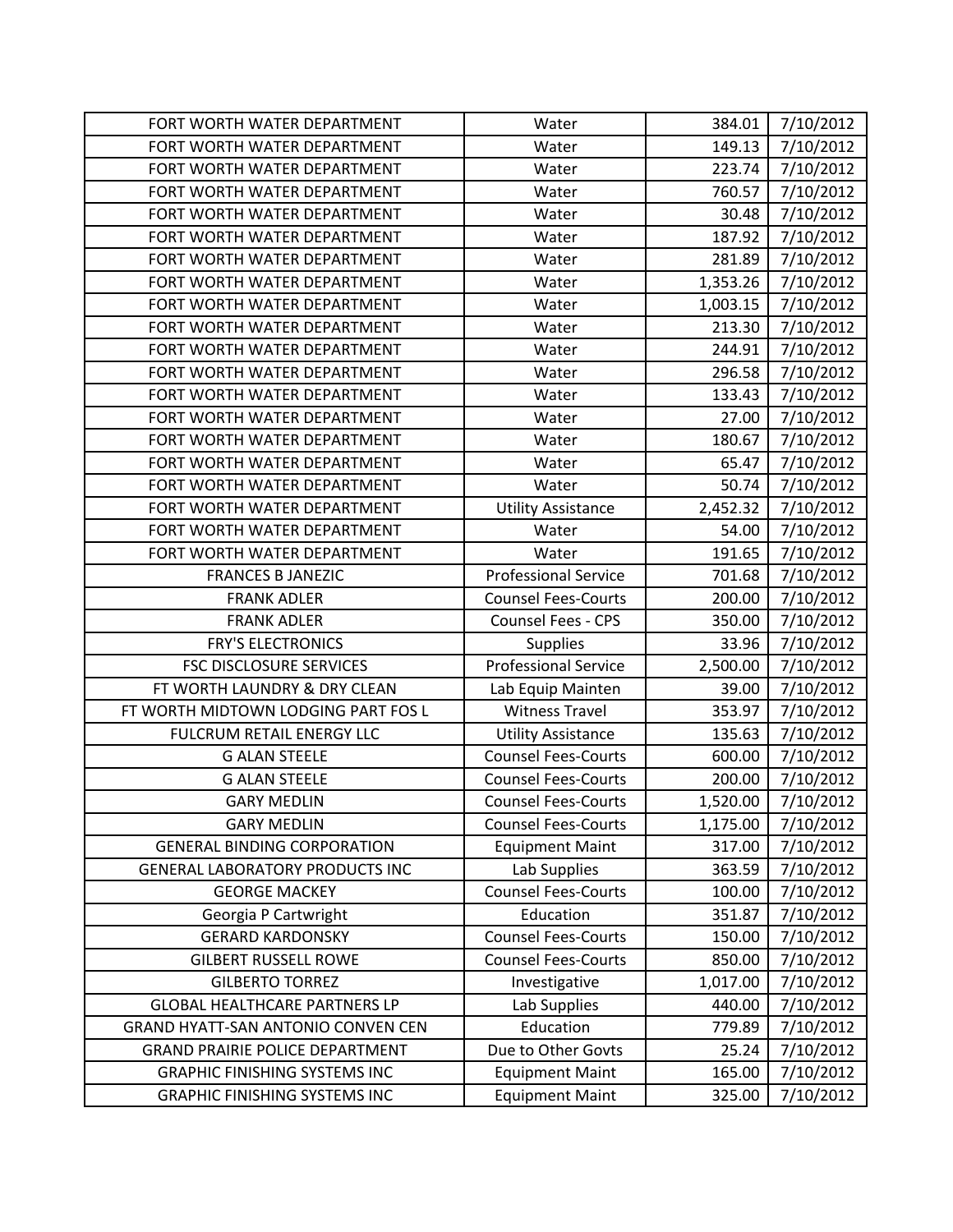| <b>GREEN MOUNTAIN ENERGY COMPANY</b> | <b>Utility Assistance</b>   | 169.24   | 7/10/2012 |
|--------------------------------------|-----------------------------|----------|-----------|
| <b>GREEN MOUNTAIN ENERGY COMPANY</b> | <b>Utility Assistance</b>   | 65.50    | 7/10/2012 |
| <b>GREENWOOD MOUNT OLIVET</b>        | <b>County Burials</b>       | 2,535.00 | 7/10/2012 |
| <b>GREYHOUND PACKAGE EXPRESS</b>     | Transportation              | 65.50    | 7/10/2012 |
| <b>GUARANTEED EXPRESS INC</b>        | <b>Courier Service</b>      | 190.30   | 7/10/2012 |
| <b>GULLIVER'S TRAVEL SERVICE INC</b> | Education                   | 1,148.80 | 7/10/2012 |
| <b>GULLIVER'S TRAVEL SERVICE INC</b> | Education                   | 364.60   | 7/10/2012 |
| <b>GW OUTFITTERS LP</b>              | Sheriff Inventory           | 594.00   | 7/10/2012 |
| H D SMITH WHOLESALE CO               | <b>Medical Supplies</b>     | 332.24   | 7/10/2012 |
| H D SMITH WHOLESALE CO               | <b>Medical Supplies</b>     | 4,855.89 | 7/10/2012 |
| HAMIDA A ABDAL-KHALLAQ INC           | <b>Counsel Fees-Courts</b>  | 650.00   | 7/10/2012 |
| HAMIDA A ABDAL-KHALLAQ INC           | <b>Counsel Fees-Courts</b>  | 450.00   | 7/10/2012 |
| HAMIDA A ABDAL-KHALLAQ INC           | Counsel Fees-Juv            | 300.00   | 7/10/2012 |
| <b>HAROLD V JOHNSON</b>              | <b>Counsel Fees-Courts</b>  | 600.00   | 7/10/2012 |
| <b>HAROLD V JOHNSON</b>              | <b>Counsel Fees-Courts</b>  | 175.00   | 7/10/2012 |
| <b>HAWK ELECTRONICS</b>              | Telephone - Mobile          | 215.95   | 7/10/2012 |
| HEARTLAND ASPHALT MATERIALS INC      | Asphalt-Liquid              | 2,738.90 | 7/10/2012 |
| HEARTLAND ASPHALT MATERIALS INC      | Asphalt-Liquid              | 1,661.37 | 7/10/2012 |
| <b>HEATHER YVONNE OGIER</b>          | Counsel Fees - CPS          | 100.00   | 7/10/2012 |
| HEATHER YVONNE OGIER                 | Counsel Fees - CPS          | 250.00   | 7/10/2012 |
| HEISE LAW FIRM PC                    | <b>Counsel Fees-Courts</b>  | 900.00   | 7/10/2012 |
| <b>HELLO DIRECT</b>                  | <b>Supplies</b>             | 129.99   | 7/10/2012 |
| <b>HELLO DIRECT</b>                  | Non-Track Equipment         | 3,267.00 | 7/10/2012 |
| <b>HERBERT D EVERITT</b>             | <b>Counsel Fees-Courts</b>  | 400.00   | 7/10/2012 |
| <b>HERBERT D EVERITT</b>             | <b>Counsel Fees-Courts</b>  | 1,050.00 | 7/10/2012 |
| <b>HERBERT D EVERITT</b>             | <b>Counsel Fees-Courts</b>  | 350.00   | 7/10/2012 |
| <b>HERTZ CORPORATION</b>             | <b>Voting Machine Trans</b> | 7,840.00 | 7/10/2012 |
| HILTON BELLA HARBOR HOTEL ROCKWALL   | Education                   | 105.00   | 7/10/2012 |
| HILTON BELLA HARBOR HOTEL ROCKWALL   | Education                   | 105.00   | 7/10/2012 |
| HILTON BELLA HARBOR HOTEL ROCKWALL   | Education                   | 105.00   | 7/10/2012 |
| HILTON BELLA HARBOR HOTEL ROCKWALL   | Education                   | 177.99   | 7/10/2012 |
| HILTON BELLA HARBOR HOTEL ROCKWALL   | Education                   | 177.99   | 7/10/2012 |
| HILTON BELLA HARBOR HOTEL ROCKWALL   | Education                   | 177.99   | 7/10/2012 |
| <b>HIRED HANDS INC</b>               | <b>Interpreter Fees</b>     | 315.00   | 7/10/2012 |
| <b>HOBART SERVICE</b>                | Kitchen Maintenance         | 1,038.65 | 7/10/2012 |
| HOLIDAY INN RIVERWALK                | Travel                      | 123.76   | 7/10/2012 |
| HUNDLEY HYDRAULIC SERVICE            | Parts and Supplies          | 280.00   | 7/10/2012 |
| HUNTER MORGAN BLAND                  | <b>Counsel Fees - CPS</b>   | 100.00   | 7/10/2012 |
| IA LODGING PITTSBURGH PENN TRS DST   | Education                   | 1,190.16 | 7/10/2012 |
| <b>IDEXX LABORATORIES INC</b>        | Lab Supplies                | 2,618.41 | 7/10/2012 |
| INDEPENDENT ENVIRONMENTAL SERV       | <b>Disposal Service</b>     | 762.00   | 7/10/2012 |
| INDEPENDENT ENVIRONMENTAL SERV       | <b>Disposal Service</b>     | 264.00   | 7/10/2012 |
| INDEPENDENT ENVIRONMENTAL SERV       | <b>Disposal Service</b>     | 5,299.43 | 7/10/2012 |
| <b>INLAND TRUCK PARTS CO</b>         | Parts and Supplies          | 3,305.70 | 7/10/2012 |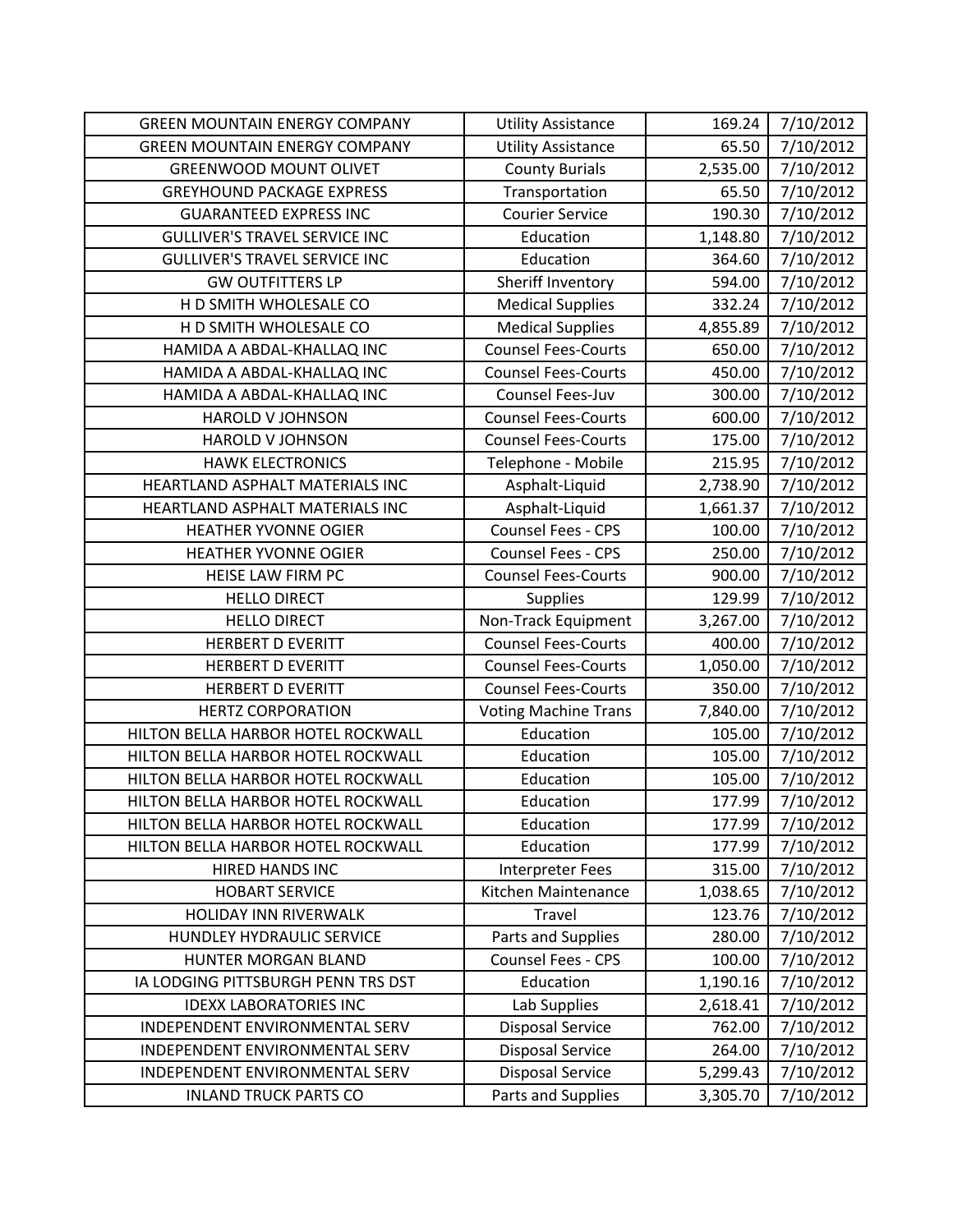| INTER RIVERCENTER LESSEE LLC          | Education                   | 531.80   | 7/10/2012 |
|---------------------------------------|-----------------------------|----------|-----------|
| INTERLINGUA INTERNATIONAL INC         | <b>Interpreter Fees</b>     | 511.50   | 7/10/2012 |
| <b>INTERSTATE BATTERY OF FT WORTH</b> | Central Garage Inv          | 441.74   | 7/10/2012 |
| <b>INX LLC</b>                        | Non-Track Equipment         | 12.72    | 7/10/2012 |
| <b>INX LLC</b>                        | Non-Track Const/Bldg        | 17.05    | 7/10/2012 |
| <b>IRVING HOLDINGS INC</b>            | Transportation              | 514.00   | 7/10/2012 |
| <b>IRVING HOLDINGS INC</b>            | Transportation              | 95.00    | 7/10/2012 |
| <b>IRVING HOLDINGS INC</b>            | Transportation              | 70.60    | 7/10/2012 |
| J A SEXAUER                           | <b>Building Maintenance</b> | 380.00   | 7/10/2012 |
| J A SEXAUER                           | <b>Building Maintenance</b> | 1,363.41 | 7/10/2012 |
| J A SEXAUER                           | <b>Building Maintenance</b> | 76.21    | 7/10/2012 |
| J H LADD                              | Investigative               | 795.60   | 7/10/2012 |
| J H LADD                              | Investigative               | 408.96   | 7/10/2012 |
| J W BEARDEN & ASSOCIATES PLLC         | Counsel Fees - CPS          | 250.00   | 7/10/2012 |
| JABBERCOMM INC                        | <b>Supplies</b>             | 599.91   | 7/10/2012 |
| JACK G DUFFY, JR.                     | <b>Counsel Fees-Courts</b>  | 300.00   | 7/10/2012 |
| JACK L HINES JR                       | Parts and Supplies          | 154.00   | 7/10/2012 |
| <b>JACKIE MARTIN</b>                  | Counsel Fees - CPS          | 200.00   | 7/10/2012 |
| <b>JAMES D RENFORTH II</b>            | <b>Counsel Fees-Courts</b>  | 450.00   | 7/10/2012 |
| <b>JAMES D RENFORTH II</b>            | <b>Counsel Fees-Courts</b>  | 750.00   | 7/10/2012 |
| <b>JAMES IAN BALLOU LLC</b>           | <b>Medical Services</b>     | 328.00   | 7/10/2012 |
| <b>JAMES MASEK</b>                    | Counsel Fees - CPS          | 300.00   | 7/10/2012 |
| <b>JANA KAY BRAVO</b>                 | Reporter's Records          | 526.26   | 7/10/2012 |
| <b>JANET S O'NEIL</b>                 | Counsel Fees - CPS          | 650.00   | 7/10/2012 |
| <b>JANPAK</b>                         | <b>Custodian Supplies</b>   | 41.12    | 7/10/2012 |
| JAY GILBERT CABALLERO                 | <b>Counsel Fees-Courts</b>  | 400.00   | 7/10/2012 |
| <b>JEANIE MORRIS</b>                  | <b>Professional Service</b> | 1,578.78 | 7/10/2012 |
| <b>JEANIE MORRIS</b>                  | Reporter's Records          | 96.00    | 7/10/2012 |
| JEFFREY S STEWART PC                  | <b>Counsel Fees-Courts</b>  | 900.00   | 7/10/2012 |
| JENNIFER K GJESVOLD                   | <b>Counsel Fees-Courts</b>  | 400.00   | 7/10/2012 |
| <b>JENNIFER L WIGGINS</b>             | <b>Counsel Fees-Courts</b>  | 300.00   | 7/10/2012 |
| <b>JERRY WALKER</b>                   | <b>Counsel Fees-Courts</b>  | 400.00   | 7/10/2012 |
| <b>JERRY WOOD</b>                     | <b>Counsel Fees-Courts</b>  | 250.00   | 7/10/2012 |
| <b>JERRY WOOD</b>                     | <b>Counsel Fees-Courts</b>  | 500.00   | 7/10/2012 |
| <b>JERRY WOOD</b>                     | <b>Counsel Fees-Courts</b>  | 475.00   | 7/10/2012 |
| <b>JESUS NEVAREZ</b>                  | <b>Counsel Fees-Courts</b>  | 300.00   | 7/10/2012 |
| <b>JESUS NEVAREZ</b>                  | Counsel Fees-Juv            | 200.00   | 7/10/2012 |
| <b>JESUS NEVAREZ</b>                  | <b>Counsel Fees - CPS</b>   | 200.00   | 7/10/2012 |
| <b>JIM C MINTER</b>                   | <b>Counsel Fees-Courts</b>  | 750.00   | 7/10/2012 |
| <b>JIM C MINTER</b>                   | <b>Counsel Fees-Courts</b>  | 400.00   | 7/10/2012 |
| <b>JIM CULBERTSON</b>                 | <b>Counsel Fees - CPS</b>   | 200.00   | 7/10/2012 |
| <b>JOHN BENOIST</b>                   | <b>Counsel Fees-Probate</b> | 400.00   | 7/10/2012 |
| <b>JOHN CARL BEATTY</b>               | <b>Counsel Fees-Courts</b>  | 1,875.00 | 7/10/2012 |
| JOHN CARL BEATTY                      | <b>Counsel Fees-Courts</b>  | 1,600.00 | 7/10/2012 |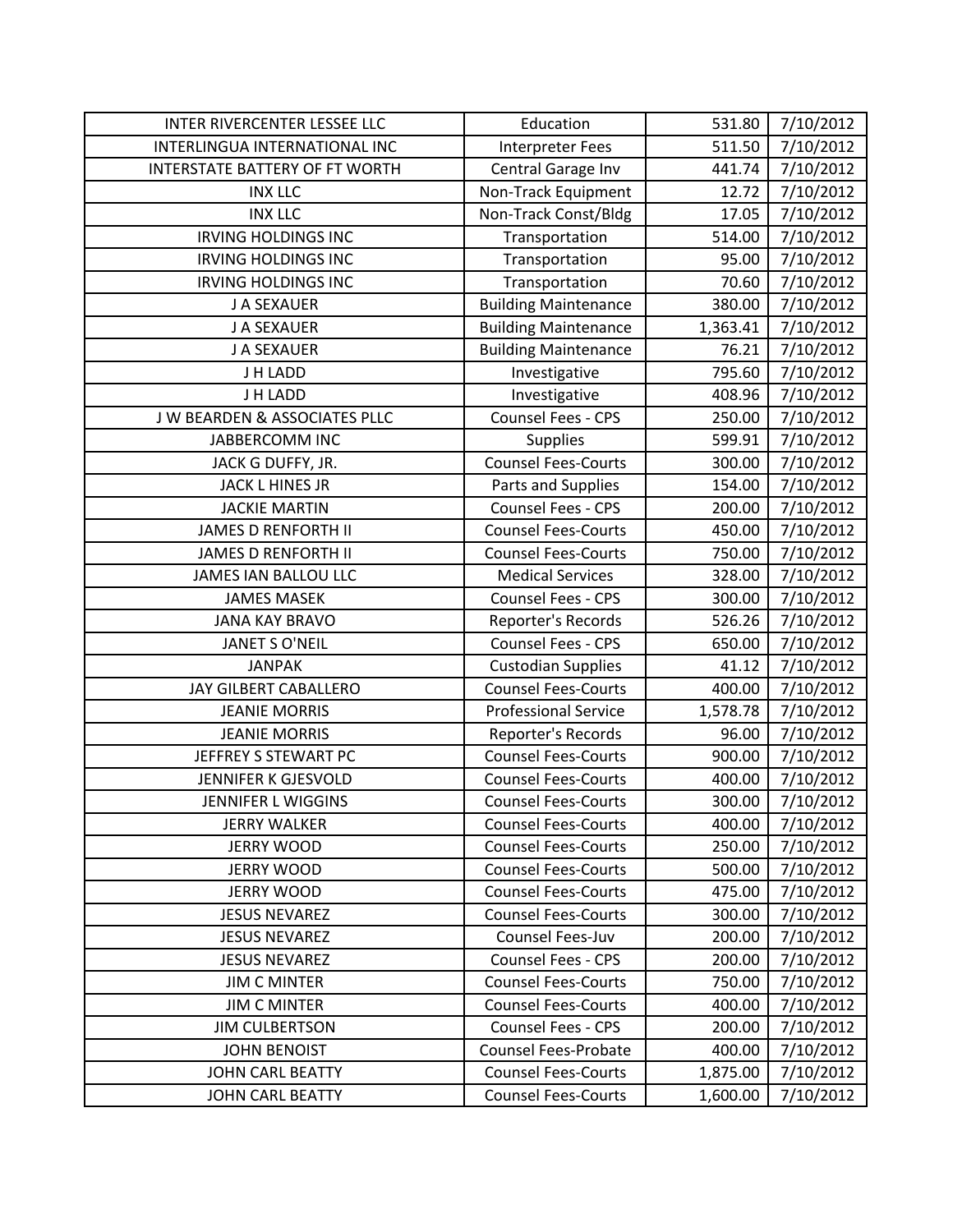| JOHN CARL BEATTY                    | <b>Counsel Fees-Courts</b>  | 125.00   | 7/10/2012 |
|-------------------------------------|-----------------------------|----------|-----------|
| <b>JOHN ECK</b>                     | <b>Counsel Fees - CPS</b>   | 935.00   | 7/10/2012 |
| <b>JOHN LINEBARGER</b>              | <b>Counsel Fees-Courts</b>  | 400.00   | 7/10/2012 |
| JOHN P MCCALL JR                    | <b>Counsel Fees-Courts</b>  | 200.00   | 7/10/2012 |
| <b>JOHNSON &amp; JOHNSON</b>        | <b>Counsel Fees-Courts</b>  | 400.00   | 7/10/2012 |
| <b>JONATHAN SIMPSON</b>             | <b>Counsel Fees-Courts</b>  | 500.00   | 7/10/2012 |
| <b>JONATHAN SIMPSON</b>             | <b>Counsel Fees-Courts</b>  | 775.00   | 7/10/2012 |
| JOSEPH RAMOND SOTO III              | <b>Counsel Fees-Courts</b>  | 350.00   | 7/10/2012 |
| JOYCE E STEVENS P.C.                | <b>Counsel Fees-Courts</b>  | 200.00   | 7/10/2012 |
| <b>JUANITA M DUNLAP</b>             | Interpreter Fees            | 60.00    | 7/10/2012 |
| <b>JUANITA M DUNLAP</b>             | Interpreter Fees            | 210.00   | 7/10/2012 |
| JUDITH VAN HOOF                     | Counsel Fees - CPS          | 150.00   | 7/10/2012 |
| <b>JULIE JACOBSON</b>               | <b>Counsel Fees - CPS</b>   | 100.00   | 7/10/2012 |
| <b>JUST ENERGY TEXAS I CORP</b>     | <b>Utility Assistance</b>   | 447.85   | 7/10/2012 |
| <b>JUSTICE BENEFITS INC</b>         | <b>Professional Service</b> | 6,001.99 | 7/10/2012 |
| <b>JUSTIN SISEMORE</b>              | Counsel Fees - CPS          | 500.00   | 7/10/2012 |
| <b>KARIN DENISE MAYER</b>           | <b>Counsel Fees-Courts</b>  | 400.00   | 7/10/2012 |
| <b>KARIN DENISE MAYER</b>           | <b>Counsel Fees-Courts</b>  | 400.00   | 7/10/2012 |
| <b>KARMEN JOHNSON</b>               | Counsel Fees-Juv            | 300.00   | 7/10/2012 |
| <b>KARMEN JOHNSON</b>               | Counsel Fees - CPS          | 300.00   | 7/10/2012 |
| <b>KARMEN JOHNSON</b>               | <b>Counsel Fees - CPS</b>   | 575.00   | 7/10/2012 |
| <b>KARMEN JOHNSON</b>               | <b>Counsel Fees - CPS</b>   | 100.00   | 7/10/2012 |
| <b>KATHERYN HAYWOOD</b>             | <b>Counsel Fees-Courts</b>  | 1,500.00 | 7/10/2012 |
| <b>KATHY A LOWTHORP</b>             | <b>Counsel Fees-Courts</b>  | 950.00   | 7/10/2012 |
| KATHY A LOWTHORP                    | <b>Counsel Fees-Courts</b>  | 300.00   | 7/10/2012 |
| <b>KATHY A LOWTHORP</b>             | Counsel Fees-Juv            | 100.00   | 7/10/2012 |
| KEARNEY/WYNN ATTORNEYS AT LAW       | <b>Counsel Fees-Courts</b>  | 200.00   | 7/10/2012 |
| KEITH KIRK UPHOLSTERY SERVICES      | Parts and Supplies          | 200.00   | 7/10/2012 |
| <b>KEITH MCKAY</b>                  | <b>Counsel Fees-Courts</b>  | 100.00   | 7/10/2012 |
| <b>KELLI ANAVITARTE</b>             | Clothing                    | 100.00   | 7/10/2012 |
| <b>KELLI D STEVENS</b>              | <b>Professional Service</b> | 490.00   | 7/10/2012 |
| <b>KELLY R GOODNESS PHD</b>         | Psych Exam/Testimony        | 1,000.00 | 7/10/2012 |
| <b>KELLY R GOODNESS PHD</b>         | Psych Exam/Testimony        | 500.00   | 7/10/2012 |
| <b>KENNETH W MULLEN</b>             | <b>Counsel Fees-Courts</b>  | 650.00   | 7/10/2012 |
| <b>KERR COUNTY CLERK</b>            | Crim Crt Mental Comp        | 529.50   | 7/10/2012 |
| <b>KERRY OWENS</b>                  | <b>Counsel Fees-Courts</b>  | 100.00   | 7/10/2012 |
| <b>KERRY OWENS</b>                  | Counsel Fees - CPS          | 100.00   | 7/10/2012 |
| KILPATRICK INSURANCE AGNCY          | <b>Professional Service</b> | 71.00    | 7/10/2012 |
| KILPATRICK INSURANCE AGNCY          | <b>Bonds</b>                | 2,472.00 | 7/10/2012 |
| KILPATRICK INSURANCE AGNCY          | <b>Bonds</b>                | 71.00    | 7/10/2012 |
| KILPATRICK INSURANCE AGNCY          | <b>Bonds</b>                | 71.00    | 7/10/2012 |
| KIM & ANDREWS, ATTORNEYS AT LAW LLP | <b>Counsel Fees-Courts</b>  | 350.00   | 7/10/2012 |
| KIM & ANDREWS, ATTORNEYS AT LAW LLP | <b>Counsel Fees-Courts</b>  | 975.00   | 7/10/2012 |
| KIM & ANDREWS, ATTORNEYS AT LAW LLP | <b>Counsel Fees-Courts</b>  | 500.00   | 7/10/2012 |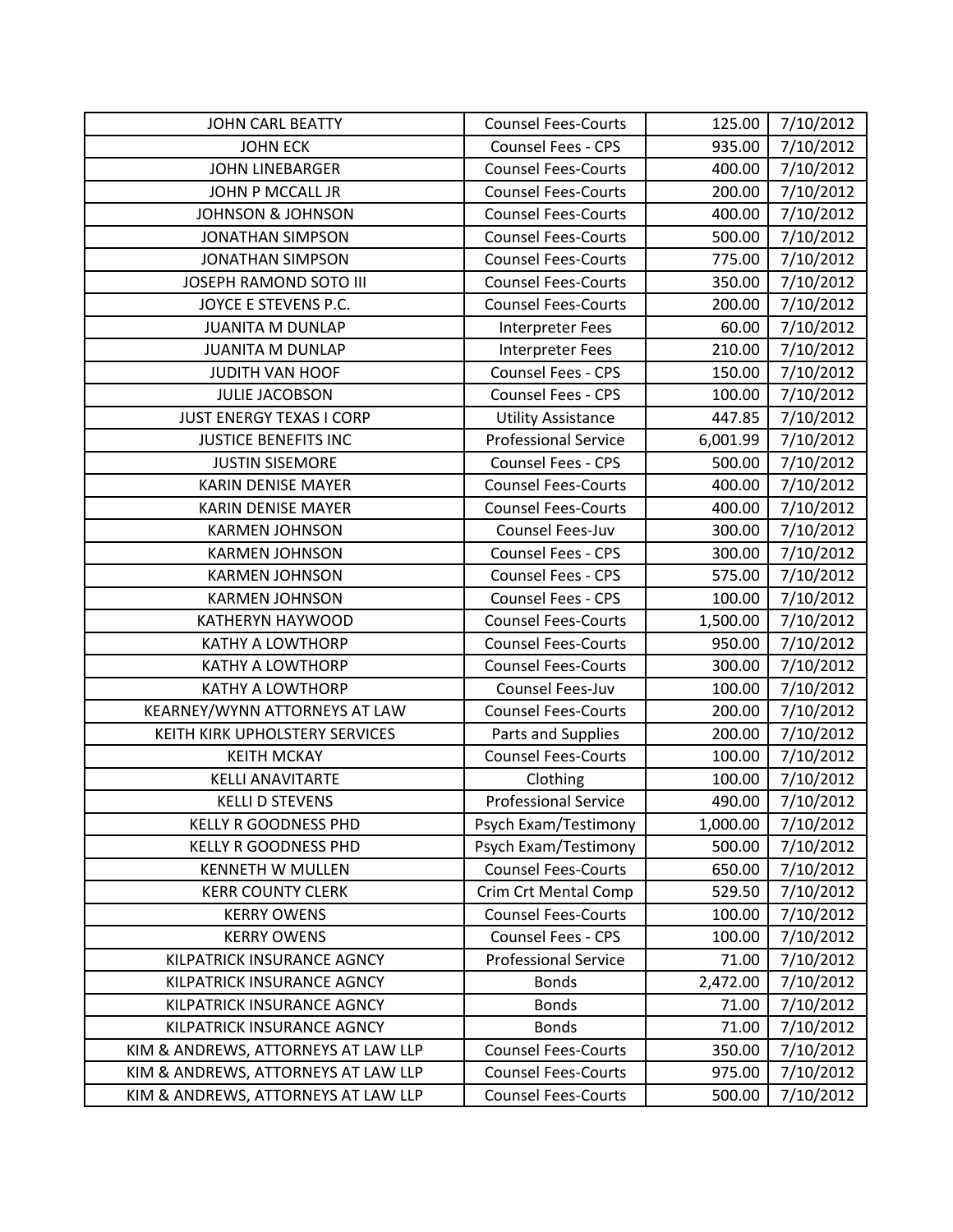| KIM & ANDREWS, ATTORNEYS AT LAW LLP      | <b>Counsel Fees-Courts</b>  | 300.00   | 7/10/2012 |
|------------------------------------------|-----------------------------|----------|-----------|
| KIM & ANDREWS, ATTORNEYS AT LAW LLP      | <b>Counsel Fees-Courts</b>  | 50.00    | 7/10/2012 |
| KIM & ANDREWS, ATTORNEYS AT LAW LLP      | <b>Counsel Fees-Courts</b>  | 2,325.00 | 7/10/2012 |
| KIM & ANDREWS, ATTORNEYS AT LAW LLP      | <b>Counsel Fees-Courts</b>  | 1,800.00 | 7/10/2012 |
| KIM & ANDREWS, ATTORNEYS AT LAW LLP      | <b>Counsel Fees-Courts</b>  | 725.00   | 7/10/2012 |
| KONICA MINOLTA BUSINESS SOLUTIONS        | <b>Equipment Maint</b>      | 8.93     | 7/10/2012 |
| KONICA MINOLTA BUSINESS SOLUTIONS        | <b>Equipment Rentals</b>    | 554.50   | 7/10/2012 |
| KONICA MINOLTA BUSINESS SOLUTIONS        | Capital Outlay-Furni        | 5,463.00 | 7/10/2012 |
| <b>KRATOS PUBLIC SAFETY AND SECURITY</b> | <b>Building Maintenance</b> | 331.25   | 7/10/2012 |
| KROGER #695                              | <b>Expanded Nutri Pgrm</b>  | 86.36    | 7/10/2012 |
| <b>KROGER COMPANY</b>                    | Food/Hygiene Assist         | 165.00   | 7/10/2012 |
| <b>KSM EXCHANGE LLC</b>                  | Parts and Supplies          | 2,160.91 | 7/10/2012 |
| <b>KSM EXCHANGE LLC</b>                  | Parts and Supplies          | 189.67   | 7/10/2012 |
| <b>KSM EXCHANGE LLC</b>                  | Parts and Supplies          | 626.75   | 7/10/2012 |
| <b>KSM EXCHANGE LLC</b>                  | Parts and Supplies          | 233.34   | 7/10/2012 |
| <b>KSM EXCHANGE LLC</b>                  | Parts and Supplies          | 22.55    | 7/10/2012 |
| LA QUINTA INN & SUITES GALVESTON         | Travel                      | 1,451.70 | 7/10/2012 |
| <b>LACY BRITTEN</b>                      | Counsel Fees-Juv            | 200.00   | 7/10/2012 |
| LANGUAGE LINE SERVICES INC               | <b>Interpreter Fees</b>     | 20.25    | 7/10/2012 |
| LAQUINTA INN & SUITES-HOUSTON BUSH       | Education                   | 497.25   | 7/10/2012 |
| <b>LARRY M MOORE</b>                     | <b>Counsel Fees-Courts</b>  | 595.00   | 7/10/2012 |
| <b>LARRY M MOORE</b>                     | <b>Counsel Fees-Courts</b>  | 1,950.00 | 7/10/2012 |
| <b>LARRY M MOORE</b>                     | <b>Expert Witness Serv</b>  | 1,450.00 | 7/10/2012 |
| LASERLINK INTERNATIONAL INC              | <b>Supplies</b>             | 72.00    | 7/10/2012 |
| LASERLINK INTERNATIONAL INC              | <b>Supplies</b>             | 599.50   | 7/10/2012 |
| LASERLINK INTERNATIONAL INC              | Supplies                    | 2,692.80 | 7/10/2012 |
| LASERLINK INTERNATIONAL INC              | <b>Supplies</b>             | 599.50   | 7/10/2012 |
| LASERLINK INTERNATIONAL INC              | <b>Supplies</b>             | 1,413.40 | 7/10/2012 |
| LASERLINK INTERNATIONAL INC              | <b>Supplies</b>             | 305.00   | 7/10/2012 |
| LASERLINK INTERNATIONAL INC              | <b>Computer Supplies</b>    | 3,447.00 | 7/10/2012 |
| LATEPH ADENIJI                           | <b>Counsel Fees-Courts</b>  | 1,750.00 | 7/10/2012 |
| Lauren C Turnerhill                      | Transportation              | 159.87   | 7/10/2012 |
| LAW OFFICE EDWARD E CASTILLO PLLC        | <b>Counsel Fees-Courts</b>  | 450.00   | 7/10/2012 |
| LAW OFFICE OF ALICE RODRIGUEZ            | <b>Counsel Fees - CPS</b>   | 100.00   | 7/10/2012 |
| LAW OFFICE OF BRADLEY L CLARK PC         | <b>Counsel Fees-Courts</b>  | 400.00   | 7/10/2012 |
| LAW OFFICE OF BRADLEY L CLARK PC         | <b>Counsel Fees-Courts</b>  | 400.00   | 7/10/2012 |
| LAW OFFICE OF BRADLEY L CLARK PC         | <b>Counsel Fees-Courts</b>  | 200.00   | 7/10/2012 |
| LAW OFFICE OF BRADLEY L CLARK PC         | <b>Counsel Fees - CPS</b>   | 100.00   | 7/10/2012 |
| LAW OFFICE OF BRADLEY L CLARK PC         | <b>Counsel Fees - CPS</b>   | 100.00   | 7/10/2012 |
| LAW OFFICE OF CARLOS G GALLIANI PC       | <b>Counsel Fees-Courts</b>  | 150.00   | 7/10/2012 |
| LAW OFFICE OF CARLOS G GALLIANI PC       | <b>Counsel Fees - CPS</b>   | 465.00   | 7/10/2012 |
| LAW OFFICE OF GANOZA & RODRIGUEZ         | <b>Counsel Fees-Courts</b>  | 475.00   | 7/10/2012 |
| LAW OFFICE OF GARY L NICKELSON           | <b>Counsel Fees-Courts</b>  | 1,000.00 | 7/10/2012 |
| LAW OFFICE OF HARMONY M SCHUERMAN P      | Counsel Fees-Juv            | 200.00   | 7/10/2012 |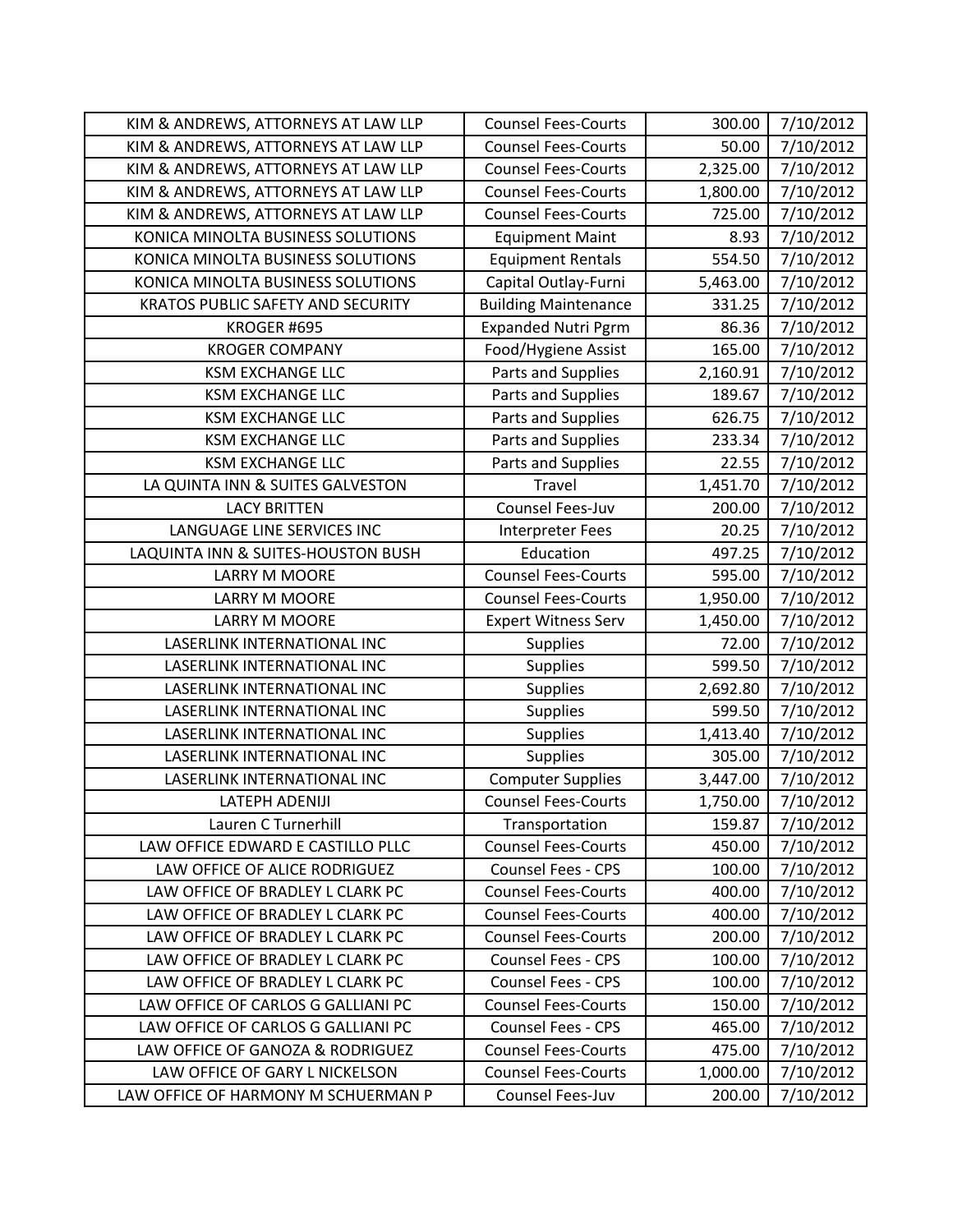| LAW OFFICE OF JO AN G ASHLEY      | Counsel Fees - CPS          | 100.00   | 7/10/2012 |
|-----------------------------------|-----------------------------|----------|-----------|
| LAW OFFICE OF KENNETH NEWELL PLLC | <b>Counsel Fees-Courts</b>  | 750.00   | 7/10/2012 |
| LAW OFFICE OF LORI A SPEARMAN PC  | Counsel Fees - CPS          | 400.00   | 7/10/2012 |
| LAW OFFICE OF LORI A SPEARMAN PC  | Counsel Fees - CPS          | 200.00   | 7/10/2012 |
| LAW OFFICE OF MEDA BOURLAND PLLC  | <b>Counsel Fees-Probate</b> | 500.00   | 7/10/2012 |
| LAW OFFICE OF PETROVICH & GIRAUD  | <b>Counsel Fees - CPS</b>   | 100.00   | 7/10/2012 |
| LAW OFFICES OF RACHEL E DALTON    | Counsel Fees - CPS          | 349.31   | 7/10/2012 |
| <b>LEIGH HALE</b>                 | Clothing                    | 100.00   | 7/10/2012 |
| <b>LEON REED JR</b>               | <b>Counsel Fees-Courts</b>  | 550.00   | 7/10/2012 |
| <b>LESA PAMPLIN</b>               | <b>Counsel Fees-Courts</b>  | 2,100.00 | 7/10/2012 |
| <b>LESA PAMPLIN</b>               | <b>Counsel Fees-Courts</b>  | 700.00   | 7/10/2012 |
| <b>LESLIE JOHNS</b>               | <b>Counsel Fees-Courts</b>  | 445.00   | 7/10/2012 |
| <b>LESTER K REED</b>              | Counsel Fees - CPS          | 200.00   | 7/10/2012 |
| LETA AL AZZAM                     | Clothing                    | 247.54   | 7/10/2012 |
| LETTERPRESS GRAPHICS INC          | <b>Graphics Inventory</b>   | 55.00    | 7/10/2012 |
| <b>LEX JOHNSTON</b>               | <b>Counsel Fees-Courts</b>  | 450.00   | 7/10/2012 |
| <b>LISA HOOBLER</b>               | <b>Counsel Fees-Courts</b>  | 450.00   | 7/10/2012 |
| <b>LISA HOOBLER</b>               | <b>Counsel Fees-Courts</b>  | 450.00   | 7/10/2012 |
| LISA MULLEN                       | <b>Counsel Fees-Courts</b>  | 450.00   | 7/10/2012 |
| <b>LISA MULLEN</b>                | <b>Counsel Fees-Courts</b>  | 300.00   | 7/10/2012 |
| <b>LISA V JACKSON</b>             | <b>Professional Service</b> | 350.84   | 7/10/2012 |
| Lizeth A Bukowski                 | Education                   | 180.00   | 7/10/2012 |
| LOCK TIGHT SECURITY INC           | <b>Equipment Maint</b>      | 409.45   | 7/10/2012 |
| LOCK TIGHT SECURITY INC           | <b>Supplies</b>             | 15.50    | 7/10/2012 |
| <b>LOREN C GREEN PC</b>           | <b>Counsel Fees-Courts</b>  | 150.00   | 7/10/2012 |
| <b>LORIE GRAHAM</b>               | Reporter's Records          | 340.00   | 7/10/2012 |
| LOWELL THOMAS FENCE CO            | <b>Building Maintenance</b> | 800.00   | 7/10/2012 |
| LOWE'S                            | <b>Supplies</b>             | 189.00   | 7/10/2012 |
| LOWE'S                            | <b>Building Maintenance</b> | 920.56   | 7/10/2012 |
| LOWE'S                            | Parts and Supplies          | 155.04   | 7/10/2012 |
| LOWE'S                            | <b>Building Maintenance</b> | 71.87    | 7/10/2012 |
| LYNN KELLY LAW FIRM PC            | <b>Counsel Fees-Probate</b> | 250.00   | 7/10/2012 |
| LYNN KELLY LAW FIRM PC            | <b>Counsel Fees-Probate</b> | 250.00   | 7/10/2012 |
| LYNN SMITH CHEVROLET GEO INC      | Parts and Supplies          | 324.79   | 7/10/2012 |
| M F PENDERGRAF                    | Investigative               | 189.25   | 7/10/2012 |
| M F PENDERGRAF                    | Investigative               | 241.25   | 7/10/2012 |
| M TRENT LOFTIN                    | <b>Counsel Fees-Courts</b>  | 400.00   | 7/10/2012 |
| <b>M TRENT LOFTIN</b>             | <b>Counsel Fees-Courts</b>  | 850.00   | 7/10/2012 |
| M TRENT LOFTIN                    | <b>Counsel Fees-Courts</b>  | 400.00   | 7/10/2012 |
| <b>MANATRON INC</b>               | <b>Professional Service</b> | 4,300.99 | 7/10/2012 |
| MANSFIELD GAS AND EXHAUSTCT       | <b>Utility Assistance</b>   | 300.00   | 7/10/2012 |
| MARIA ESPARZA                     | <b>Relative Assistance</b>  | 300.00   | 7/10/2012 |
| MARK D SCOTT & ASSOCIATES PLLC    | <b>Counsel Fees-Courts</b>  | 450.00   | 7/10/2012 |
| MARK D SCOTT & ASSOCIATES PLLC    | <b>Counsel Fees-Courts</b>  | 350.00   | 7/10/2012 |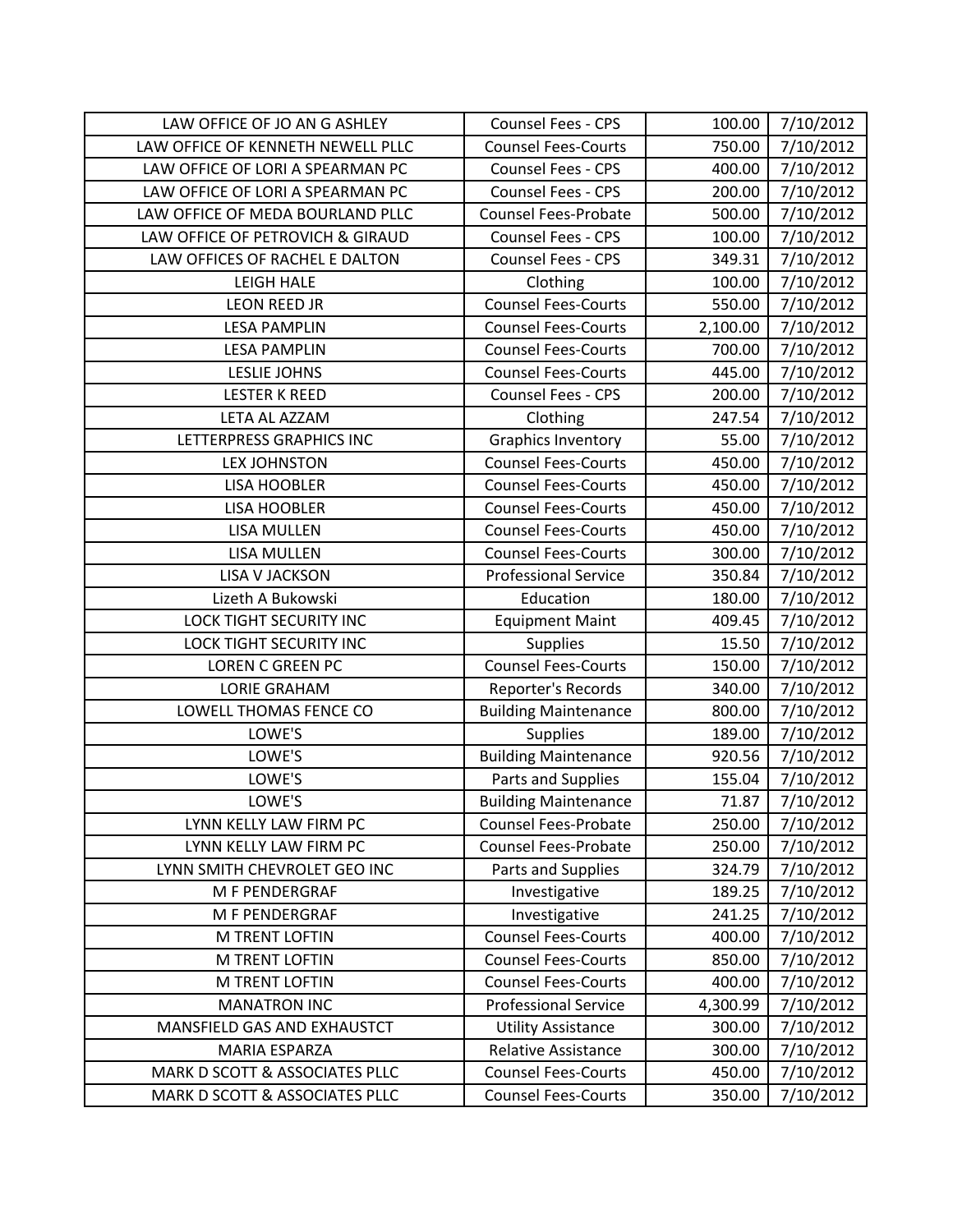| <b>MARRIOTT AUSTIN AIRPORT</b>          | Education                   | 501.40    | 7/10/2012 |
|-----------------------------------------|-----------------------------|-----------|-----------|
| <b>MARRIOTT HOTEL &amp; MARINA</b>      | Education                   | 1,474.00  | 7/10/2012 |
| MARRIOTT INTERNATIONAL INC              | <b>Travel</b>               | 139.00    | 7/10/2012 |
| <b>MARSHALL GAINES</b>                  | Clothing                    | 120.03    | 7/10/2012 |
| <b>MARTHA PECHACEK</b>                  | Clothing                    | 125.00    | 7/10/2012 |
| <b>MARY A CONNELL</b>                   | <b>Professional Service</b> | 225.00    | 7/10/2012 |
| <b>MARY ANN CLIFTON</b>                 | Reporter's Records          | 136.00    | 7/10/2012 |
| <b>MARY B THORNTON</b>                  | <b>Counsel Fees-Courts</b>  | 375.00    | 7/10/2012 |
| <b>MARY M BURDETTE</b>                  | Cap Murder-Othr Cost        | 2,081.25  | 7/10/2012 |
| <b>MARY R THOMSEN</b>                   | <b>Counsel Fees-Courts</b>  | 280.00    | 7/10/2012 |
| <b>MASON STREET ASSOCIATES LLC</b>      | Education                   | 716.10    | 7/10/2012 |
| MASON STREET ASSOCIATES LLC             | Education                   | 537.08    | 7/10/2012 |
| MATTHEW BENDER & COMPANY INC            | Law Books                   | 813.94    | 7/10/2012 |
| MATTHEW BENDER & COMPANY INC            | Law Books                   | 82.09     | 7/10/2012 |
| MATTHEW BENDER & COMPANY INC            | Law Books                   | 300.31    | 7/10/2012 |
| MATTHEW BENDER & COMPANY INC            | Law Books                   | 416.01    | 7/10/2012 |
| MATTHEW BENDER & COMPANY INC            | Law Books                   | 81.19     | 7/10/2012 |
| MATTHEW BENDER & COMPANY INC            | Law Books                   | 49.99     | 7/10/2012 |
| MATTHEW BENDER & COMPANY INC            | Law Books                   | 78.49     | 7/10/2012 |
| <b>MATTHEW BENDER &amp; COMPANY INC</b> | Law Books                   | 146.34    | 7/10/2012 |
| <b>MAX BREWINGTON</b>                   | Counsel Fees - CPS          | 300.00    | 7/10/2012 |
| Mayra J Caldera                         | Education                   | 180.00    | 7/10/2012 |
| MCCLENDON CONSTRUCTION CO INC.          | Non-Track Const/Bldg        | 40,411.58 | 7/10/2012 |
| MCQUAY INTERNATIONAL                    | A/C Maint Contract          | 1,583.15  | 7/10/2012 |
| MCQUAY INTERNATIONAL                    | A/C Maint Contract          | 2,962.00  | 7/10/2012 |
| MCQUAY INTERNATIONAL                    | A/C Maint Contract          | 431.39    | 7/10/2012 |
| <b>MEDIBADGE INC</b>                    | <b>Medical Supplies</b>     | 474.00    | 7/10/2012 |
| MEDLINE INDUSTRIES INC                  | Lab Supplies                | 375.60    | 7/10/2012 |
| <b>MEDTECH FORENSICS INC</b>            | Lab Supplies                | 149.00    | 7/10/2012 |
| <b>MELANIE F WEBB</b>                   | Psych Exam/Testimony        | 1,100.00  | 7/10/2012 |
| <b>MELISSA WILLIAMS</b>                 | Clothing                    | 548.99    | 7/10/2012 |
| MERCEDES MEDICAL INC                    | <b>Medical Supplies</b>     | 131.75    | 7/10/2012 |
| MERCEDES MEDICAL INC                    | <b>Medical Supplies</b>     | 395.28    | 7/10/2012 |
| <b>MERIT COURT REPORTERS</b>            | <b>Professional Service</b> | 350.84    | 7/10/2012 |
| <b>MERRY LAUREEN MOORE</b>              | <b>Counsel Fees-Probate</b> | 2,200.00  | 7/10/2012 |
| <b>MERRY LAUREEN MOORE</b>              | <b>Court Costs</b>          | 4,500.00  | 7/10/2012 |
| <b>MESSAGE4U PTY LTD</b>                | <b>Professional Service</b> | 500.00    | 7/10/2012 |
| METROPLEX SERVICE WELDING               | Lab Equip Mainten           | 525.00    | 7/10/2012 |
| METROPLEX SERVICE WELDING               | <b>Professional Service</b> | 32.50     | 7/10/2012 |
| MHMR OF TARRANT COUNTY                  | Spec Needs Off Proj         | 32,693.86 | 7/10/2012 |
| <b>MHN SERVICES</b>                     | <b>Employee Group Ins</b>   | 915.98    | 7/10/2012 |
| MICHAEL DEEGAN                          | <b>Counsel Fees-Courts</b>  | 450.00    | 7/10/2012 |
| MICHAEL DEEGAN                          | <b>Counsel Fees-Courts</b>  | 300.00    | 7/10/2012 |
| MICHAEL P. HEISKELL                     | Cnsl Fees-Cap Murder        | 8,237.50  | 7/10/2012 |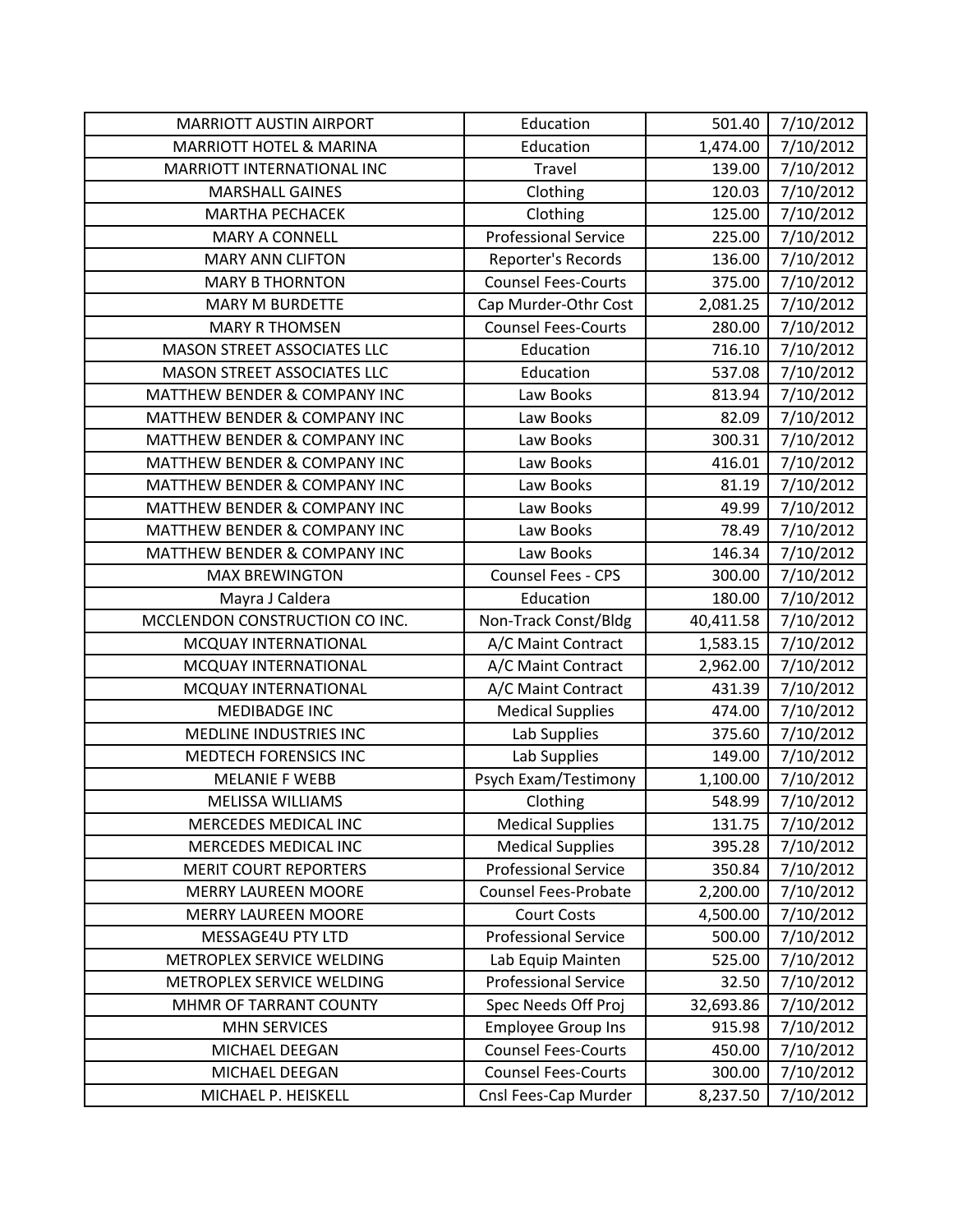| MICHAEL S BUMAGIN MD               | <b>Medical Services</b>     | 100.00                   | 7/10/2012 |
|------------------------------------|-----------------------------|--------------------------|-----------|
| MICHAEL SHAWN MATLOCK              | <b>Counsel Fees-Courts</b>  | 850.00                   | 7/10/2012 |
| MICHAEL SHAWN MATLOCK              | <b>Counsel Fees-Courts</b>  | 2,000.00                 | 7/10/2012 |
| <b>MID AMERICA METALS</b>          | <b>Building Maintenance</b> | 520.00                   | 7/10/2012 |
| MIDWEST BANK NOTE COMPANY          | Printing-Publication        | 510.00                   | 7/10/2012 |
| MIDWEST BANK NOTE COMPANY          | Printing-Publication        | 510.00                   | 7/10/2012 |
| MIDWEST BANK NOTE COMPANY          | Printing-Publication        | 924.00                   | 7/10/2012 |
| MIDWEST BANK NOTE COMPANY          | Printing-Publication        | 850.00                   | 7/10/2012 |
| MIDWEST MEDICAL SUPPLY CO, LLC     | <b>Medical Supplies</b>     | 78.80                    | 7/10/2012 |
| MINICK LAW PC                      | <b>Counsel Fees-Courts</b>  | 400.00                   | 7/10/2012 |
| MINICK LAW PC                      | <b>Counsel Fees-Courts</b>  | 875.00                   | 7/10/2012 |
| Mitchell V McDonald                | Travel                      | 181.00                   | 7/10/2012 |
| MONARCH UTILITIES INC (WSDE 12)    | <b>Utility Assistance</b>   | 133.00                   | 7/10/2012 |
| <b>MONTE LAWLIS</b>                | Travel                      | 269.18                   | 7/10/2012 |
| MONTGOMERY COUNTY SHERIFF'S OFFICE | <b>Court Costs</b>          | 80.00                    | 7/10/2012 |
| MOORE MEDICAL LLC                  | <b>Medical Supplies</b>     | $\overline{\phantom{0}}$ | 7/10/2012 |
| MOORE MEDICAL LLC                  | Sheriff Inventory           | 220.00                   | 7/10/2012 |
| Mr Anthony G Gardner               | Education                   | 140.00                   | 7/10/2012 |
| Mr Chris A Shahan                  | Transportation              | 19.18                    | 7/10/2012 |
| Mr Christopher D Bell              | Transportation              | 56.47                    | 7/10/2012 |
| Mr Daryl R Coffey                  | Education                   | 180.00                   | 7/10/2012 |
| Mr Everett Young                   | Education                   | 180.00                   | 7/10/2012 |
| Mr Greg L Sumpter                  | Travel                      | 135.94                   | 7/10/2012 |
| Mr Hayward Charles Jr              | Education                   | 140.00                   | 7/10/2012 |
| Mr Jacinto A Ramos Jr              | Supplies                    | 14.00                    | 7/10/2012 |
| Mr John F Kiefer                   | Education                   | 48.51                    | 7/10/2012 |
| Mr John J Nicholson                | Education                   | 325.23                   | 7/10/2012 |
| Mr Kenneth D Johnson               | Education                   | 902.07                   | 7/10/2012 |
| Mr Rene A Hille                    | Education                   | 40.62                    | 7/10/2012 |
| Mr Rene A Hille                    | Education                   | 79.38                    | 7/10/2012 |
| Mr Renee Castoreno                 | <b>Travel</b>               | 18.25                    | 7/10/2012 |
| Mr Riley N Shaw                    | Travel                      | 272.02                   | 7/10/2012 |
| Mr Robert K Gill                   | Education                   | 180.00                   | 7/10/2012 |
| Mr Travis D Baker                  | Education                   | 220.00                   | 7/10/2012 |
| Mr W M Booth                       | <b>Supplies</b>             | 15.75                    | 7/10/2012 |
| Ms Adelia M Gonzales               | Travel                      | 237.56                   | 7/10/2012 |
| Ms Cynthia M Velazquez             | Travel                      | 242.21                   | 7/10/2012 |
| Ms Danna R Quintana                | Education                   | 140.00                   | 7/10/2012 |
| Ms Judy R Hyduke                   | Education                   | 62.00                    | 7/10/2012 |
| Ms Lydia A Villamil                | <b>Supplies</b>             | 12.00                    | 7/10/2012 |
| Ms Margie S Drake                  | Travel                      | 403.44                   | 7/10/2012 |
| Ms Michelle R Brown                | Education                   | 180.00                   | 7/10/2012 |
| Ms Monica J Willenburg             | Education                   | 72.00                    | 7/10/2012 |
| Ms Nancy A Hawkins                 | Education                   | 332.74                   | 7/10/2012 |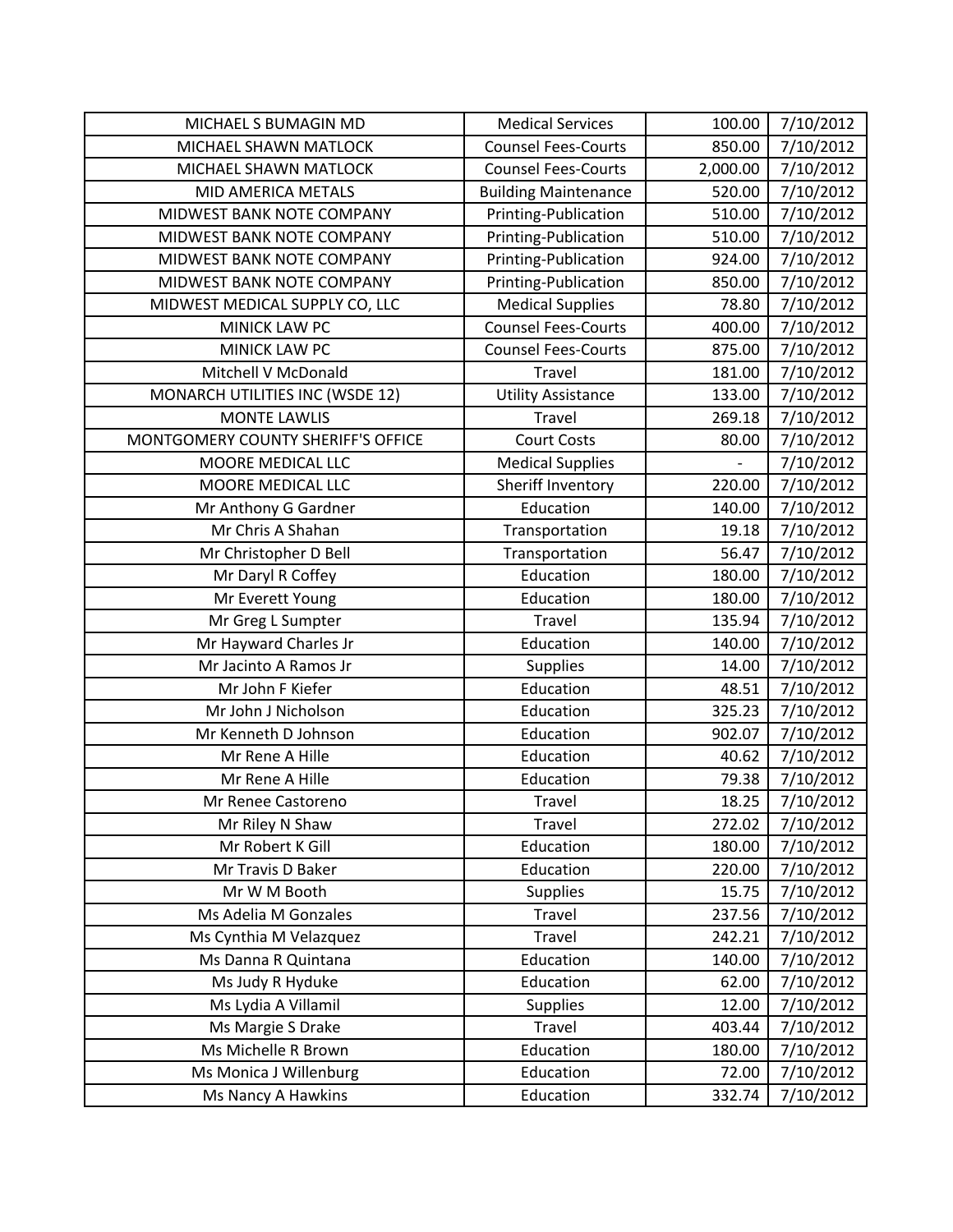| Ms Nancy J Griggs                   | Education                   | 62.00     | 7/10/2012 |
|-------------------------------------|-----------------------------|-----------|-----------|
| Ms Sarah A Smith                    | Education                   | 140.00    | 7/10/2012 |
| MSC INDUSTRIAL SUPPLY CO            | Parts and Supplies          | 126.82    | 7/10/2012 |
| MURPHY, MOORE & GRIFFITH PC         | <b>Counsel Fees-Probate</b> | 750.00    | 7/10/2012 |
| MUTEBA TSHITUKA                     | <b>Hith Dept Immu Fees</b>  | 25.00     | 7/10/2012 |
| <b>MYSTAIRE INC</b>                 | Lab Equip Mainten           | 645.54    | 7/10/2012 |
| NACO - NATIONAL ASSOC OF COUNTIES   | Education                   | 465.00    | 7/10/2012 |
| <b>NANCY GORDON</b>                 | <b>Counsel Fees-Courts</b>  | 500.00    | 7/10/2012 |
| <b>NANCY GORDON</b>                 | <b>Counsel Fees - CPS</b>   | 200.00    | 7/10/2012 |
| NAPSA-NAT'L ASSOC PRETRIAL SERVCE   | Dues                        | 75.00     | 7/10/2012 |
| NATIONAL ASSOCIATION OF FLEET       | <b>Dues</b>                 | 475.00    | 7/10/2012 |
| NATIONAL DATA SERVICES INC          | Printing-Publication        | 5,656.18  | 7/10/2012 |
| NATIONAL FLUID POWER INSTITUTE      | Education                   | 1,095.00  | 7/10/2012 |
| NATIONAL MENTAL HEALTHCARE LLC      | <b>Foster Home Care</b>     | 118.56    | 7/10/2012 |
| NEC CORPORATION OF AMERICA          | <b>Professional Service</b> | 1,400.00  | 7/10/2012 |
| NELSON-JAMESON INC                  | Lab Supplies                | 3,232.84  | 7/10/2012 |
| NEVILL BUSINESS MACHINES INC        | <b>Equipment Maint</b>      | 89.00     | 7/10/2012 |
| NICHOLAS GREGORY DAVIS              | <b>Counsel Fees-Courts</b>  | 700.00    | 7/10/2012 |
| NIZAM PEERWANI, M.D., P.A.          | Due to Med Examiner         | 65,049.00 | 7/10/2012 |
| NORTH CENTRAL TX COUNCIL OF         | <b>Professional Service</b> | 33,433.00 | 7/10/2012 |
| NORTH TEXAS FUNERAL HOMES LLC       | <b>County Burials</b>       | 330.00    | 7/10/2012 |
| NORTH TEXAS TOLLWAY AUTHORITY-NTTA  | Travel                      | 3.99      | 7/10/2012 |
| NORTH TEXAS TOLLWAY AUTHORITY-NTTA  | Travel                      | 12.97     | 7/10/2012 |
| NORTH TEXAS TOLLWAY AUTHORITY-NTTA  | <b>Professional Service</b> | 1.99      | 7/10/2012 |
|                                     |                             |           |           |
| NOVARTIS VACCINES & DIAGNASTICS INC | <b>Medical Supplies</b>     | 16,424.00 | 7/10/2012 |
| OGBURNS TRUCK PARTS OF FT WORTH     | Parts and Supplies          | 390.24    | 7/10/2012 |
| <b>OMNI SOUTHPARK HOTEL</b>         | Education                   | 372.60    | 7/10/2012 |
| O'REILLY AUTO PARTS                 | Central Garage Inv          | 16.76     | 7/10/2012 |
| O'REILLY AUTO PARTS                 | Parts and Supplies          | 185.74    | 7/10/2012 |
| O'REILLY AUTO PARTS                 | Parts and Supplies          | 41.99     | 7/10/2012 |
| O'REILLY AUTO PARTS                 | <b>Small Tools</b>          | 11.96     | 7/10/2012 |
| <b>OUACHITA PARISH</b>              | <b>Court Costs</b>          | 60.00     | 7/10/2012 |
| <b>OWENS &amp; OWENS</b>            | Counsel Fees - CPS          | 150.00    | 7/10/2012 |
| OXFORD INSTRUMENTS AMERICA INC      | Lab Equip Mainten           | 9,950.00  | 7/10/2012 |
| <b>OZARKA DRINKING WATER</b>        | <b>Graphics Inventory</b>   | 8.98      | 7/10/2012 |
| P MICHAEL SCHNEIDER LAW FIRM PC     | <b>Counsel Fees-Courts</b>  | 750.00    | 7/10/2012 |
| P.I.E. MANAGEMENT LLC               | Contract Labor              | 90.00     | 7/10/2012 |
| PARK CITIES LIMITED PARTNERSHIP     | Central Garage Inv          | 97.26     | 7/10/2012 |
| PAT ROGERS                          | Clothing                    | 200.00    | 7/10/2012 |
| PATRICIA L SUMMERS                  | Counsel Fees - CPS          | 400.00    | 7/10/2012 |
| PATRICIA MARGARET MCBRIDE           | <b>Counsel Fees-Courts</b>  | 700.00    | 7/10/2012 |
| PATRICK CURRAN                      | <b>Counsel Fees-Courts</b>  | 400.00    | 7/10/2012 |
| PATRICK R MCCARTY                   | <b>Counsel Fees-Courts</b>  | 1,500.00  | 7/10/2012 |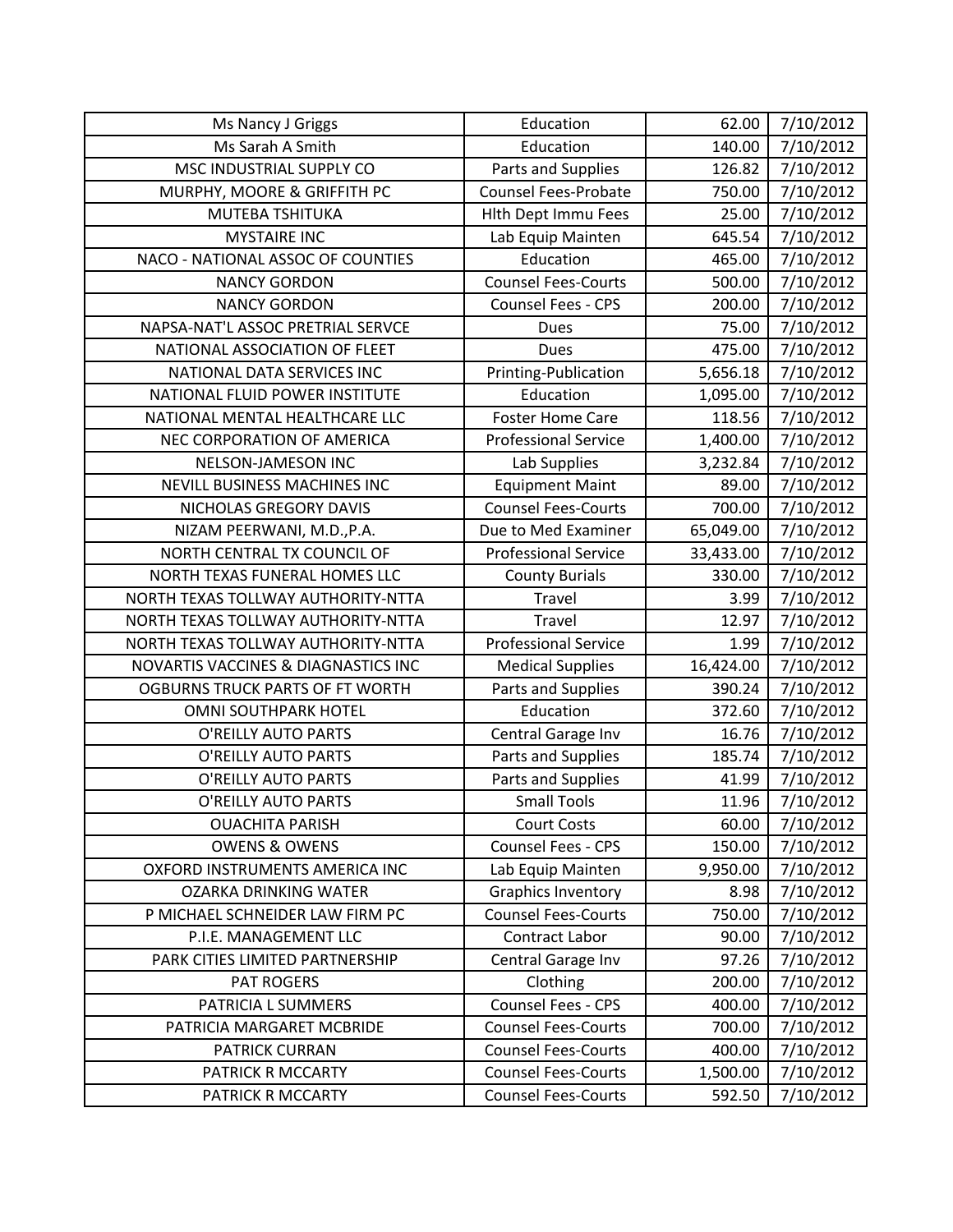| PATRICK S DOHONEY & ASSOCIATES PLLC | <b>Counsel Fees-Courts</b>  | 350.00 | 7/10/2012 |
|-------------------------------------|-----------------------------|--------|-----------|
| PATRICK S DOHONEY & ASSOCIATES PLLC | <b>Counsel Fees-Courts</b>  | 400.00 | 7/10/2012 |
| PATSY MATA                          | Clothing                    | 209.75 | 7/10/2012 |
| PAUL B ROTHBAND JR                  | <b>Counsel Fees-Courts</b>  | 150.00 | 7/10/2012 |
| <b>PAUL CONNER</b>                  | <b>Counsel Fees-Courts</b>  | 660.00 | 7/10/2012 |
| PAUL V PREVITE                      | <b>Counsel Fees-Courts</b>  | 150.00 | 7/10/2012 |
| PAULA K GREEN                       | Investigative               | 389.61 | 7/10/2012 |
| PEDRO CISNEROS                      | <b>Counsel Fees-Courts</b>  | 400.00 | 7/10/2012 |
| PEDRO CISNEROS                      | Counsel Fees-Juv            | 50.00  | 7/10/2012 |
| PETER A VAN DALEN                   | <b>Building Maintenance</b> | 145.00 | 7/10/2012 |
| PETER A VAN DALEN                   | <b>Building Maintenance</b> | 10.00  | 7/10/2012 |
| PETER A VAN DALEN                   | <b>Building Maintenance</b> | 10.00  | 7/10/2012 |
| PETER A VAN DALEN                   | <b>Building Maintenance</b> | 60.00  | 7/10/2012 |
| PETER A VAN DALEN                   | <b>Building Maintenance</b> | 90.00  | 7/10/2012 |
| PETER A VAN DALEN                   | <b>Building Maintenance</b> | 12.00  | 7/10/2012 |
| PETER A VAN DALEN                   | <b>Building Maintenance</b> | 20.00  | 7/10/2012 |
| PETER A VAN DALEN                   | <b>Building Maintenance</b> | 18.00  | 7/10/2012 |
| PETER A VAN DALEN                   | <b>Building Maintenance</b> | 10.00  | 7/10/2012 |
| PETER A VAN DALEN                   | <b>Building Maintenance</b> | 10.00  | 7/10/2012 |
| PETER A VAN DALEN                   | <b>Building Maintenance</b> | 12.00  | 7/10/2012 |
| PETER A VAN DALEN                   | <b>Building Maintenance</b> | 20.00  | 7/10/2012 |
| PETER A VAN DALEN                   | <b>Building Maintenance</b> | 20.00  | 7/10/2012 |
| PETER A VAN DALEN                   | <b>Building Maintenance</b> | 20.00  | 7/10/2012 |
| PETER A VAN DALEN                   | <b>Building Maintenance</b> | 10.00  | 7/10/2012 |
| PETER A VAN DALEN                   | <b>Building Maintenance</b> | 40.00  | 7/10/2012 |
| PETER A VAN DALEN                   | <b>Building Maintenance</b> | 100.00 | 7/10/2012 |
| PETER A VAN DALEN                   | <b>Building Maintenance</b> | 40.00  | 7/10/2012 |
| PETER A VAN DALEN                   | <b>Building Maintenance</b> | 8.00   | 7/10/2012 |
| PETER A VAN DALEN                   | <b>Building Maintenance</b> | 5.00   | 7/10/2012 |
| PETER A VAN DALEN                   | <b>Building Maintenance</b> | 50.00  | 7/10/2012 |
| PETER A VAN DALEN                   | <b>Building Maintenance</b> | 350.00 | 7/10/2012 |
| PETER A VAN DALEN                   | <b>Building Maintenance</b> | 75.00  | 7/10/2012 |
| PETER A VAN DALEN                   | <b>Building Maintenance</b> | 18.00  | 7/10/2012 |
| PETER A VAN DALEN                   | <b>Building Maintenance</b> | 100.00 | 7/10/2012 |
| PETER A VAN DALEN                   | <b>Building Maintenance</b> | 60.00  | 7/10/2012 |
| PETER A VAN DALEN                   | <b>Building Maintenance</b> | 40.00  | 7/10/2012 |
| PETER A VAN DALEN                   | <b>Building Maintenance</b> | 90.00  | 7/10/2012 |
| PETER A VAN DALEN                   | <b>Building Maintenance</b> | 20.00  | 7/10/2012 |
| PETER A VAN DALEN                   | <b>Building Maintenance</b> | 40.00  | 7/10/2012 |
| PETER A VAN DALEN                   | <b>Building Maintenance</b> | 20.00  | 7/10/2012 |
| PETER A VAN DALEN                   | <b>Building Maintenance</b> | 35.00  | 7/10/2012 |
| PETER A VAN DALEN                   | <b>Building Maintenance</b> | 9.00   | 7/10/2012 |
| PETER A VAN DALEN                   | <b>Building Maintenance</b> | 20.00  | 7/10/2012 |
| PETER A VAN DALEN                   | Pest Control Service        | 20.00  | 7/10/2012 |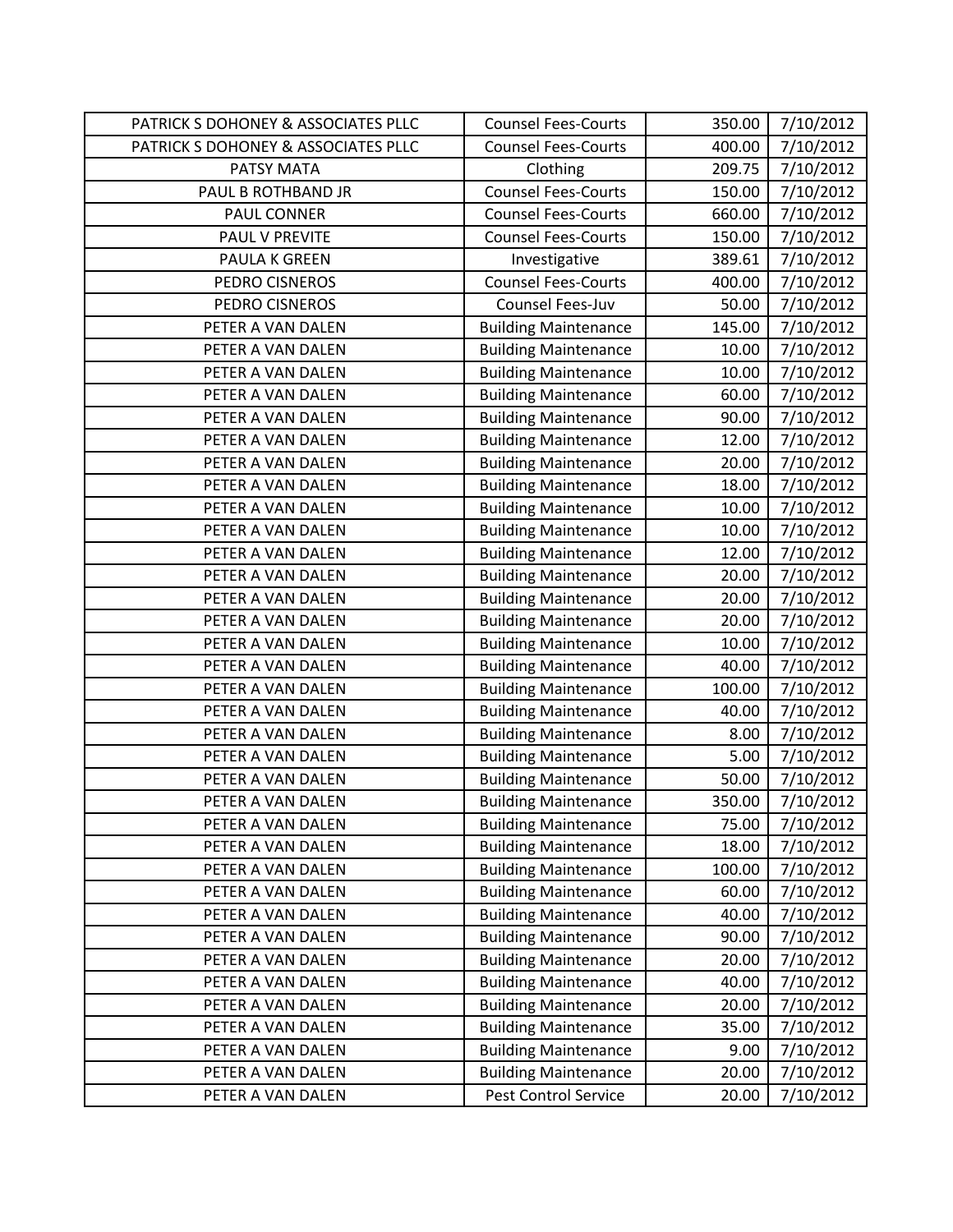| PETER A VAN DALEN                   | <b>Pest Control Service</b> | 12.00     | 7/10/2012 |
|-------------------------------------|-----------------------------|-----------|-----------|
| PETER A VAN DALEN                   | <b>Pest Control Service</b> | 10.00     | 7/10/2012 |
| PETER A VAN DALEN                   | <b>Pest Control Service</b> | 5.00      | 7/10/2012 |
| PHILLIP S BARKER                    | Travel                      | 100.80    | 7/10/2012 |
| PIA R. RODRIGUEZ                    | <b>Counsel Fees-Courts</b>  | 475.00    | 7/10/2012 |
| PIA R. RODRIGUEZ                    | <b>Counsel Fees-Courts</b>  | 250.00    | 7/10/2012 |
| PLYWOOD CO OF FORT WORTH            | <b>Building Maintenance</b> | 83.00     | 7/10/2012 |
| PLYWOOD CO OF FORT WORTH            | <b>Building Maintenance</b> | 83.00     | 7/10/2012 |
| PLYWOOD CO OF FORT WORTH            | <b>Building Maintenance</b> | 41.50     | 7/10/2012 |
| PLYWOOD CO OF FORT WORTH            | Non-Track Const/Bldg        | 402.00    | 7/10/2012 |
| PLYWOOD CO OF FORT WORTH            | <b>Building Maintenance</b> | 235.00    | 7/10/2012 |
| PM CONSTRUCTION AND REHAB LLC       | Non-Track Const/Bldg        | 89,680.00 | 7/10/2012 |
| POLLOCK PAPER DISTRIBUTORS          | <b>Custodian Supplies</b>   | 358.11    | 7/10/2012 |
| PORT CITY MEDICAL                   | Lab Supplies                | 554.08    | 7/10/2012 |
| POSITIVE PROMOTIONS INC             | <b>Supplies</b>             | 1,609.65  | 7/10/2012 |
| PRAETORIAN OPERATING INC            | <b>Custodian Supplies</b>   | 204.15    | 7/10/2012 |
| PRECISION DELTA CORPORATION         | <b>Range Supplies</b>       | 6,094.50  | 7/10/2012 |
| PRISCO MERCHANDISING INC            | <b>Graphics Inventory</b>   | 107.92    | 7/10/2012 |
| PRONTO COURIER SERVICE LLC          | <b>Professional Service</b> | 200.01    | 7/10/2012 |
| PROTECTIVE LIFE INSURANCE           | <b>Rental Assistance</b>    | 575.00    | 7/10/2012 |
| PSP PROFESSIONAL SERVICES INC       | <b>Counseling Services</b>  | 50.00     | 7/10/2012 |
| PSYCHOTHERAPY SERVICES & YOKEFELLOW | Psych Exam/Testimony        | 660.00    | 7/10/2012 |
| PSYCHOTHERAPY SERVICES & YOKEFELLOW | Psych Exam/Testimony        | 600.00    | 7/10/2012 |
| <b>QMF STEEL INC</b>                | <b>Building Maintenance</b> | 674.85    | 7/10/2012 |
| <b>QUEST DIAGNOSTICS INC</b>        | <b>Professional Service</b> | 2,633.13  | 7/10/2012 |
| <b>QUEST DIAGNOSTICS INC</b>        | <b>Professional Service</b> | 2,335.75  | 7/10/2012 |
| <b>QUEST DIAGNOSTICS INC</b>        | <b>Professional Service</b> | 1,037.84  | 7/10/2012 |
| <b>QUEST DIAGNOSTICS INC</b>        | <b>Professional Service</b> | 18.41     | 7/10/2012 |
| <b>QUEST DIAGNOSTICS INC</b>        | <b>Professional Service</b> | 909.15    | 7/10/2012 |
| <b>QUEST DIAGNOSTICS INC</b>        | Laboratory Costs            | 70.00     | 7/10/2012 |
| <b>QUEST DIAGNOSTICS INC</b>        | <b>Laboratory Costs</b>     | 350.00    | 7/10/2012 |
| QUICKSEARCH COM LLC                 | <b>Background Check</b>     | 1,214.00  | 7/10/2012 |
| <b>QUILL CORPORATION</b>            | <b>Supplies</b>             | 207.10    | 7/10/2012 |
| <b>QUILL CORPORATION</b>            | <b>Supplies</b>             | 80.00     | 7/10/2012 |
| R MAUREEN TOLBERT                   | <b>Counsel Fees-Courts</b>  | 375.00    | 7/10/2012 |
| R MAUREEN TOLBERT                   | <b>Counsel Fees-Courts</b>  | 2,250.00  | 7/10/2012 |
| RADIOLOGY ASSOCIATES TARRANT        | <b>Professional Service</b> | 170.00    | 7/10/2012 |
| RAMONA TILLMAN                      | Clothing                    | 200.00    | 7/10/2012 |
| <b>RANDALL B MILLER</b>             | <b>Counsel Fees-Courts</b>  | 350.00    | 7/10/2012 |
| <b>RANDALL B MILLER</b>             | <b>Counsel Fees-Courts</b>  | 325.00    | 7/10/2012 |
| <b>RANDY W BOWERS</b>               | <b>Counsel Fees-Courts</b>  | 635.00    | 7/10/2012 |
| RASIX COMPUTER CENTER INC           | <b>Supplies</b>             | 464.00    | 7/10/2012 |
| RAUL NEVAREZ                        | Counsel Fees-Juv            | 300.00    | 7/10/2012 |
| RAUL NEVAREZ                        | Counsel Fees - CPS          | 200.00    | 7/10/2012 |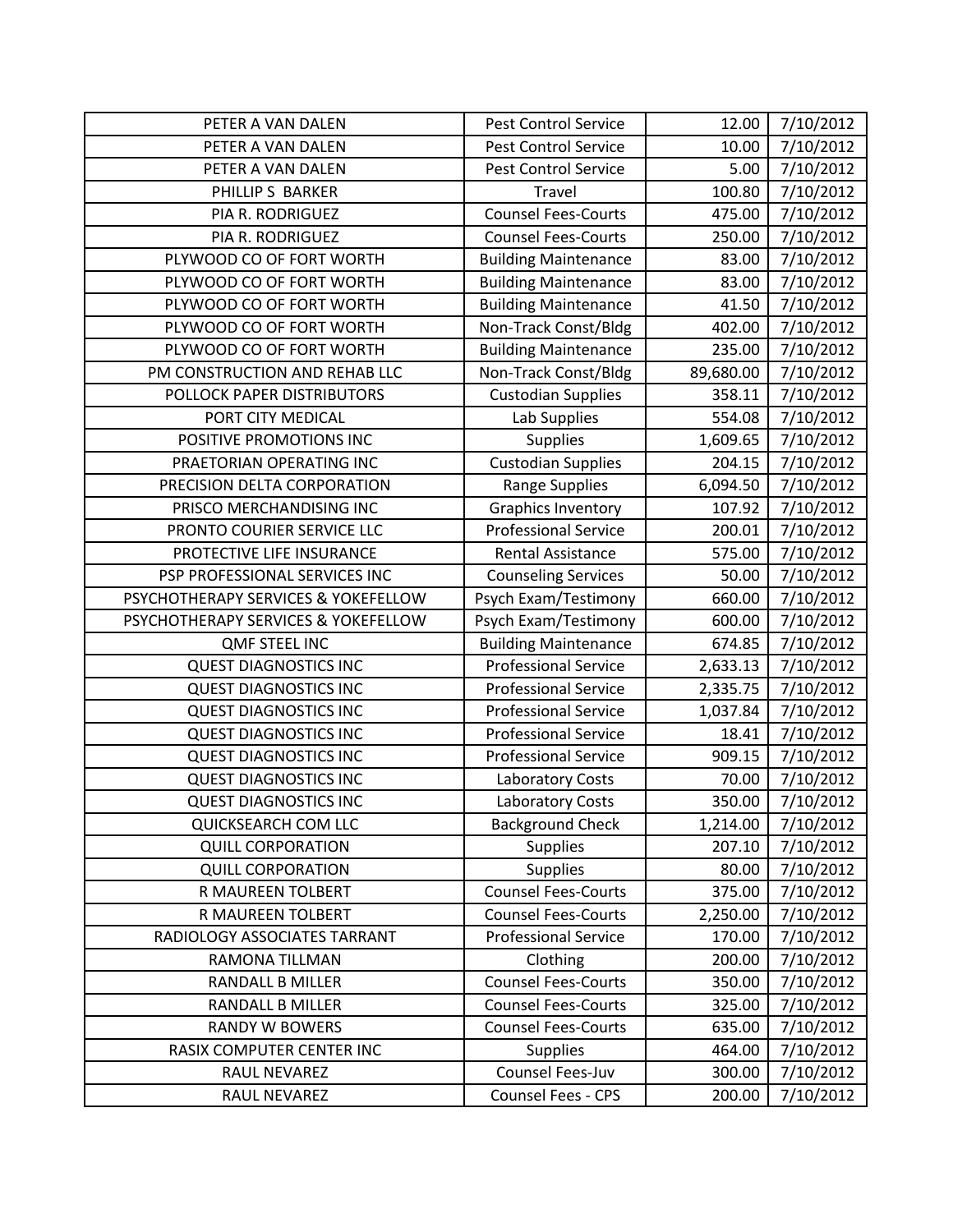| <b>RAVEN HONSAKER</b>          | <b>Medical Services</b>    | 114.99    | 7/10/2012 |
|--------------------------------|----------------------------|-----------|-----------|
| <b>RAY HALL JR</b>             | <b>Counsel Fees-Courts</b> | 100.00    | 7/10/2012 |
| RAY HALL JR                    | <b>Counsel Fees - CPS</b>  | 450.00    | 7/10/2012 |
| RAYMOND DANIEL PC              | <b>Counsel Fees-Courts</b> | 500.00    | 7/10/2012 |
| RAYMOND DANIEL PC              | Counsel Fees - CPS         | 100.00    | 7/10/2012 |
| READ'S AUTO COLLISION          | Parts and Supplies         | 936.04    | 7/10/2012 |
| RECEPT PHARMACY LP             | <b>Medical Supplies</b>    | 5,865.00  | 7/10/2012 |
| RECEPT PHARMACY LP             | <b>Medical Supplies</b>    | 105.70    | 7/10/2012 |
| <b>REEDER DISTRIBUTORS INC</b> | Central Garage Inv         | 197.20    | 7/10/2012 |
| REEDER DISTRIBUTORS INC        | Grease and Oil             | 1,081.50  | 7/10/2012 |
| REEDER DISTRIBUTORS INC        | Grease and Oil             | 2,128.14  | 7/10/2012 |
| REEDER DISTRIBUTORS INC        | Grease and Oil             | 307.20    | 7/10/2012 |
| <b>RELIANT ENERGY SERVICES</b> | <b>Utility Assistance</b>  | 400.34    | 7/10/2012 |
| <b>RELIANT ENERGY SERVICES</b> | <b>Utility Assistance</b>  | 508.68    | 7/10/2012 |
| RELIANT ENERGY SERVICES        | <b>Utility Assistance</b>  | 635.75    | 7/10/2012 |
| RELIANT ENERGY SOLUTIONS LLC   | Electricity                | 5,994.22  | 7/10/2012 |
| RELIANT ENERGY SOLUTIONS LLC   | Electricity                | 3,911.05  | 7/10/2012 |
| RELIANT ENERGY SOLUTIONS LLC   | Electricity                | 65.55     | 7/10/2012 |
| RELIANT ENERGY SOLUTIONS LLC   | Electricity                | 2,481.89  | 7/10/2012 |
| RELIANT ENERGY SOLUTIONS LLC   | Electricity                | 57.00     | 7/10/2012 |
| RELIANT ENERGY SOLUTIONS LLC   | Electricity                | 19.94     | 7/10/2012 |
| RELIANT ENERGY SOLUTIONS LLC   | Electricity                | 908.14    | 7/10/2012 |
| RELIANT ENERGY SOLUTIONS LLC   | Electricity                | 17,001.11 | 7/10/2012 |
| RELIANT ENERGY SOLUTIONS LLC   | Electricity                | 63,588.44 | 7/10/2012 |
| RELIANT ENERGY SOLUTIONS LLC   | Electricity                | 2,014.40  | 7/10/2012 |
| RELIANT ENERGY SOLUTIONS LLC   | Electricity                | 6,209.50  | 7/10/2012 |
| RELIANT ENERGY SOLUTIONS LLC   | Electricity                | 5,833.01  | 7/10/2012 |
| RELIANT ENERGY SOLUTIONS LLC   | Electricity                | 1,422.21  | 7/10/2012 |
| RELIANT ENERGY SOLUTIONS LLC   | Electricity                | 5,377.67  | 7/10/2012 |
| RELIANT ENERGY SOLUTIONS LLC   | Electricity                | 8,005.66  | 7/10/2012 |
| RELIANT ENERGY SOLUTIONS LLC   | Electricity                | 2,824.83  | 7/10/2012 |
| RELIANT ENERGY SOLUTIONS LLC   | Electricity                | 2,576.57  | 7/10/2012 |
| RELIANT ENERGY SOLUTIONS LLC   | Electricity                | 661.85    | 7/10/2012 |
| RELIANT ENERGY SOLUTIONS LLC   | Electricity                | 6,263.09  | 7/10/2012 |
| RELIANT ENERGY SOLUTIONS LLC   | Electricity                | 16,221.66 | 7/10/2012 |
| RELIANT ENERGY SOLUTIONS LLC   | Electricity                | 6,324.20  | 7/10/2012 |
| RELIANT ENERGY SOLUTIONS LLC   | Electricity                | 35,756.37 | 7/10/2012 |
| RELIANT ENERGY SOLUTIONS LLC   | Electricity                | 8,414.16  | 7/10/2012 |
| RELIANT ENERGY SOLUTIONS LLC   | Electricity                | 471.11    | 7/10/2012 |
| RELIANT ENERGY SOLUTIONS LLC   | Electricity                | 478.43    | 7/10/2012 |
| RELIANT ENERGY SOLUTIONS LLC   | Electricity                | 89,220.53 | 7/10/2012 |
| RELIANT ENERGY SOLUTIONS LLC   | Electricity                | 15,785.10 | 7/10/2012 |
| RELIANT ENERGY SOLUTIONS LLC   | Electricity                | 32,929.06 | 7/10/2012 |
| RELIANT ENERGY SOLUTIONS LLC   | Electricity                | 3,799.59  | 7/10/2012 |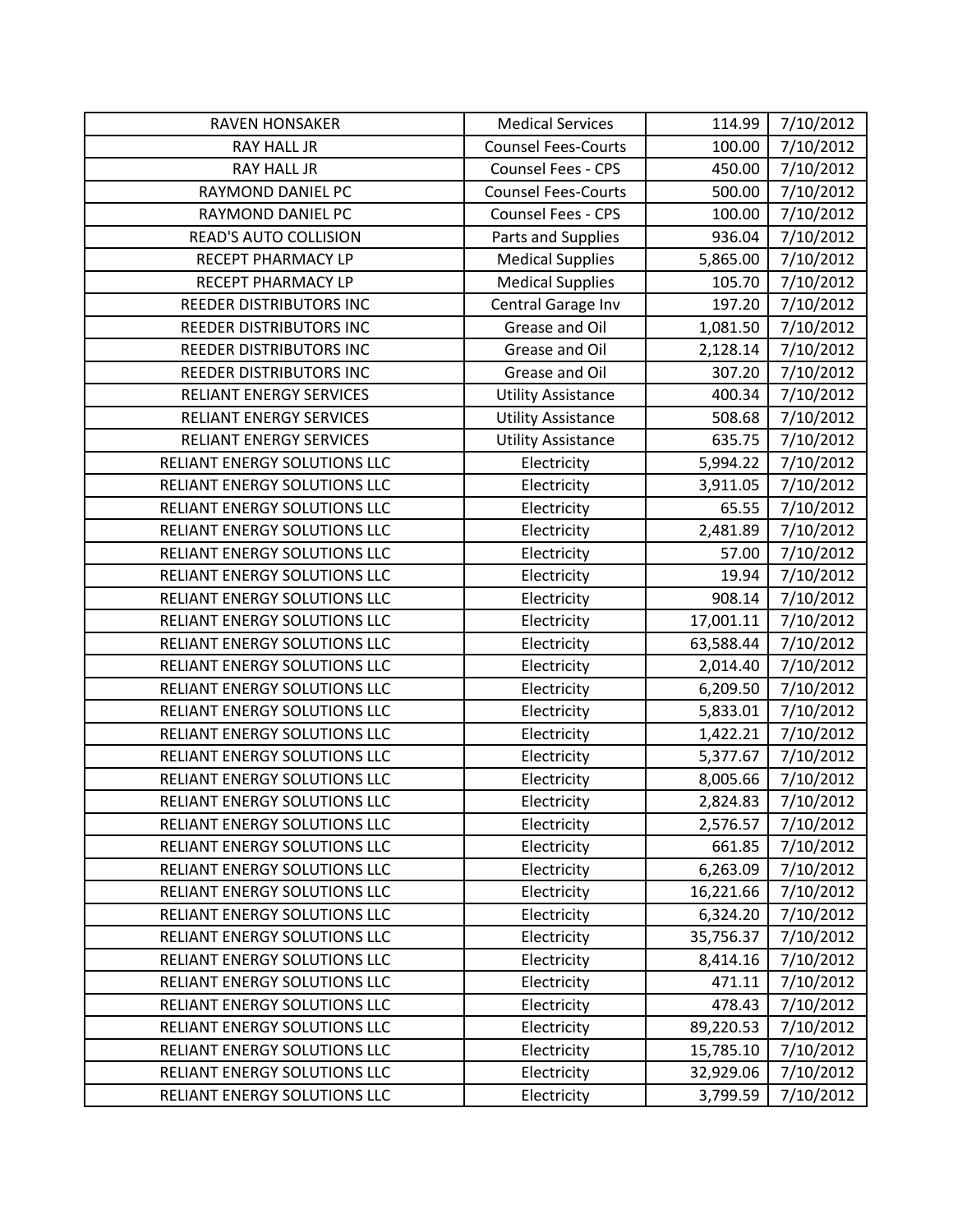| RELIANT ENERGY SOLUTIONS LLC        | Electricity                 | 15,066.09 | 7/10/2012 |
|-------------------------------------|-----------------------------|-----------|-----------|
| RELIANT ENERGY SOLUTIONS LLC        | Electricity                 | 14,535.92 | 7/10/2012 |
| RELIANT ENERGY SOLUTIONS LLC        | Electricity                 | 48,041.11 | 7/10/2012 |
| RELIANT ENERGY SOLUTIONS LLC        | Electricity                 | 7,919.52  | 7/10/2012 |
| RELIANT ENERGY SOLUTIONS LLC        | Electricity                 | 24,312.40 | 7/10/2012 |
| RELIANT ENERGY SOLUTIONS LLC        | Electricity                 | 57.10     | 7/10/2012 |
| RELIANT ENERGY SOLUTIONS LLC        | Electricity                 | 4,852.33  | 7/10/2012 |
| RELIANT ENERGY SOLUTIONS LLC        | Electricity                 | 2,257.73  | 7/10/2012 |
| RELIANT ENERGY SOLUTIONS LLC        | Electricity                 | 2,396.55  | 7/10/2012 |
| RELIANT ENERGY SOLUTIONS LLC        | Electricity                 | 5,431.12  | 7/10/2012 |
| RELIANT ENERGY SOLUTIONS LLC        | Electricity                 | 2,784.86  | 7/10/2012 |
| RELIANT ENERGY SOLUTIONS LLC        | Electricity                 | 4,133.93  | 7/10/2012 |
| RELIANT ENERGY SOLUTIONS LLC        | Electricity                 | 3,622.89  | 7/10/2012 |
| RELIANT ENERGY SOLUTIONS LLC        | Electricity                 | 49.81     | 7/10/2012 |
| RELIANT ENERGY SOLUTIONS LLC        | Electricity                 | 1,029.09  | 7/10/2012 |
| RELIANT ENERGY SOLUTIONS LLC        | Electricity                 | 3,944.76  | 7/10/2012 |
| RELIANT ENERGY SOLUTIONS LLC        | Electricity                 | 2,157.32  | 7/10/2012 |
| RELIANT ENERGY SOLUTIONS LLC        | Electricity                 | 1,558.28  | 7/10/2012 |
| RELIANT ENERGY SOLUTIONS LLC        | Electricity                 | 1,639.78  | 7/10/2012 |
| RELIANT ENERGY SOLUTIONS LLC        | Electricity                 | 234.96    | 7/10/2012 |
| RELIANT ENERGY SOLUTIONS LLC        | Electricity                 | 1,846.32  | 7/10/2012 |
| RELIANT ENERGY SOLUTIONS LLC        | Electricity                 | 28,731.51 | 7/10/2012 |
| RELIANT ENERGY SOLUTIONS LLC        | <b>Professional Service</b> | 446.89    | 7/10/2012 |
| RELIANT ENERGY SOLUTIONS LLC        | Electricity                 | 41,663.63 | 7/10/2012 |
| RELIANT ENERGY SOLUTIONS LLC        | Electricity                 | 14,069.49 | 7/10/2012 |
| RELIANT ENERGY SOLUTIONS LLC        | Electricity                 | 327.72    | 7/10/2012 |
| RELIANT ENERGY SOLUTIONS LLC        | Electricity                 | 1,093.59  | 7/10/2012 |
| <b>RENEE A SANCHEZ</b>              | Counsel Fees - CPS          | 4,960.00  | 7/10/2012 |
| REPUBLIC TITLE OF TEXAS INC         | <b>County Projects</b>      | 11,970.00 | 7/10/2012 |
| RESIDENCE INN BY MARRIOTT SAN DIEGO | Education                   | 834.07    | 7/10/2012 |
| <b>REXEL SUMMERS</b>                | <b>Building Maintenance</b> | 21.09     | 7/10/2012 |
| REYNOLDS ASPHALT                    | Asphalt-Rock/Hot Mix        | 774.55    | 7/10/2012 |
| REYNOLDS ASPHALT                    | Asphalt-Rock/Hot Mix        | 3,147.21  | 7/10/2012 |
| RICHARD A HENDERSON PC              | <b>Counsel Fees-Courts</b>  | 300.00    | 7/10/2012 |
| RICHARD GLADSTONE                   | Counsel Fees - CPS          | 100.00    | 7/10/2012 |
| RICHARD KLINE                       | <b>Counsel Fees-Courts</b>  | 450.00    | 7/10/2012 |
| RICHARD KLINE                       | <b>Counsel Fees-Courts</b>  | 875.00    | 7/10/2012 |
| RICHARD SCOTT WALKER                | <b>Counsel Fees-Courts</b>  | 500.00    | 7/10/2012 |
| RICHARD SCOTT WALKER                | Cnsl Fees-Crim Appls        | 2,900.00  | 7/10/2012 |
| RIDGLEA ELECTRIC INC                | <b>Building Maintenance</b> | 305.50    | 7/10/2012 |
| <b>Rilla R Masters</b>              | Travel                      | 60.00     | 7/10/2012 |
| RINKER MATERIAL                     | Culverts                    | 20,182.20 | 7/10/2012 |
| RLJ III - RH PITTSBURGH LESSEE LLC  | Education                   | 1,224.36  | 7/10/2012 |
| ROBERTA WALKER                      | <b>Counsel Fees-Courts</b>  | 1,600.00  | 7/10/2012 |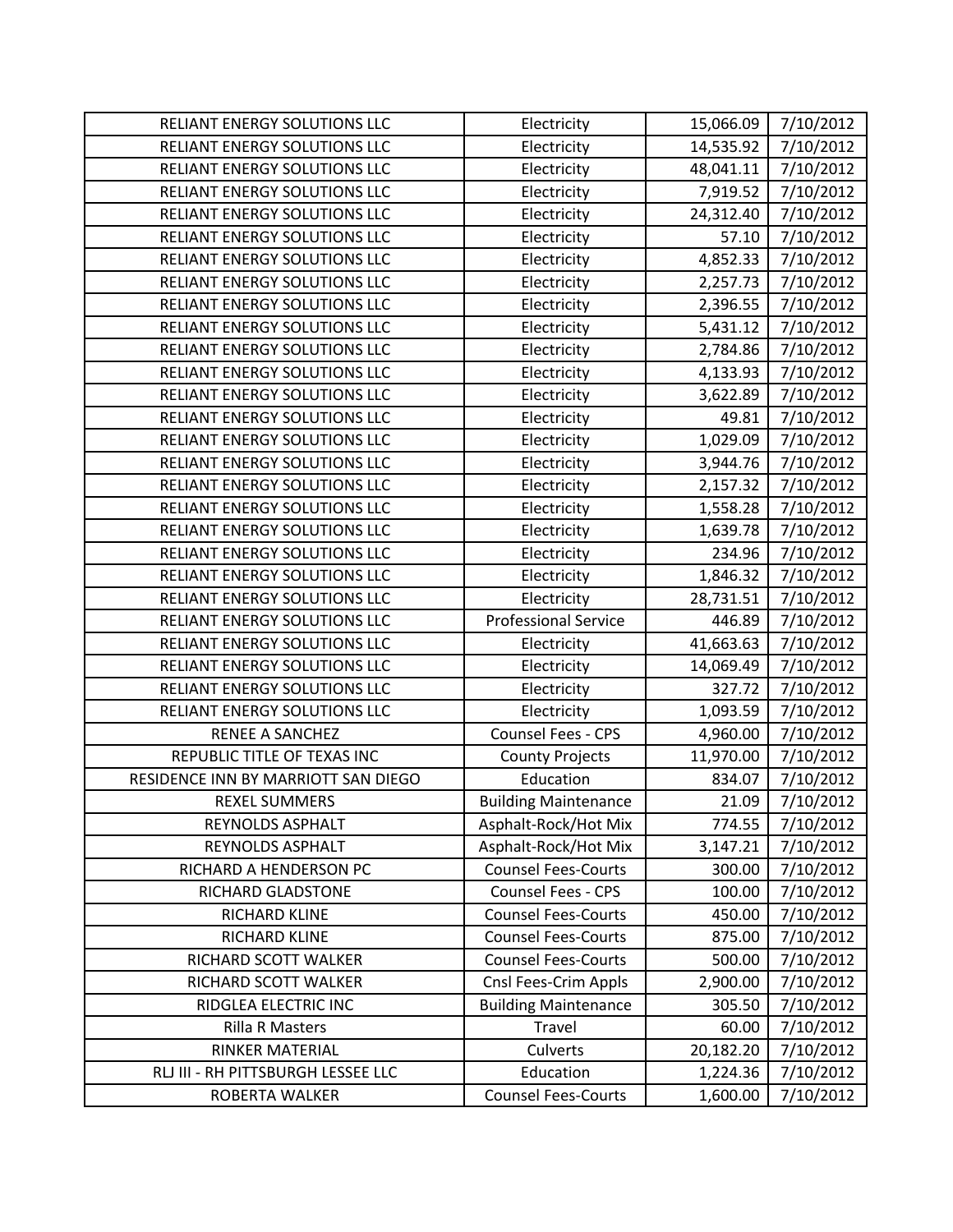| <b>ROBERTA WALKER</b>                   | Counsel Fees-Juv            | 200.00   | 7/10/2012 |
|-----------------------------------------|-----------------------------|----------|-----------|
| <b>ROBERTSON MUELLER HARPER</b>         | <b>County Burials</b>       | 330.00   | 7/10/2012 |
| <b>ROBIN EDWARDS</b>                    | Clothing                    | 300.00   | 7/10/2012 |
| ROBYN S ACCIPITER LAW FIRM PC           | <b>Counsel Fees-Probate</b> | 2,008.77 | 7/10/2012 |
| ROCHE DIAGNOSTICS CORPORATION           | Lab Supplies                | 478.30   | 7/10/2012 |
| RONALD COUCH                            | <b>Counsel Fees-Courts</b>  | 550.00   | 7/10/2012 |
| RONALD COUCH                            | <b>Counsel Fees-Courts</b>  | 1,050.00 | 7/10/2012 |
| ROSE ANNA SALINAS                       | <b>Counsel Fees-Courts</b>  | 150.00   | 7/10/2012 |
| ROSE ANNA SALINAS                       | <b>Counsel Fees-Courts</b>  | 400.00   | 7/10/2012 |
| ROSE ANNA SALINAS                       | <b>Counsel Fees-Courts</b>  | 200.00   | 7/10/2012 |
| <b>ROXANNE ROBINSON</b>                 | <b>Counsel Fees-Courts</b>  | 425.00   | 7/10/2012 |
| RUSH TRUCK CENTERS OF TEXAS LP          | Parts and Supplies          | 72.64    | 7/10/2012 |
| RUSH TRUCK CENTERS OF TEXAS LP          | Parts and Supplies          | 273.66   | 7/10/2012 |
| RUSH TRUCK CENTERS OF TEXAS LP          | Parts and Supplies          | 287.73   | 7/10/2012 |
| <b>RYAN W HARDY</b>                     | <b>Counsel Fees-Courts</b>  | 200.00   | 7/10/2012 |
| SAF-T-GLOVE INC                         | Field Equip&Supplies        | 50.39    | 7/10/2012 |
| SAINT LEGAL PLLC                        | <b>Counsel Fees-Courts</b>  | 700.00   | 7/10/2012 |
| SAINT LEGAL PLLC                        | Counsel Fees-Juv            | 35.00    | 7/10/2012 |
| SALAM INTERNATIONAL INC                 | Lab Supplies                | 340.00   | 7/10/2012 |
| <b>SALDANA INC</b>                      | <b>County Burials</b>       | 700.00   | 7/10/2012 |
| SAM HOUSTON STATE UNIVERSITY            | Education                   | 235.00   | 7/10/2012 |
| SAMUEL A MORENO                         | Interpreter Fees            | 333.75   | 7/10/2012 |
| SAMUEL M SANCHEZ                        | Counsel Fees - CPS          | 250.00   | 7/10/2012 |
| SAN ANTONIO MARRIOTT RIVERCTR           | Education                   | 716.00   | 7/10/2012 |
| <b>SANDRA ROSS</b>                      | Clothing                    | 400.00   | 7/10/2012 |
| <b>SANO SCIENTIFIC</b>                  | Lab Supplies                | 353.80   | 7/10/2012 |
| <b>SANOFI PASTEUR INC</b>               | <b>Medical Supplies</b>     | 861.26   | 7/10/2012 |
| <b>SANOFI PASTEUR INC</b>               | <b>Medical Supplies</b>     | 4,334.76 | 7/10/2012 |
| <b>SANTIAGO SALINAS</b>                 | <b>Counsel Fees-Courts</b>  | 1,000.00 | 7/10/2012 |
| SCHOOLER AUTOMOTIVE                     | Parts and Supplies          | 749.23   | 7/10/2012 |
| <b>SCHOOLER AUTOMOTIVE</b>              | Parts and Supplies          | 155.43   | 7/10/2012 |
| <b>SCOTT BROWN</b>                      | <b>Counsel Fees-Courts</b>  | 500.00   | 7/10/2012 |
| <b>SCOTT, MCNEILL &amp; BURNEY PLLC</b> | <b>Counsel Fees-Courts</b>  | 400.00   | 7/10/2012 |
| <b>SHANER HOTEL PITTSBURGH</b>          | Travel                      | 198.36   | 7/10/2012 |
| <b>SHANNON DEE MILLER</b>               | <b>Counsel Fees-Courts</b>  | 75.00    | 7/10/2012 |
| <b>SHANNON DEE MILLER</b>               | <b>Counsel Fees-Courts</b>  | 580.00   | 7/10/2012 |
| <b>SHANNON DEE MILLER</b>               | <b>Counsel Fees-Courts</b>  | 125.00   | 7/10/2012 |
| SHARED VISIION RESIDENTIAL CARE INC     | Clothing                    | 113.50   | 7/10/2012 |
| SHAWN PASCHALL                          | <b>Counsel Fees-Courts</b>  | 590.00   | 7/10/2012 |
| SHEILA RANDOLPH                         | <b>Counsel Fees-Courts</b>  | 750.00   | 7/10/2012 |
| SHERWIN WILLIAMS PAINT                  | <b>Building Maintenance</b> | 140.28   | 7/10/2012 |
| SHERWIN WILLIAMS PAINT                  | <b>Building Maintenance</b> | 175.96   | 7/10/2012 |
| SHI GOVERNMENT SOLUTIONS                | Lab Supplies                | 750.00   | 7/10/2012 |
| SHI GOVERNMENT SOLUTIONS                | <b>Supplies</b>             | 270.20   | 7/10/2012 |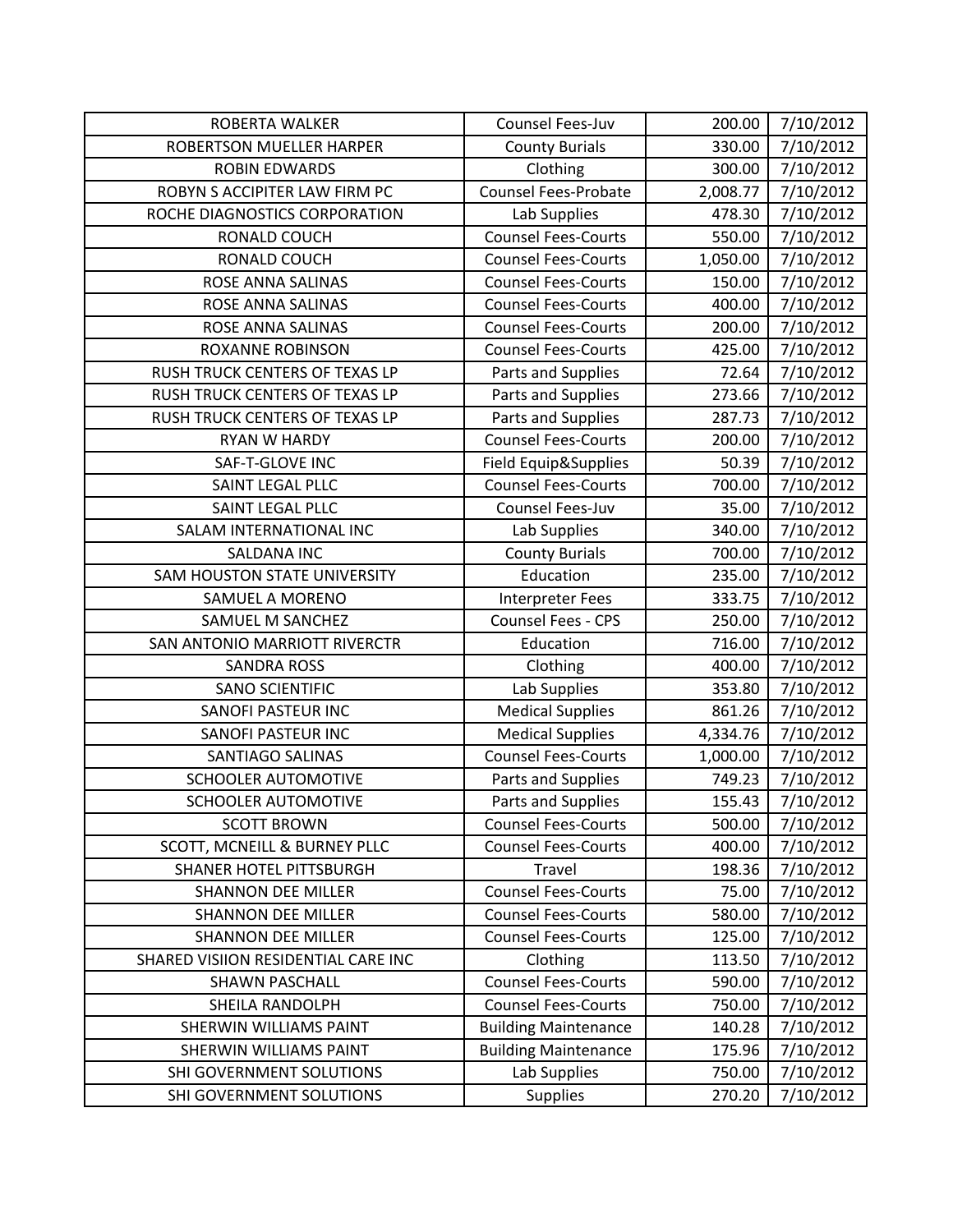| SHI GOVERNMENT SOLUTIONS          | <b>Supplies</b>             | 10.60                    | 7/10/2012 |
|-----------------------------------|-----------------------------|--------------------------|-----------|
| SHI GOVERNMENT SOLUTIONS          | <b>Computer Supplies</b>    | 18.00                    | 7/10/2012 |
| SHI GOVERNMENT SOLUTIONS          | <b>Computer Supplies</b>    | 360.00                   | 7/10/2012 |
| SHI GOVERNMENT SOLUTIONS          | Field Equip&Supplies        | 38.00                    | 7/10/2012 |
| <b>SID W SHAPIRO</b>              | Counsel Fees - CPS          | 150.00                   | 7/10/2012 |
| SIERRA STRIPES OF TEXAS           | Central Garage Inv          | 970.00                   | 7/10/2012 |
| SIERRA STRIPES OF TEXAS           | Non-Track Equipment         | 385.00                   | 7/10/2012 |
| Signora P Lott                    | Education                   | 252.90                   | 7/10/2012 |
| <b>SKYVUE MEMORIAL GARDENS</b>    | <b>County Burials</b>       | 2,025.00                 | 7/10/2012 |
| <b>SMITH TEMPORARIES INC</b>      | <b>Elections- Contract</b>  | 167.39                   | 7/10/2012 |
| SNELLING MEDICAL STAFFING LLC     | <b>Professional Service</b> | 1,795.88                 | 7/10/2012 |
| SOUTHERN TIRE MART LLC            | Parts and Supplies          | 151.95                   | 7/10/2012 |
| SOUTHERN TIRE MART LLC            | <b>Tires and Tubes</b>      | 40.00                    | 7/10/2012 |
| SOUTHERN TIRE MART LLC            | <b>Tires and Tubes</b>      | 557.40                   | 7/10/2012 |
| SOUTHWASTE DISPOSAL LLC           | Kitchen Maintenance         | 400.00                   | 7/10/2012 |
| SOUTHWASTE DISPOSAL LLC           | <b>Building Maintenance</b> | 460.00                   | 7/10/2012 |
| <b>STACY ALFORD</b>               | <b>Counsel Fees - CPS</b>   | 100.00                   | 7/10/2012 |
| <b>STANBIO</b>                    | <b>Medical Supplies</b>     | 13,500.00                | 7/10/2012 |
| STANDARD UTILITY CONSTRUCTION INC | <b>Professional Service</b> | 142.80                   | 7/10/2012 |
| <b>STAPLES ADVANTAGE</b>          | <b>Supplies</b>             | 73.74                    | 7/10/2012 |
| STAPLES ADVANTAGE                 | <b>Supplies</b>             | 22.63                    | 7/10/2012 |
| <b>STAPLES ADVANTAGE</b>          | <b>Training Supplies</b>    | 177.00                   | 7/10/2012 |
| <b>STAPLES ADVANTAGE</b>          | <b>Supplies</b>             | 151.80                   | 7/10/2012 |
| <b>STAPLES ADVANTAGE</b>          | <b>Supplies</b>             | 131.04                   | 7/10/2012 |
| <b>STAPLES ADVANTAGE</b>          | <b>Supplies</b>             | $\overline{\phantom{0}}$ | 7/10/2012 |
| <b>STAPLES ADVANTAGE</b>          | <b>Supplies</b>             | 453.07                   | 7/10/2012 |
| STAPLES ADVANTAGE                 | Supplies                    | 29.76                    | 7/10/2012 |
| <b>STAPLES ADVANTAGE</b>          | <b>Supplies</b>             | 188.96                   | 7/10/2012 |
| <b>STAPLES ADVANTAGE</b>          | <b>Supplies</b>             | 55.16                    | 7/10/2012 |
| <b>STAPLES ADVANTAGE</b>          | <b>Supplies</b>             | 18.39                    | 7/10/2012 |
| <b>STAPLES ADVANTAGE</b>          | Supplies                    | 546.85                   | 7/10/2012 |
| <b>STAPLES ADVANTAGE</b>          | <b>Supplies</b>             | $\overline{\phantom{a}}$ | 7/10/2012 |
| STAPLES ADVANTAGE                 | <b>Supplies</b>             | 120.03                   | 7/10/2012 |
| <b>STAPLES ADVANTAGE</b>          | <b>Supplies</b>             | 322.94                   | 7/10/2012 |
| <b>STAPLES ADVANTAGE</b>          | <b>Supplies</b>             | 25.87                    | 7/10/2012 |
| STAPLES ADVANTAGE                 | <b>Supplies</b>             | 85.05                    | 7/10/2012 |
| STAPLES ADVANTAGE                 | <b>Supplies</b>             | 30.94                    | 7/10/2012 |
| STAPLES ADVANTAGE                 | <b>Supplies</b>             | 30.93                    | 7/10/2012 |
| STAPLES ADVANTAGE                 | <b>Supplies</b>             | 49.00                    | 7/10/2012 |
| STAPLES ADVANTAGE                 | <b>Supplies</b>             | 51.57                    | 7/10/2012 |
| STAPLES ADVANTAGE                 | <b>Supplies</b>             | 137.22                   | 7/10/2012 |
| STAPLES ADVANTAGE                 | <b>Supplies</b>             | 239.30                   | 7/10/2012 |
| STAPLES ADVANTAGE                 | Sheriff Inventory           | 178.96                   | 7/10/2012 |
| STAPLES ADVANTAGE                 | <b>Supplies</b>             | 367.86                   | 7/10/2012 |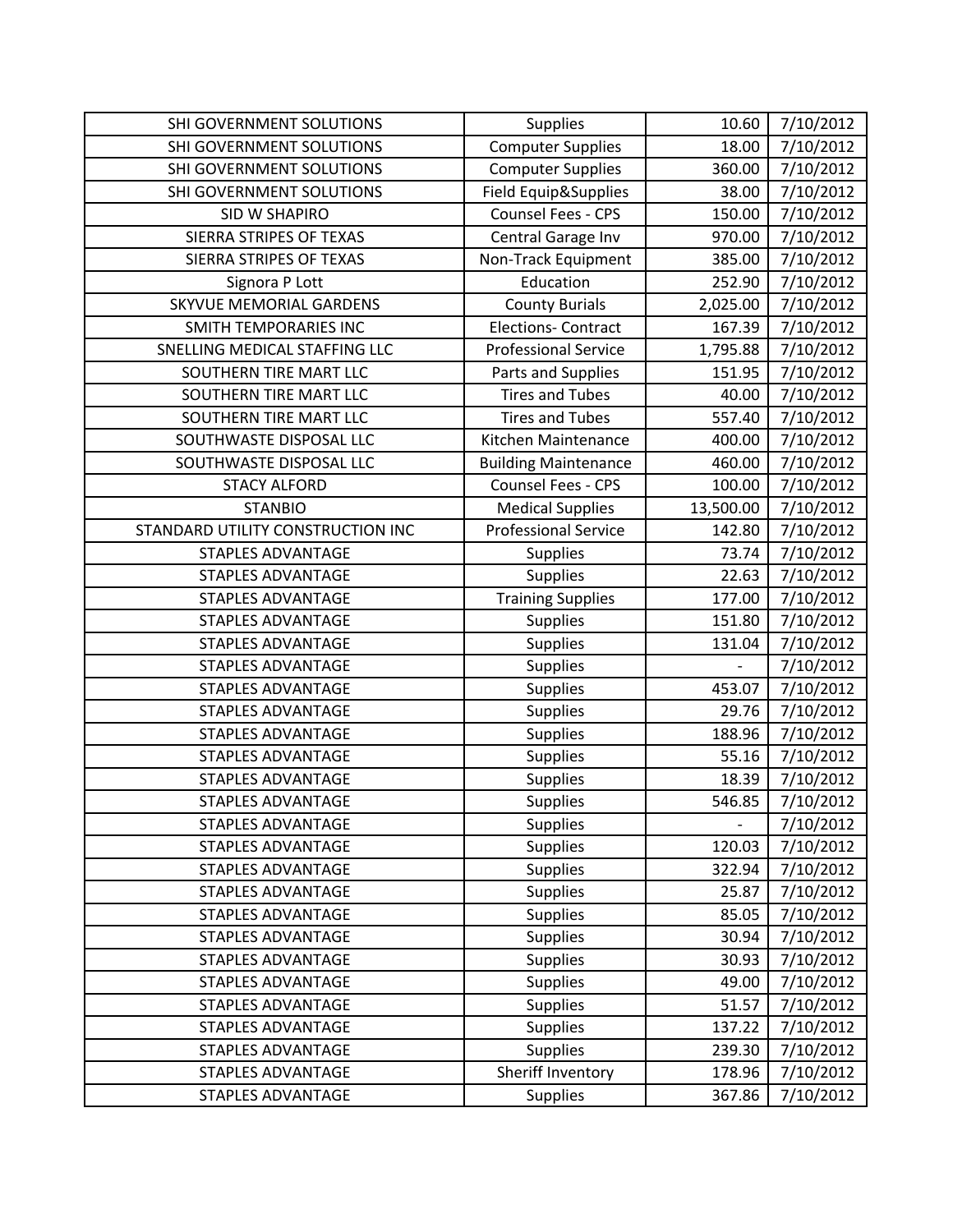| STAPLES ADVANTAGE        | Supplies          | 938.67  | 7/10/2012 |
|--------------------------|-------------------|---------|-----------|
| <b>STAPLES ADVANTAGE</b> | <b>Supplies</b>   | 50.69   | 7/10/2012 |
| <b>STAPLES ADVANTAGE</b> | <b>Supplies</b>   | 420.19  | 7/10/2012 |
| <b>STAPLES ADVANTAGE</b> | <b>Supplies</b>   | 144.80  | 7/10/2012 |
| <b>STAPLES ADVANTAGE</b> | Supplies          | 5.91    | 7/10/2012 |
| <b>STAPLES ADVANTAGE</b> | <b>Supplies</b>   | 66.51   | 7/10/2012 |
| <b>STAPLES ADVANTAGE</b> | <b>Supplies</b>   | 730.90  | 7/10/2012 |
| <b>STAPLES ADVANTAGE</b> | <b>Supplies</b>   | 129.80  | 7/10/2012 |
| <b>STAPLES ADVANTAGE</b> | <b>Supplies</b>   | 265.16  | 7/10/2012 |
| <b>STAPLES ADVANTAGE</b> | <b>Supplies</b>   | 281.13  | 7/10/2012 |
| <b>STAPLES ADVANTAGE</b> | <b>Supplies</b>   |         | 7/10/2012 |
| <b>STAPLES ADVANTAGE</b> | <b>Supplies</b>   | 134.93  | 7/10/2012 |
| STAPLES ADVANTAGE        | <b>Supplies</b>   | 183.94  | 7/10/2012 |
| <b>STAPLES ADVANTAGE</b> | <b>Supplies</b>   | 190.39  | 7/10/2012 |
| STAPLES ADVANTAGE        | <b>Supplies</b>   | 67.43   | 7/10/2012 |
| <b>STAPLES ADVANTAGE</b> | <b>Supplies</b>   | 7.85    | 7/10/2012 |
| <b>STAPLES ADVANTAGE</b> | <b>Supplies</b>   | 65.85   | 7/10/2012 |
| <b>STAPLES ADVANTAGE</b> | <b>Supplies</b>   | 406.16  | 7/10/2012 |
| <b>STAPLES ADVANTAGE</b> | <b>Supplies</b>   | 29.57   | 7/10/2012 |
| STAPLES ADVANTAGE        | <b>Supplies</b>   | 68.21   | 7/10/2012 |
| <b>STAPLES ADVANTAGE</b> | <b>Supplies</b>   | 175.55  | 7/10/2012 |
| <b>STAPLES ADVANTAGE</b> | <b>Supplies</b>   | 145.70  | 7/10/2012 |
| <b>STAPLES ADVANTAGE</b> | <b>Supplies</b>   | 94.92   | 7/10/2012 |
| <b>STAPLES ADVANTAGE</b> | <b>Supplies</b>   | 23.98   | 7/10/2012 |
| <b>STAPLES ADVANTAGE</b> | <b>Supplies</b>   | 23.33   | 7/10/2012 |
| <b>STAPLES ADVANTAGE</b> | <b>Supplies</b>   | 49.92   | 7/10/2012 |
| STAPLES ADVANTAGE        | <b>Supplies</b>   | 32.22   | 7/10/2012 |
| <b>STAPLES ADVANTAGE</b> | <b>Supplies</b>   | 40.22   | 7/10/2012 |
| <b>STAPLES ADVANTAGE</b> | <b>Supplies</b>   | 8.14    | 7/10/2012 |
| <b>STAPLES ADVANTAGE</b> | <b>Supplies</b>   | 48.18   | 7/10/2012 |
| <b>STAPLES ADVANTAGE</b> | Supplies          | 47.60   | 7/10/2012 |
| STAPLES ADVANTAGE        | <b>Supplies</b>   | 878.81  | 7/10/2012 |
| STAPLES ADVANTAGE        | Supplies          | 28.66   | 7/10/2012 |
| STAPLES ADVANTAGE        | <b>Supplies</b>   | 29.47   | 7/10/2012 |
| <b>STAPLES ADVANTAGE</b> | <b>Supplies</b>   | 281.46  | 7/10/2012 |
| <b>STAPLES ADVANTAGE</b> | <b>Supplies</b>   | 28.78   | 7/10/2012 |
| <b>STAPLES ADVANTAGE</b> | <b>Supplies</b>   | 145.40  | 7/10/2012 |
| STAPLES ADVANTAGE        | <b>Supplies</b>   | 39.08   | 7/10/2012 |
| <b>STAPLES ADVANTAGE</b> | <b>Supplies</b>   | 29.99   | 7/10/2012 |
| <b>STAPLES ADVANTAGE</b> | <b>Supplies</b>   | 205.64  | 7/10/2012 |
| STAPLES ADVANTAGE        | <b>Supplies</b>   | 154.97  | 7/10/2012 |
| <b>STAPLES ADVANTAGE</b> | <b>Supplies</b>   | 11.94   | 7/10/2012 |
| <b>STAPLES ADVANTAGE</b> | Volunteer Program | 43.72   | 7/10/2012 |
| STAPLES ADVANTAGE        | <b>Supplies</b>   | (43.13) | 7/10/2012 |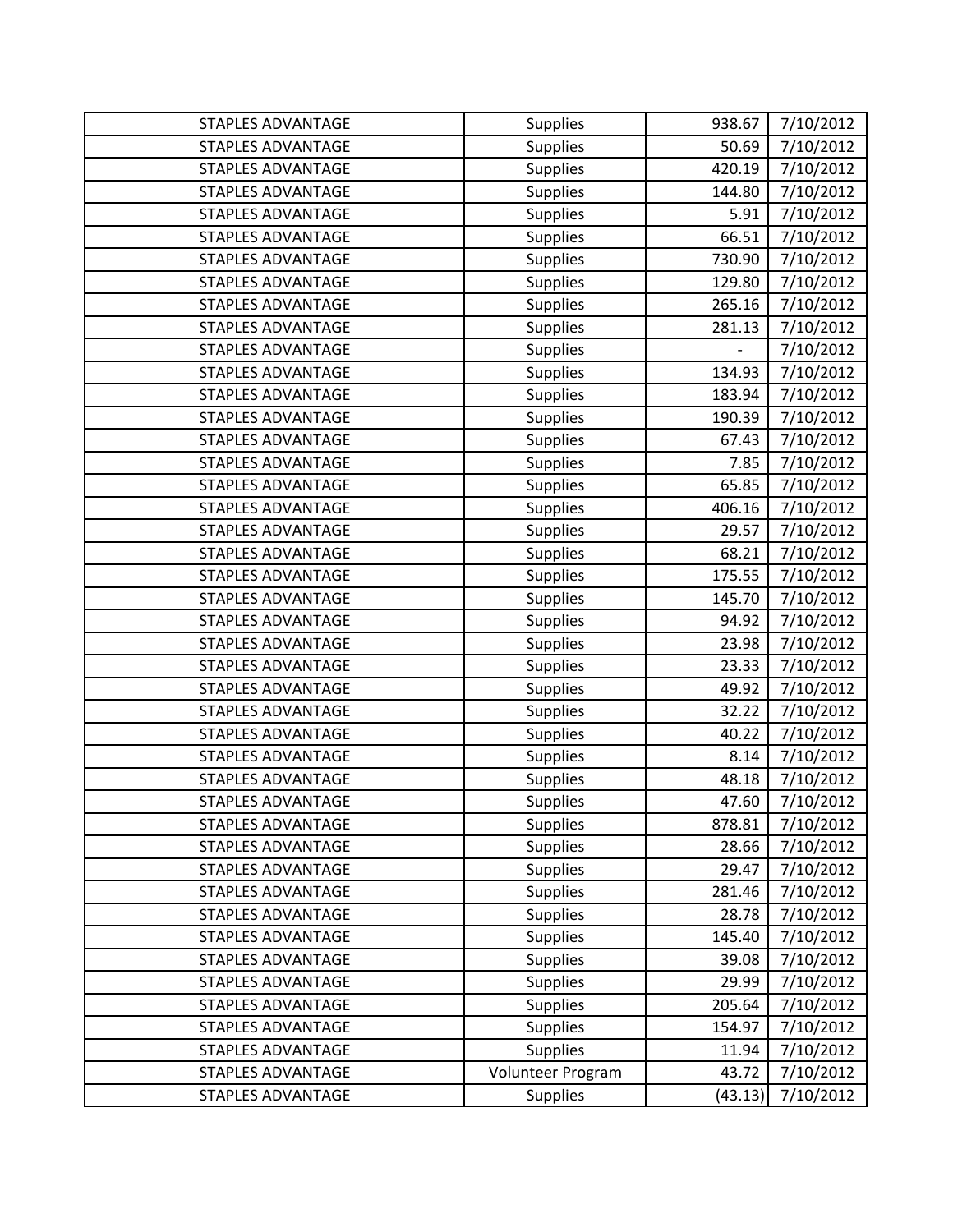| <b>STAPLES ADVANTAGE</b>             | <b>Supplies</b>             | 79.70     | 7/10/2012 |
|--------------------------------------|-----------------------------|-----------|-----------|
| <b>STAPLES ADVANTAGE</b>             | Supplies                    | 21.86     | 7/10/2012 |
| <b>STAPLES ADVANTAGE</b>             | <b>Supplies</b>             | 7.79      | 7/10/2012 |
| <b>STAPLES ADVANTAGE</b>             | Supplies                    | 43.47     | 7/10/2012 |
| <b>STAPLES ADVANTAGE</b>             | Supplies                    | 168.88    | 7/10/2012 |
| STAPLES ADVANTAGE                    | <b>Supplies</b>             | 141.33    | 7/10/2012 |
| <b>STAPLES ADVANTAGE</b>             | <b>Supplies</b>             | 5.12      | 7/10/2012 |
| STAPLES ADVANTAGE                    | <b>Supplies</b>             | 60.15     | 7/10/2012 |
| <b>STAPLES ADVANTAGE</b>             | Supplies                    | 49.90     | 7/10/2012 |
| <b>STAPLES ADVANTAGE</b>             | <b>Supplies</b>             | 6.38      | 7/10/2012 |
| <b>STAR TEX POWER</b>                | <b>Utility Assistance</b>   | 213.01    | 7/10/2012 |
| <b>STATON &amp; TAYLOR PC</b>        | <b>Counsel Fees-Courts</b>  | 425.00    | 7/10/2012 |
| <b>STATON &amp; TAYLOR PC</b>        | <b>Counsel Fees-Courts</b>  | 400.00    | 7/10/2012 |
| <b>STATON &amp; TAYLOR PC</b>        | Counsel Fees-Juv            | 200.00    | 7/10/2012 |
| STEEPLECHASE ASSOCIATES LTD          | <b>Utility Assistance</b>   | 68.22     | 7/10/2012 |
| STEPHANIE GONZALEZ                   | <b>Counsel Fees-Courts</b>  | 300.00    | 7/10/2012 |
| STEPHANIE PATTEN                     | <b>Counsel Fees-Courts</b>  | 200.00    | 7/10/2012 |
| <b>STEPHANIE PATTEN</b>              | <b>Counsel Fees-Courts</b>  | 168.75    | 7/10/2012 |
| <b>STEPHANIE PATTEN</b>              | <b>Counsel Fees-Courts</b>  | 506.25    | 7/10/2012 |
| <b>STEPHANIE PATTEN</b>              | Counsel Fees-Juv            | 350.00    | 7/10/2012 |
| <b>STEVE GORDON &amp; ASSOCIATES</b> | <b>Counsel Fees-Courts</b>  | 525.00    | 7/10/2012 |
| <b>STEVE GORDON &amp; ASSOCIATES</b> | <b>Counsel Fees-Courts</b>  | 19,472.21 | 7/10/2012 |
| <b>STEVE GORDON &amp; ASSOCIATES</b> | <b>Counsel Fees-Courts</b>  | 200.00    | 7/10/2012 |
| <b>STREAM ENERGY</b>                 | <b>Utility Assistance</b>   | 776.78    | 7/10/2012 |
| <b>TARA V KERSH</b>                  | Counsel Fees - CPS          | 200.00    | 7/10/2012 |
| <b>TARGET BANK</b>                   | Volunteer Program           | 62.59     | 7/10/2012 |
| <b>TARGET BANK</b>                   | Recreation                  | 20.78     | 7/10/2012 |
| TARRANT CO SAMARITAN HOUSE INC       | <b>Subrecipient Service</b> | 24,684.61 | 7/10/2012 |
| <b>TARRANT COUNTY</b>                | <b>Professional Service</b> | 696.00    | 7/10/2012 |
| <b>TARRANT COUNTY BAR ASSOC</b>      | Education                   | 125.00    | 7/10/2012 |
| TARRANT COUNTY BAR ASSOCIATION       | Dues                        | 105.00    | 7/10/2012 |
| TARRANT COUNTY DISTRICT ATTORNEY     | <b>Counsel Fees-Courts</b>  | 600.00    | 7/10/2012 |
| <b>TARRANT COUNTY PROBATE BAR</b>    | Dues                        | 150.00    | 7/10/2012 |
| <b>TARRANT COUNTY PROBATE BAR</b>    | Dues                        | 150.00    | 7/10/2012 |
| <b>TARRANT COUNTY PROBATE BAR</b>    | <b>Dues</b>                 | 150.00    | 7/10/2012 |
| <b>TARRANT COUNTY SHERIFF</b>        | Travel                      | 1,324.24  | 7/10/2012 |
| TCLEOSE- TX COMMISSION LAW ENFORCE-  | Education                   | 100.00    | 7/10/2012 |
| TCLEOSE- TX COMMISSION LAW ENFORCE-  | Education                   | 100.00    | 7/10/2012 |
| TCLEOSE- TX COMMISSION LAW ENFORCE-  | Education                   | 100.00    | 7/10/2012 |
| <b>TEAGUE LUMBER</b>                 | Non-Track Const/Bldg        | 450.00    | 7/10/2012 |
| <b>TERESEA ADCOCK</b>                | <b>Professional Service</b> | 526.26    | 7/10/2012 |
| <b>TERESEA ADCOCK</b>                | Reporter's Records          | 908.00    | 7/10/2012 |
| Teri J Nelson Johnson                | Mileage Allowance           | 75.48     | 7/10/2012 |
| Teri J Nelson Johnson                | Travel                      | 30.00     | 7/10/2012 |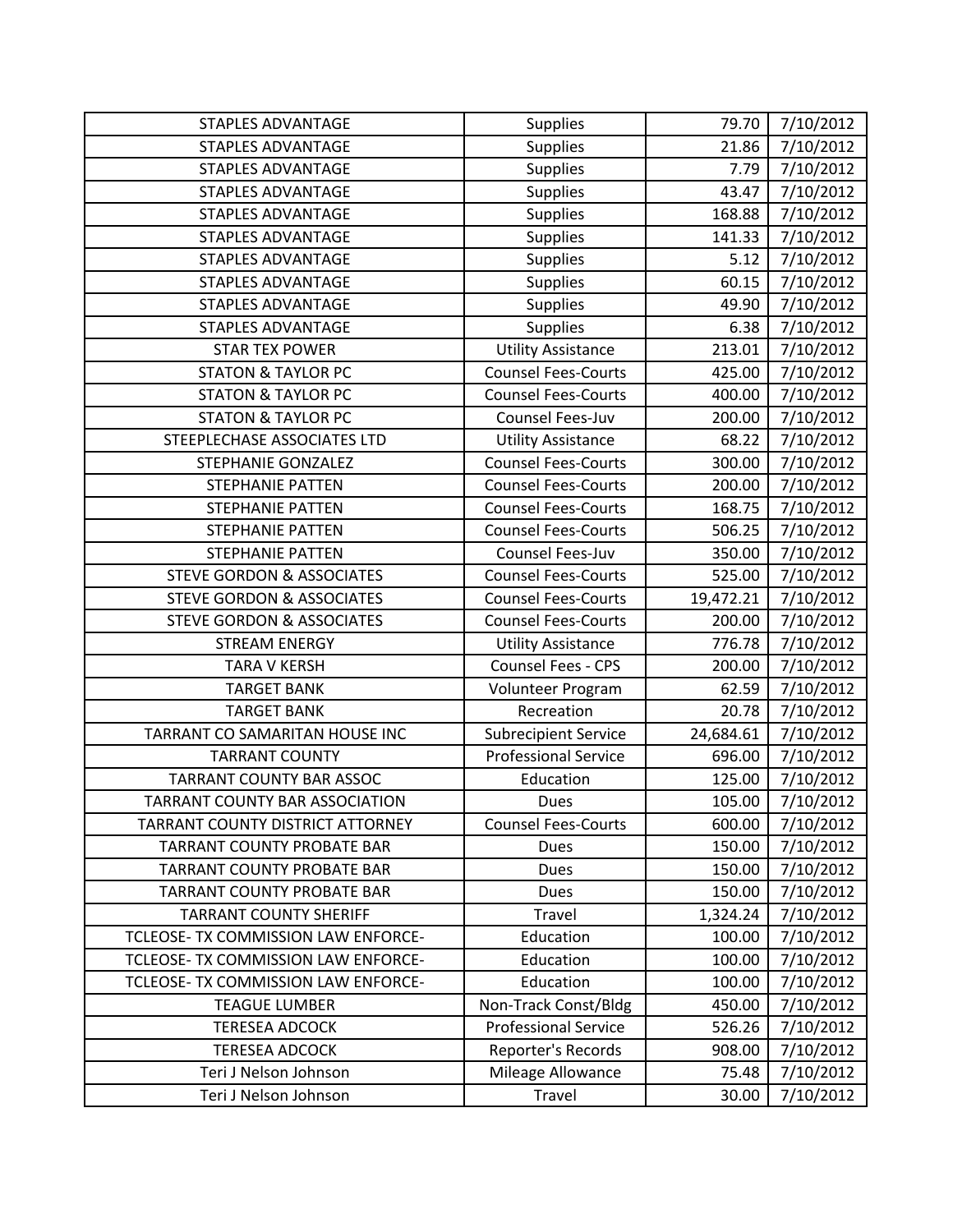| <b>TERRY LEEDY</b>                    | <b>Counsel Fees-Probate</b> | 1,500.00  | 7/10/2012 |
|---------------------------------------|-----------------------------|-----------|-----------|
| <b>TESSCO</b>                         | Non-Track Equipment         | 58.58     | 7/10/2012 |
| <b>TEXAS ASSOCIATION OF ELECTIONS</b> | Dues                        | 50.00     | 7/10/2012 |
| TEXAS DEPT OF FAMILY & PROTECTIVE     | Transportation              | 1,350.74  | 7/10/2012 |
| TEXAS DEPT OF FAMILY & PROTECTIVE     | Transportation              | 2,338.34  | 7/10/2012 |
| TEXAS FIRE PROTECTION SPECL'ST        | <b>Building Maintenance</b> | 380.00    | 7/10/2012 |
| TEXAS INTERPRETING SERVICES LLC       | <b>Interpreter Fees</b>     | 90.00     | 7/10/2012 |
| TEXAS INTERPRETING SERVICES LLC       | Interpreter Fees            | 540.00    | 7/10/2012 |
| <b>TEXAS LAWYER</b>                   | Subscriptions               | 261.00    | 7/10/2012 |
| <b>TEXAS LEGISLATIVE SERVICE</b>      | TX Legislative Serv         | 381.88    | 7/10/2012 |
| <b>TEXAS POWER LP</b>                 | <b>Utility Assistance</b>   | 61.97     | 7/10/2012 |
| <b>TEXAS REHAB GROUP LLC</b>          | Rehab/Preserve Act          | 1,200.00  | 7/10/2012 |
| <b>TEXAS REHAB GROUP LLC</b>          | Rehab/Preserve Act          | 18,019.00 | 7/10/2012 |
| <b>TEXAS TACTICAL POLICE OFFICERS</b> | Education                   | 400.00    | 7/10/2012 |
| TEXAS TACTICAL POLICE OFFICERS        | Education                   | 400.00    | 7/10/2012 |
| TEXAS WESTERN MANAGEMENT PARTNERS     | Travel                      | 159.85    | 7/10/2012 |
| THE DECKER LAW FIRM PC                | Counsel Fees - CPS          | 250.00    | 7/10/2012 |
| THE FORTIS COMPANY LLC                | Rental Assistance           | 367.00    | 7/10/2012 |
| THE FORTIS COMPANY LLC                | <b>Utility Assistance</b>   | 30.55     | 7/10/2012 |
| THE HUSTON FIRM PC                    | <b>Counsel Fees-Courts</b>  | 730.00    | 7/10/2012 |
| THE HUSTON FIRM PC                    | <b>Counsel Fees-Courts</b>  | 955.00    | 7/10/2012 |
| THE HUSTON FIRM PC                    | Cnsl Fees-Juv Det&Tr        | 13,460.00 | 7/10/2012 |
| THE LAW FIRM OF DAVID C JONES         | <b>Counsel Fees-Courts</b>  | 950.00    | 7/10/2012 |
| THE LAW FIRM OF DAVID C JONES         | <b>Counsel Fees-Courts</b>  | 275.00    | 7/10/2012 |
| THE NORTH CENTRAL TEXAS FARMERS       | Health Promo Pgrm           | 1,465.00  | 7/10/2012 |
| THE SPOKEN WORD LLC                   | <b>Interpreter Fees</b>     | 120.00    | 7/10/2012 |
| THE SPOKEN WORD LLC                   | Interpreter Fees            | 120.00    | 7/10/2012 |
| THE SPOKEN WORD LLC                   | <b>Interpreter Fees</b>     | 120.00    | 7/10/2012 |
| THE SPOKEN WORD LLC                   | <b>Interpreter Fees</b>     | 180.00    | 7/10/2012 |
| THE SPOKEN WORD LLC                   | <b>Interpreter Fees</b>     | 150.00    | 7/10/2012 |
| THE SPOKEN WORD LLC                   | <b>Interpreter Fees</b>     | 90.00     | 7/10/2012 |
| THE WASHINGTON FIRM PC                | <b>Counsel Fees - CPS</b>   | 300.00    | 7/10/2012 |
| THE WYNNE LAW FIRM PC                 | <b>Counsel Fees-Courts</b>  | 100.00    | 7/10/2012 |
| THE WYNNE LAW FIRM PC                 | <b>Counsel Fees-Courts</b>  | 305.00    | 7/10/2012 |
| THERESA YOKO COPELAND                 | <b>Counsel Fees - CPS</b>   | 750.00    | 7/10/2012 |
| <b>THYSSENKRUPP ELEVATOR</b>          | <b>Elevator Maintenance</b> | 398.00    | 7/10/2012 |
| <b>THYSSENKRUPP ELEVATOR</b>          | <b>Elevator Maintenance</b> | 370.00    | 7/10/2012 |
| <b>THYSSENKRUPP ELEVATOR</b>          | <b>Elevator Maintenance</b> | 367.45    | 7/10/2012 |
| <b>THYSSENKRUPP ELEVATOR</b>          | <b>Elevator Maintenance</b> | 3,827.71  | 7/10/2012 |
| <b>THYSSENKRUPP ELEVATOR</b>          | <b>Elevator Maintenance</b> | 29,706.84 | 7/10/2012 |
| <b>THYSSENKRUPP ELEVATOR</b>          | <b>Elevator Maintenance</b> | 765.53    | 7/10/2012 |
| <b>THYSSENKRUPP ELEVATOR</b>          | <b>Elevator Maintenance</b> | 5,358.79  | 7/10/2012 |
| <b>THYSSENKRUPP ELEVATOR</b>          | <b>Elevator Maintenance</b> | 734.91    | 7/10/2012 |
| <b>THYSSENKRUPP ELEVATOR</b>          | <b>Elevator Maintenance</b> | 1,531.18  | 7/10/2012 |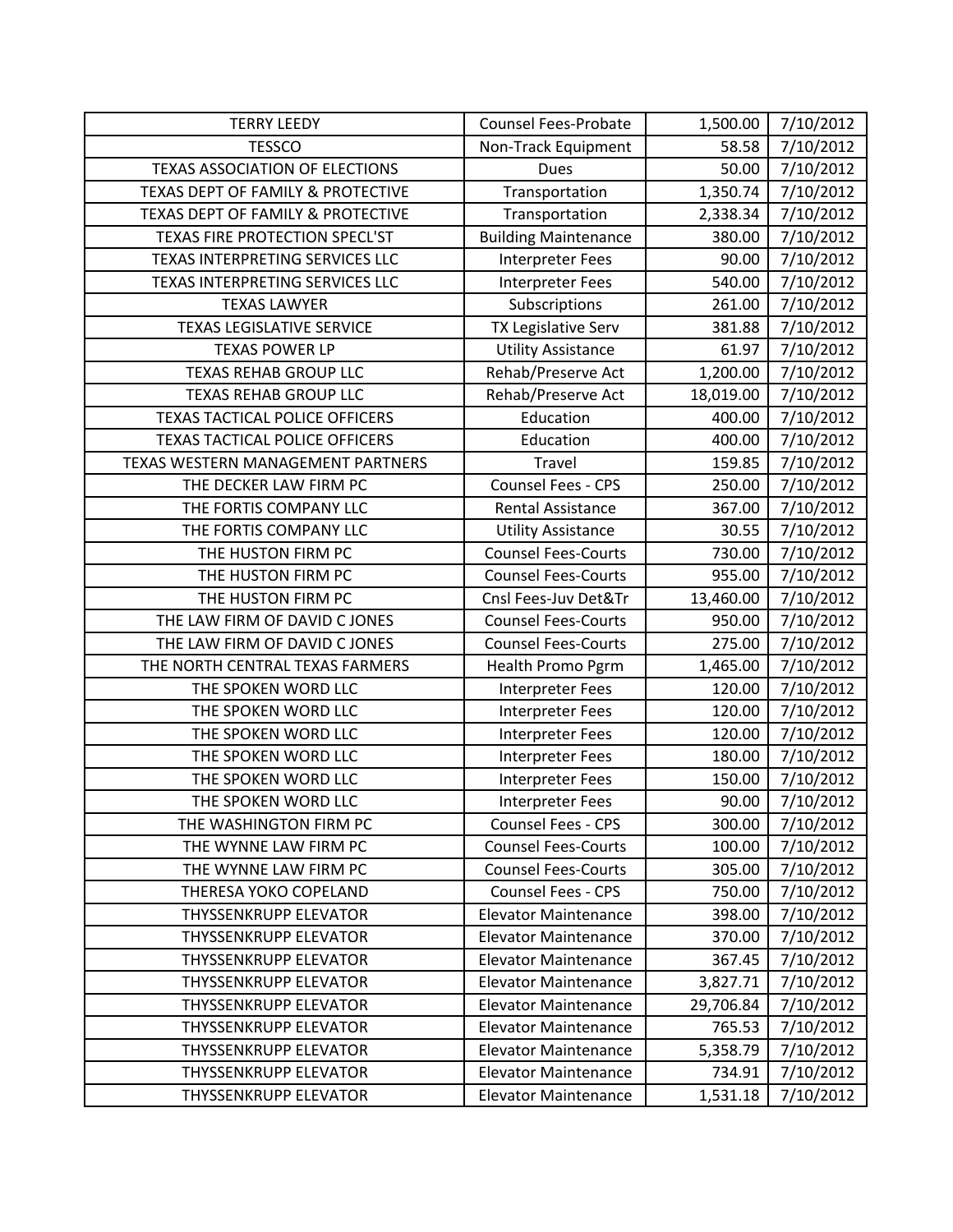| <b>THYSSENKRUPP ELEVATOR</b>          | <b>Elevator Maintenance</b> | 734.91     | 7/10/2012 |
|---------------------------------------|-----------------------------|------------|-----------|
| <b>Tiffany N Smith</b>                | Prepaid - Travel            | 30.00      | 7/10/2012 |
| TRACI D WILKINSON PC                  | Counsel Fees - CPS          | 1,400.00   | 7/10/2012 |
| <b>TRAVIS YOUNG</b>                   | <b>Counsel Fees-Courts</b>  | 600.00     | 7/10/2012 |
| TRIO COMMUNICATIONS                   | Radio Serv-Non Contr        | 800.00     | 7/10/2012 |
| <b>TRUCKPRO INC</b>                   | Parts and Supplies          | 1,691.75   | 7/10/2012 |
| <b>TRUGREEN CHEMLAWN</b>              | Landscaping Expense         | 325.00     | 7/10/2012 |
| TRUGREEN CHEMLAWN                     | Landscaping Expense         | 47.00      | 7/10/2012 |
| TRUGREEN LANDCARE LLC                 | Landscaping Expense         | 420.00     | 7/10/2012 |
| TRUGREEN LANDCARE LLC                 | Landscaping Expense         | 158.00     | 7/10/2012 |
| TURNING TECHNOLOGIES LLC              | <b>Computer Supplies</b>    | 5,892.00   | 7/10/2012 |
| TXI OPERATIONS, LP (NT)               | <b>Base Stab Materials</b>  | 5,859.90   | 7/10/2012 |
| <b>TXU ENERGY</b>                     | <b>Utility Assistance</b>   | 1,674.97   | 7/10/2012 |
| <b>TXU ENERGY</b>                     | <b>Utility Assistance</b>   | 261.70     | 7/10/2012 |
| <b>TXU ENERGY</b>                     | <b>Utility Assistance</b>   | 1,594.56   | 7/10/2012 |
| <b>TXU ENERGY</b>                     | <b>Utility Assistance</b>   | 501.39     | 7/10/2012 |
| <b>TXU ENERGY</b>                     | <b>Utility Assistance</b>   | 234.76     | 7/10/2012 |
| <b>TXU ENERGY</b>                     | <b>Utility Assistance</b>   | 2,061.75   | 7/10/2012 |
| <b>TXU ENERGY</b>                     | <b>Utility Assistance</b>   | 194.96     | 7/10/2012 |
| <b>TXU ENERGY</b>                     | <b>Utility Assistance</b>   | 2,014.49   | 7/10/2012 |
| <b>TXU ENERGY</b>                     | <b>Utility Assistance</b>   | 330.50     | 7/10/2012 |
| <b>TXU ENERGY</b>                     | <b>Utility Assistance</b>   | 92.05      | 7/10/2012 |
| TYLER TECHNOLOGIES INC                | <b>Professional Service</b> | 1,341.00   | 7/10/2012 |
| <b>U S POSTAL SERVICE</b>             | Postage                     | 2,714.00   | 7/10/2012 |
| <b>U S POSTMASTER</b>                 | Prepaid - Postage           | 125,000.00 | 7/10/2012 |
| <b>U S POSTMASTER</b>                 | Postage                     | 190.00     | 7/10/2012 |
| <b>U S POSTMASTER</b>                 | Postage                     | 1,899.00   | 7/10/2012 |
| UNDERWOOD EQUIPMENT CO                | Parts and Supplies          | 878.50     | 7/10/2012 |
| UNDERWOOD EQUIPMENT CO                | Parts and Supplies          | 78.25      | 7/10/2012 |
| UNIVERSITY OF N TX HEALTH SCIENCE     | <b>Professional Service</b> | 512.64     | 7/10/2012 |
| UPS/UNITED PARCEL SERVICE             | Postage                     | 197.11     | 7/10/2012 |
| VANESSA M JORDAN                      | Counsel Fees - CPS          | 425.00     | 7/10/2012 |
| Velina G Willis                       | <b>Meeting Expenses</b>     | 26.46      | 7/10/2012 |
| <b>VENTREX ENVIRONMENTAL SERVICES</b> | <b>Environment Disposal</b> | 1,082.43   | 7/10/2012 |
| VENTREX ENVIRONMENTAL SERVICES        | <b>Disposal Service</b>     | 683.64     | 7/10/2012 |
| <b>WALGREEN COMPANY</b>               | Food/Hygiene Assist         | 33.81      | 7/10/2012 |
| WALGREENS #3878                       | Food/Hygiene Assist         | 39.36      | 7/10/2012 |
| WALGREENS #4785                       | Food/Hygiene Assist         | 20.00      | 7/10/2012 |
| WALMART #1801                         | Food/Hygiene Assist         | 19.82      | 7/10/2012 |
| WALMART #2980                         | Food/Hygiene Assist         | 20.00      | 7/10/2012 |
| WALMART #3284                         | Food/Hygiene Assist         | 118.69     | 7/10/2012 |
| WALMART #940                          | Food/Hygiene Assist         | 39.16      | 7/10/2012 |
| WALMART 01-0896                       | Food/Hygiene Assist         | 40.00      | 7/10/2012 |
| <b>WALMART STORE #3392</b>            | Food/Hygiene Assist         | 14.18      | 7/10/2012 |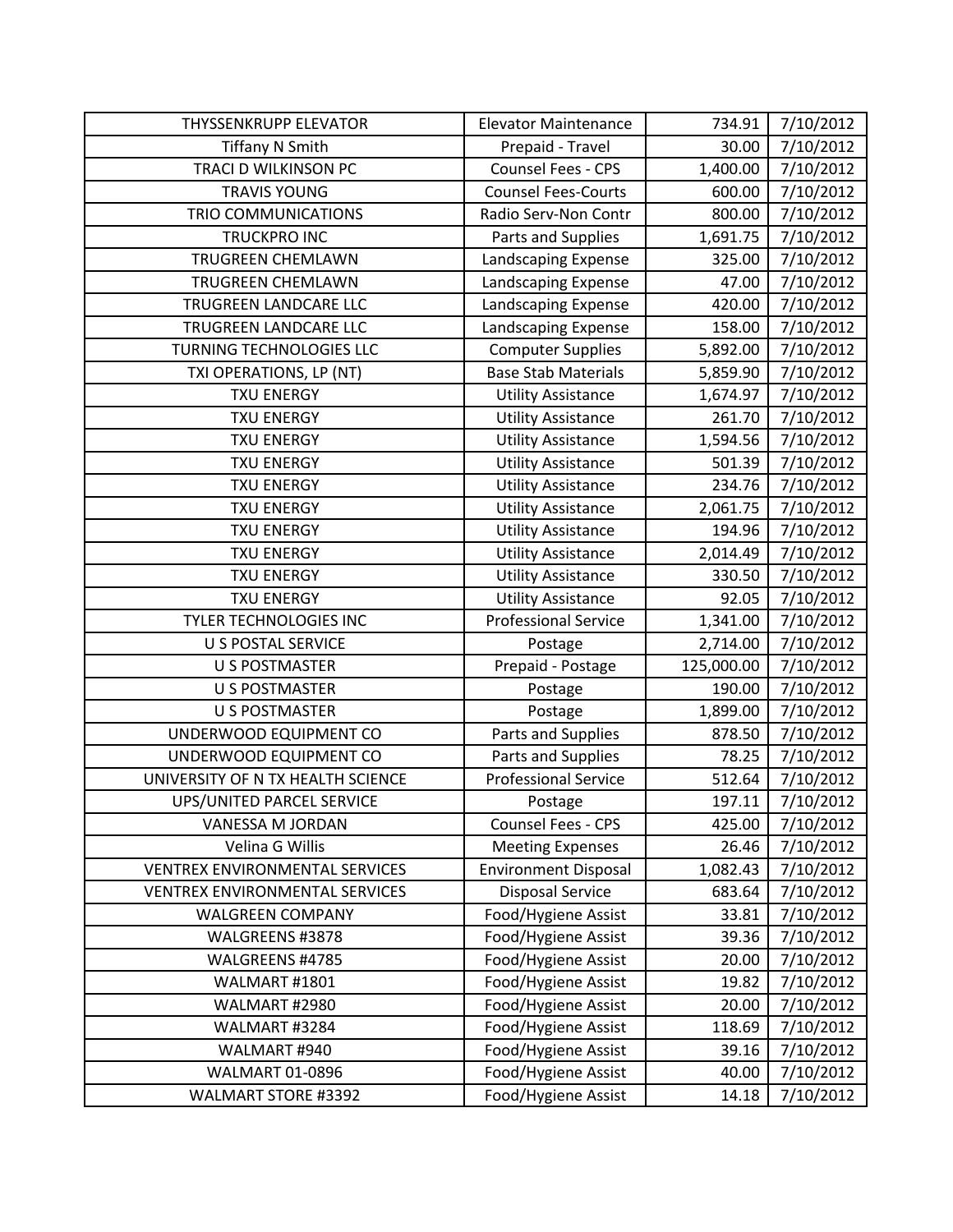| WALT A CLEVELAND                          | <b>Counsel Fees-Courts</b>  | 300.00   | 7/10/2012 |
|-------------------------------------------|-----------------------------|----------|-----------|
| <b>WARES GIANT TIRE SERVICE LLC</b>       | Central Garage Inv          | 78.00    | 7/10/2012 |
| <b>WARES GIANT TIRE SERVICE LLC</b>       | <b>Disposal Service</b>     | 97.00    | 7/10/2012 |
| <b>WARREN ST JOHN</b>                     | <b>Counsel Fees-Courts</b>  | 3,000.00 | 7/10/2012 |
| <b>WARREN ST JOHN</b>                     | <b>Counsel Fees-Courts</b>  | 400.00   | 7/10/2012 |
| <b>WARREN ST JOHN</b>                     | <b>Counsel Fees-Courts</b>  | 400.00   | 7/10/2012 |
| WASTE PARTNERS OF TEXAS INC               | Range Supplies              | 113.60   | 7/10/2012 |
| Wayne Pollard                             | <b>Travel</b>               | 171.42   | 7/10/2012 |
| <b>WEATHERS LAW FIRM PC</b>               | <b>Counsel Fees-Courts</b>  | 500.00   | 7/10/2012 |
| <b>WELLESLEY INFORMATION SERVICES LLC</b> | Subscriptions               | 895.00   | 7/10/2012 |
| <b>WENDY HACKLER</b>                      | <b>Counsel Fees-Courts</b>  | 200.00   | 7/10/2012 |
| <b>WEST GROUP</b>                         | Law Books                   | 576.00   | 7/10/2012 |
| <b>WESTERN-BRW PAPER CO INC</b>           | <b>Supplies</b>             | 276.50   | 7/10/2012 |
| WESTERN-BRW PAPER CO INC                  | <b>Supplies</b>             | 118.50   | 7/10/2012 |
| <b>WESTERN-BRW PAPER CO INC</b>           | <b>Supplies</b>             | 592.50   | 7/10/2012 |
| <b>WESTERN-BRW PAPER CO INC</b>           | Supplies                    | 134.00   | 7/10/2012 |
| <b>WESTERN-BRW PAPER CO INC</b>           | <b>Supplies</b>             | 268.00   | 7/10/2012 |
| <b>WESTERN-BRW PAPER CO INC</b>           | <b>Supplies</b>             | 268.00   | 7/10/2012 |
| <b>WESTERN-BRW PAPER CO INC</b>           | <b>Supplies</b>             | 268.00   | 7/10/2012 |
| WESTERN-BRW PAPER CO INC                  | <b>Supplies</b>             | 606.05   | 7/10/2012 |
| <b>WESTERN-BRW PAPER CO INC</b>           | <b>Supplies</b>             | 134.00   | 7/10/2012 |
| <b>WESTERN-BRW PAPER CO INC</b>           | <b>Supplies</b>             | 134.00   | 7/10/2012 |
| WESTERN-BRW PAPER CO INC                  | Supplies                    | 321.60   | 7/10/2012 |
| WESTERN-BRW PAPER CO INC                  | Supplies                    | 134.00   | 7/10/2012 |
| <b>WESTERN-BRW PAPER CO INC</b>           | <b>Supplies</b>             | 1,072.00 | 7/10/2012 |
| <b>WILBARGER COUNTY CLERK</b>             | Crim Crt Mental Comp        | 685.00   | 7/10/2012 |
| <b>WILLARD ELDON WILLIAMS SR</b>          | <b>Rental Assistance</b>    | 495.00   | 7/10/2012 |
| William A Porter                          | Education                   | 140.00   | 7/10/2012 |
| <b>WILLIAM BRIAN GOZA</b>                 | <b>Counsel Fees-Courts</b>  | 150.00   | 7/10/2012 |
| WILLIAM H BILL RAY PC                     | <b>Counsel Fees-Courts</b>  | 1,250.00 | 7/10/2012 |
| WILLIAM H BILL RAY PC                     | <b>Counsel Fees-Courts</b>  | 400.00   | 7/10/2012 |
| WM BARRY NORMAN                           | Psych Exam/Testimony        | 1,200.00 | 7/10/2012 |
| WM BARRY NORMAN                           | Psych Exam/Testimony        | 400.00   | 7/10/2012 |
| WM BARRY NORMAN                           | Psych Exam/Testimony        | 400.00   | 7/10/2012 |
| WM BARRY NORMAN                           | Psych Exam/Testimony        | 400.00   | 7/10/2012 |
| <b>WOLTERS KLUWER LAW &amp; BUSINESS</b>  | Law Books                   | 618.28   | 7/10/2012 |
| WOOD & ASSOCIATES POLYGRAPH SERVICE       | Polygraph                   | 500.00   | 7/10/2012 |
| WOODARD BUILDING SUPPLY                   | <b>Building Maintenance</b> | 22.50    | 7/10/2012 |
| WOODARD BUILDING SUPPLY                   | <b>Building Maintenance</b> | 11.25    | 7/10/2012 |
| WOODARD BUILDING SUPPLY                   | <b>Building Maintenance</b> | 243.30   | 7/10/2012 |
| WOODARD BUILDING SUPPLY                   | <b>Building Maintenance</b> | 1,218.00 | 7/10/2012 |
| <b>WOODRIDGE ASSOCIATES LTD</b>           | <b>Rental Assistance</b>    | 600.00   | 7/10/2012 |
| <b>WOODRIDGE ASSOCIATES LTD</b>           | <b>Utility Assistance</b>   | 31.27    | 7/10/2012 |
| WRBD LP                                   | Rental Assistance           | 699.00   | 7/10/2012 |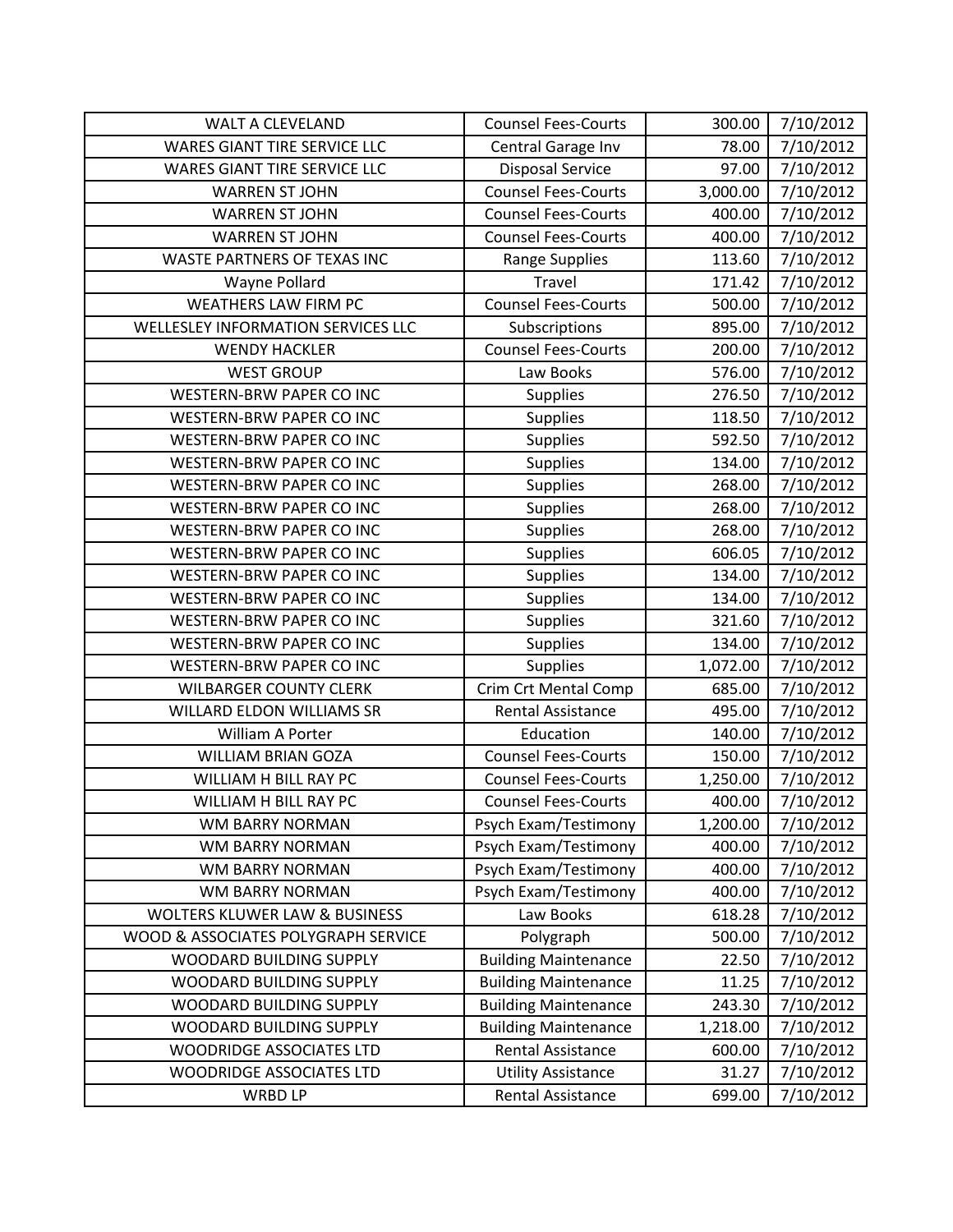| <b>WRS GROUP LTD</b>                   | <b>Educational Material</b>                       | 1,002.50           | 7/10/2012         |
|----------------------------------------|---------------------------------------------------|--------------------|-------------------|
| <b>XEROX CORPORATION</b>               | <b>Equipment Maint</b>                            | 75.83              | 7/10/2012         |
| YOUNG WOMENS CHRISTIAN ASSOC           | <b>Subrecipient Service</b>                       | 6,079.41           | 7/10/2012         |
|                                        |                                                   |                    |                   |
|                                        | <b>COMMISSIONERS' REPORT OF CLAIMS - Addendum</b> |                    |                   |
|                                        | FOR THE WEEK ENDING - July 10, 2012               |                    |                   |
|                                        |                                                   |                    |                   |
| <b>Vendor Name</b>                     | <b>Item Description</b>                           | <b>Paid Amount</b> | <b>Check Date</b> |
| AG Vantage LP                          | <b>Rental Assistance</b>                          | 354.00             | 7/10/2012         |
| AK Child Support Services              | Child Support                                     | 340.61             | 7/10/2012         |
| Al Z Lazarus Attorney at Law           | <b>Counsel Fees-Courts</b>                        | 1,500.00           | 7/10/2012         |
| Alice Whitten                          | 5006 Chapter 13 Levy                              | 4,448.43           | 7/10/2012         |
| American General Life Ins              | estyle, American General                          | 76.27              | 7/10/2012         |
| Anthem Life Insurance Co               | PGL/Anthem Life                                   | 34.64              | 7/10/2012         |
| Arkansas Office of Child               | Child Support                                     | 201.23             | 7/10/2012         |
| <b>Bank of New York Mellon</b>         | <b>Principal Payments</b>                         | 17,325,000.00      | 7/10/2012         |
| Bank of New York Mellon                | <b>Interest Payments</b>                          | 8,053,874.38       | 7/10/2012         |
| <b>Bankston Ford</b>                   | Parts and Supplies                                | 93.01              | 7/10/2012         |
| Broaddus & Associates Inc              | <b>Professional Service</b>                       | 11,811.00          | 7/10/2012         |
| Broaddus & Associates Inc              | <b>Professional Service</b>                       | 11,811.00          | 7/10/2012         |
| Broaddus & Associates Inc              | <b>Professional Service</b>                       | 3,189.00           | 7/10/2012         |
| <b>Bullex Inc</b>                      | Furn&Office Eq (Mod)                              | 10,805.00          | 7/10/2012         |
| <b>Bullex Inc</b>                      | <b>Supplies</b>                                   | 337.00             | 7/10/2012         |
| <b>Byrne Construction Services</b>     | <b>Professional Service</b>                       | 67,889.00          | 7/10/2012         |
| <b>Byrne Construction Services</b>     | Retainage                                         | (3, 394.45)        | 7/10/2012         |
| CLEAT                                  | <b>Union Dues</b>                                 | 6,249.00           | 7/10/2012         |
| California Sdu                         | Child Support                                     | 163.72             | 7/10/2012         |
| Chapter 13 Trustee                     | 5006 Chapter 13 Levy                              | 534.25             | 7/10/2012         |
| <b>Contractor Delivery Systems Inc</b> | Misc Receivable                                   | 97,498.25          | 7/10/2012         |
| David Pearson, IV                      | <b>Counsel Fees-Courts</b>                        | 2,900.00           | 7/10/2012         |
| David Pearson, IV                      | <b>Litigation Expense</b>                         | 76.47              | 7/10/2012         |
| David Vine Associates LLC              | Education                                         | 425.00             | 7/10/2012         |
| Delta Dental                           | <b>Dental Claims</b>                              | 11,966.10          | 7/10/2012         |
| Delta Dental                           | <b>Dental Claims</b>                              | 5,340.40           | 7/10/2012         |
| Delta Management Associat              | 5002 Student Loan Levy                            | 139.31             | 7/10/2012         |
| <b>Douglass Distributing</b>           | Gasoline Inventory                                | 44,848.07          | 7/10/2012         |
| <b>Douglass Distributing</b>           | Gasoline Inventory                                | 26,118.03          | 7/10/2012         |
| <b>Fraternal Order of Police</b>       | <b>Union Dues</b>                                 | 1,700.00           | 7/10/2012         |
| <b>GC Services LP</b>                  | 5002 Student Loan Levy                            | 212.94             | 7/10/2012         |
| <b>General Revenue Corporation</b>     | 5002 Student Loan Levy                            | 221.54             | 7/10/2012         |
| <b>Glynis Mcginty</b>                  | <b>Counsel Fees-Courts</b>                        | 4,025.00           | 7/10/2012         |
| Howard GM LI Inc                       | Central Garage Inv                                | 533.64             | 7/10/2012         |
| HUD, US Dept of                        | HUD 5007 Garnishment                              | 75.00              | 7/10/2012         |
| <b>Internal Revenue Service</b>        | 5001 Tax Levy                                     | 1,736.80           | 7/10/2012         |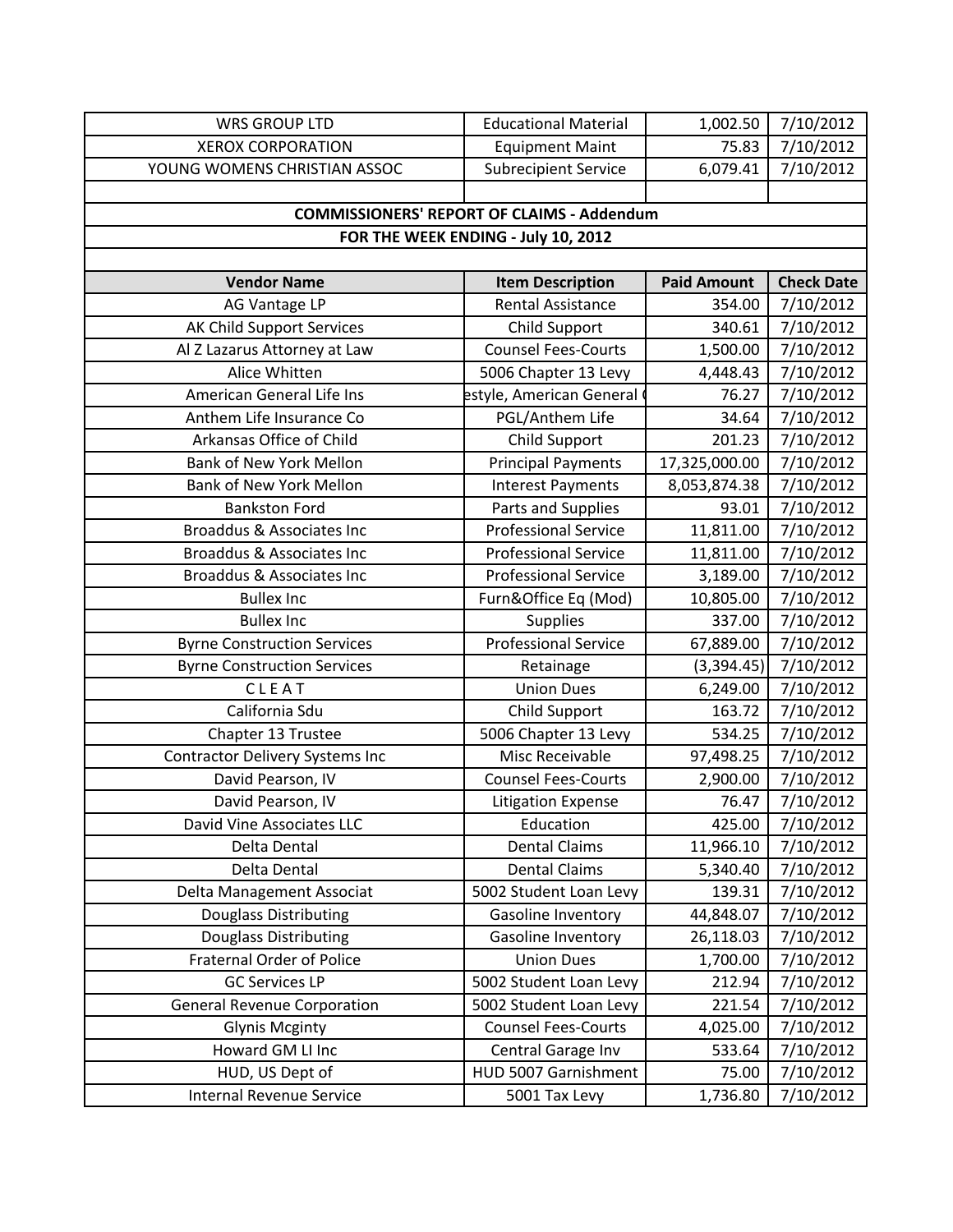| <b>IRS FICA EE</b>                  | FICA-Employee                | 352,700.57 | 7/10/2012 |
|-------------------------------------|------------------------------|------------|-----------|
| <b>IRS FICA ER</b>                  | FICA-Employer                | 520,653.03 | 7/10/2012 |
| <b>IRS FIT</b>                      | FIT Withholding              | 967,767.71 | 7/10/2012 |
| IRS MED EE                          | Medicare-Employee            | 121,765.50 | 7/10/2012 |
| <b>IRS MED ER</b>                   | Medicare-Employer            | 121,765.50 | 7/10/2012 |
| <b>Jury Services</b>                | Cash-Jury                    | 100,000.00 | 7/10/2012 |
| Kelly R Goodness PHD                | Psych Exam/Testimony         | 4,000.00   | 7/10/2012 |
| Kim & Andrews, Attorneys at Law LLP | <b>Counsel Fees-Courts</b>   | 585.00     | 7/10/2012 |
| Kim & Andrews, Attorneys at Law LLP | <b>Counsel Fees-Courts</b>   | 175.00     | 7/10/2012 |
| Law Office of Courtney Miller PC    | <b>Counsel Fees-Courts</b>   | 850.00     | 7/10/2012 |
| Leadership Fort Worth               | <b>Dues</b>                  | 100.00     | 7/10/2012 |
| <b>Lincoln Financial Group</b>      | Deferred Comp                | 12,733.08  | 7/10/2012 |
| Linebarger Goggan Blair & Sampson   | Constable 3 Fees             | 48.00      | 7/10/2012 |
| Mary B Thornton                     | Cnsl Fees-Cap Murder         | 21,881.25  | 7/10/2012 |
| McGriff, Seibels & Williams of      | Casualty Insurance           | 108,900.00 | 7/10/2012 |
| Metropolitan Life                   | Metlife                      | 15,922.88  | 7/10/2012 |
| Michigan State Disburseme           | Child Support                | 201.61     | 7/10/2012 |
| Ms Dana M Womack                    | Education                    | 508.00     | 7/10/2012 |
| Nationwide Retirement Sol           | Deferred Comp                | 91,283.06  | 7/10/2012 |
| <b>NCO Financial Systems Inc</b>    | 5002 Student Loan Levy       | 190.92     | 7/10/2012 |
| Nelon Law Group PLLC                | <b>Counsel Fees-Courts</b>   | 1,000.00   | 7/10/2012 |
| New Jersey Support Payment          | Child Support                | 222.00     | 7/10/2012 |
| North Dakota Sdu                    | <b>Child Support</b>         | 281.54     | 7/10/2012 |
| <b>Occupational &amp; Travel</b>    | <b>Medical Supplies</b>      | 146.85     | 7/10/2012 |
| Oklahoma Guaranteed Stude           | 5002 Student Loan Levy       | 217.76     | 7/10/2012 |
| Parker Electric                     | <b>Building Maintenance</b>  | 656.99     | 7/10/2012 |
| Parker Electric                     | <b>Building Maintenance</b>  | 586.56     | 7/10/2012 |
| Parker Electric                     | <b>Building Maintenance</b>  | 2,364.15   | 7/10/2012 |
| Parker Electric                     | <b>Building Maintenance</b>  | 3,313.88   | 7/10/2012 |
| Parker Electric                     | Kitchen Maintenance          | 392.50     | 7/10/2012 |
| Parker Electric                     | Kitchen Maintenance          | 645.89     | 7/10/2012 |
| PayFlex                             | Section 125 Claims           | 5,018.59   | 7/10/2012 |
| PayFlex                             | <b>Dependent Care Claims</b> | 37,051.98  | 7/10/2012 |
| Pennsylvania-HEAA                   | 5002 Student Loan Levy       | 516.33     | 7/10/2012 |
| <b>Pitney Bowes Postage</b>         | Postage                      | 1,000.00   | 7/10/2012 |
| Police & Firefighters Ins           | <b>Union Dues</b>            | 18,092.24  | 7/10/2012 |
| <b>Prepaid Legal Services</b>       | Prepaid Attorney             | 3,500.00   | 7/10/2012 |
| R J Braniff Corp                    | <b>Equipment Maint</b>       | 179.85     | 7/10/2012 |
| Santiago Salinas                    | <b>Counsel Fees-Courts</b>   | 600.00     | 7/10/2012 |
| Social Security Admin Lev           | SSA 5007 Garnishment         | 25.00      | 7/10/2012 |
| <b>Standing Chapter 13 Trust</b>    | 5006 Chapter 13 Levy         | 121.00     | 7/10/2012 |
| State of Florida Disburse           | <b>Child Support</b>         | 64.38      | 7/10/2012 |
| Stephen L Wetzel                    | Travel                       | 1,941.57   | 7/10/2012 |
| Tamiria Gray                        | Damage Claims                | 199.00     | 7/10/2012 |